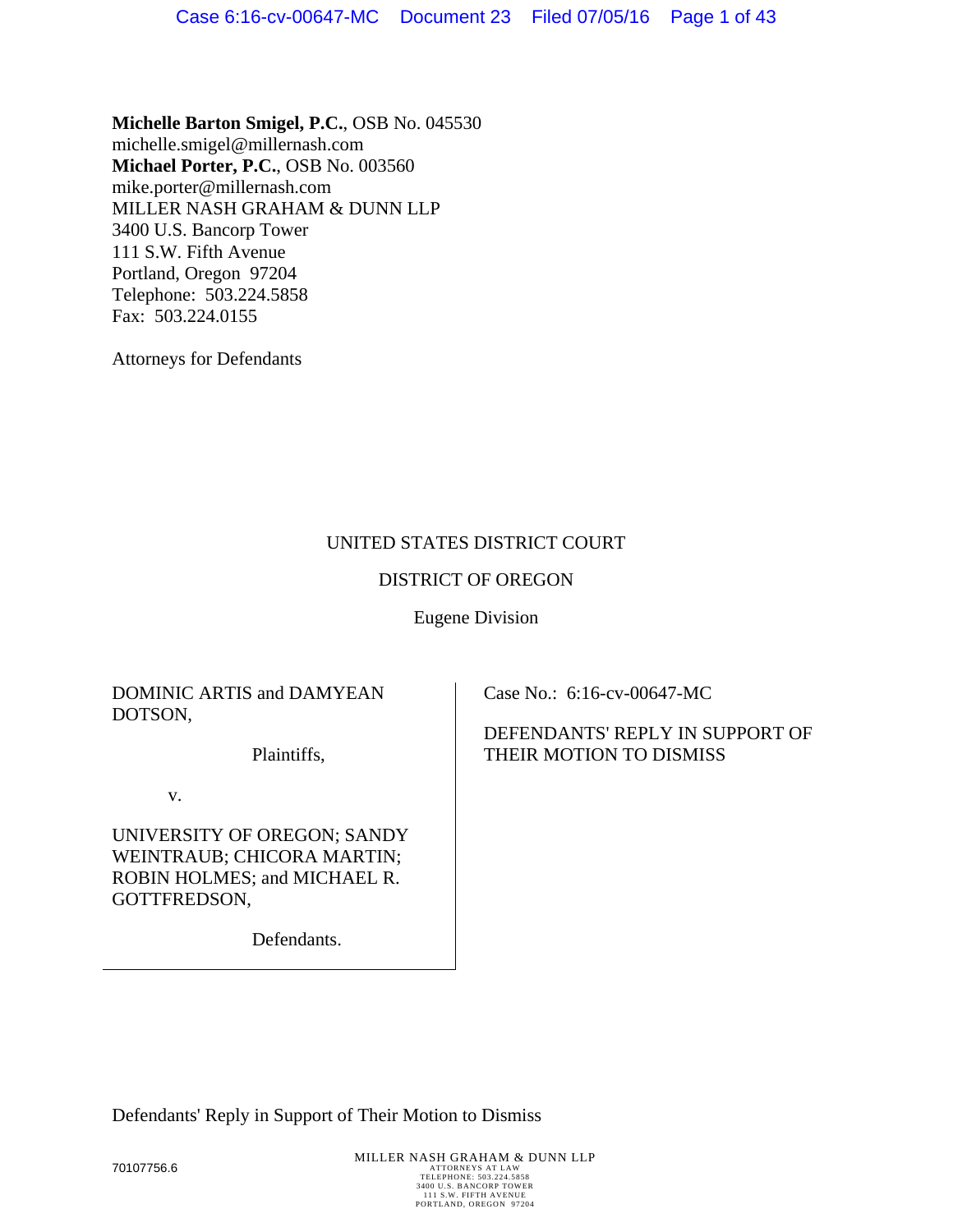# **TABLE OF CONTENTS**

# **Page**

| I. |    |    |                                                                                                                                                                                                       |  |  |  |  |
|----|----|----|-------------------------------------------------------------------------------------------------------------------------------------------------------------------------------------------------------|--|--|--|--|
| Π. |    |    |                                                                                                                                                                                                       |  |  |  |  |
|    | A. |    | Plaintiffs Fail To Rebut The Individual Defendants' Entitlement To                                                                                                                                    |  |  |  |  |
|    |    | 1. | Plaintiffs have not demonstrated a clearly established property                                                                                                                                       |  |  |  |  |
|    |    |    | Plaintiffs' reliance on Goss does not establish a property<br>a.                                                                                                                                      |  |  |  |  |
|    |    |    | $\mathbf b$ .<br>Plaintiffs' reliance on cases that "assume without deciding"                                                                                                                         |  |  |  |  |
|    |    |    | Plaintiffs' reliance on two out-of-district cases does not<br>$C_{\bullet}$<br>clearly establish a property right to higher education in                                                              |  |  |  |  |
|    |    |    | d.<br>Stretten does not address the question of a property right to<br>playing collegiate basketball, receiving an athletic                                                                           |  |  |  |  |
|    |    | 2. | Plaintiffs have not demonstrated a clearly established liberty                                                                                                                                        |  |  |  |  |
|    |    |    | Contrary to plaintiffs' contention, two out-of-district cases<br>a.<br>do not clearly establish plaintiffs' liberty interest to remain                                                                |  |  |  |  |
|    |    |    | Plaintiffs offer no support for their assertion that the<br>$\mathbf b$ .<br>Constitution protects them from alleged stigma purported<br>to be the result of their suspensions from the University 10 |  |  |  |  |
|    |    | 3. | Defendants Weintraub and Holmes are entitled to qualified<br>immunity because plaintiffs agreed to their administrative                                                                               |  |  |  |  |
|    |    | 4. | Plaintiffs fail to rebut Defendants' argument that the Oregon<br>Administrative Procedures Act does not confer any property or                                                                        |  |  |  |  |
|    |    | 5. | Plaintiffs fail to demonstrate that their substantive due process<br>claim should survive despite not alleging a violation of their                                                                   |  |  |  |  |

Page i - Defendants' Reply in Support of Their Motion to Dismiss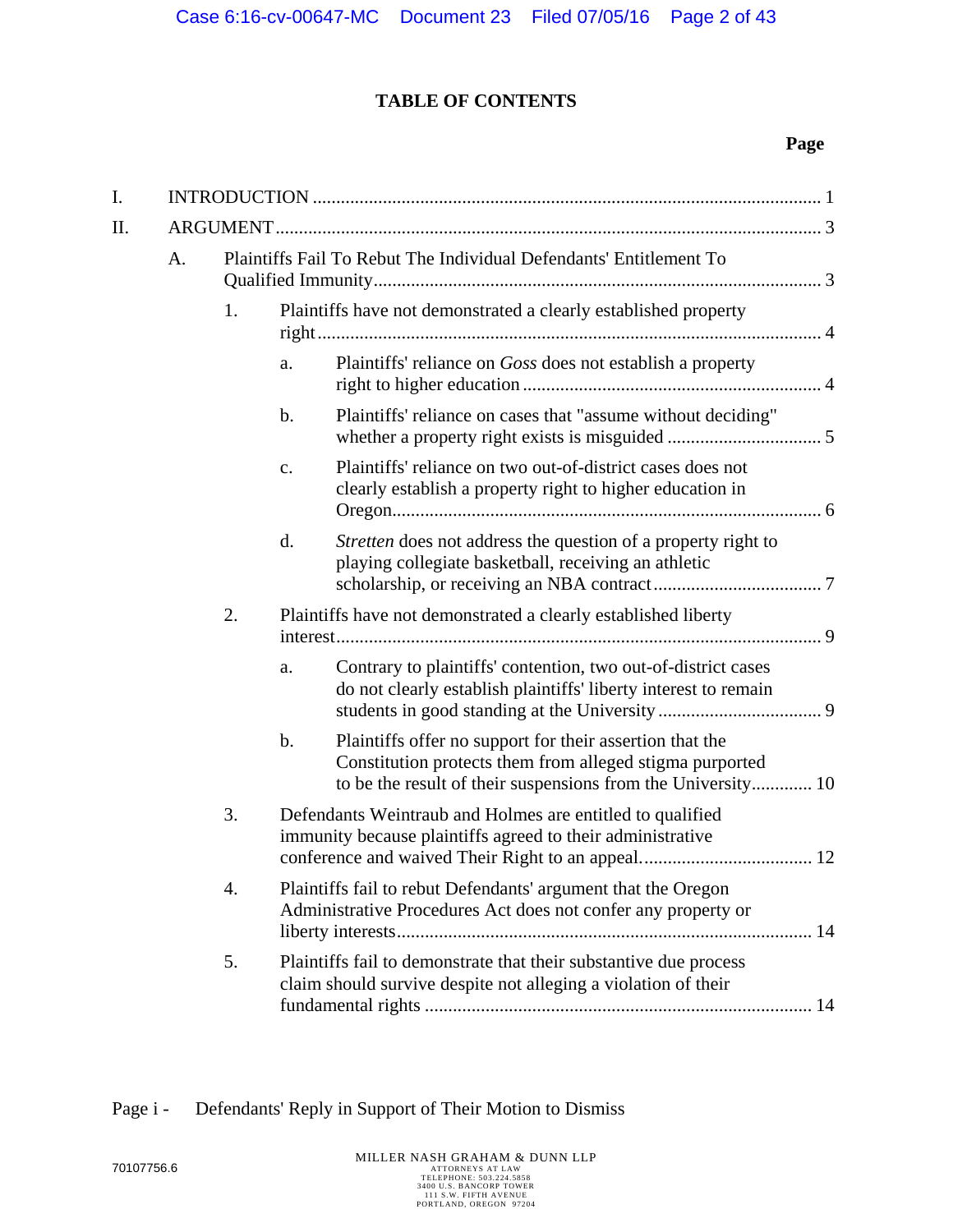## **TABLE OF CONTENTS (continued)**

|    | <b>B.</b> |                                                                                                                                             | Plaintiffs Fail To Establish That the Individual Defendants' Alleged<br>Conduct Implicated Any Constitutionally Protected Property Rights Or                                                           |    |
|----|-----------|---------------------------------------------------------------------------------------------------------------------------------------------|--------------------------------------------------------------------------------------------------------------------------------------------------------------------------------------------------------|----|
|    | C.        |                                                                                                                                             |                                                                                                                                                                                                        |    |
|    | D.        |                                                                                                                                             | Plaintiffs Did Not Rebut Defendants' Motion to Dismiss Plaintiffs' Equal                                                                                                                               |    |
|    | Ε.        |                                                                                                                                             | Plaintiffs Have Asserted No Factual Allegations That Support Their Claim                                                                                                                               |    |
|    | F.        | Plaintiffs' Response To Defendants' Tort Claims Arguments Confirms<br>That Plaintiffs Cannot Plausibly Assert That Defendants Are Liable In |                                                                                                                                                                                                        |    |
|    |           | 1.                                                                                                                                          | Kavanagh v. Trustees of Boston University does not establish that                                                                                                                                      |    |
|    |           | 2.                                                                                                                                          | Plaintiffs do not dispute that they cannot recover for negligence<br>unless they had a special relationship with the University, and in<br>any event, plaintiffs fail as a matter of law to show that  |    |
|    |           | 3.                                                                                                                                          | Plaintiffs fail to respond to Defendants' argument that plaintiffs'<br>tort claim notices did not provide "actual notice" of plaintiffs'                                                               |    |
|    |           | 4.                                                                                                                                          | Plaintiffs fail to plead any factual allegations that Defendants<br>intended to inflict severe emotional distress or that Defendants'<br>alleged conduct transgressed the bounds of socially tolerable | 28 |
|    |           | 5.                                                                                                                                          | Plaintiffs offer no support for their contention that they can recover<br>for tortious interference without showing an actual or contemplated                                                          |    |
|    | G.        | Plaintiffs Fail to Rebut Defendants' Argument That the University<br>Fulfilled the Express Terms of Plaintiffs' Scholarship Agreements 30   |                                                                                                                                                                                                        |    |
|    | Η.        | Plaintiffs' Response To Defendants' Preclusion Arguments                                                                                    |                                                                                                                                                                                                        |    |
|    | I.        |                                                                                                                                             | Plaintiffs Do Not Deny That the Individual Defendants' Alleged Conduct<br>Constituted Discretionary Decisions Made Within the Scope of Their                                                           |    |
| Ш. |           |                                                                                                                                             |                                                                                                                                                                                                        |    |
|    |           |                                                                                                                                             |                                                                                                                                                                                                        |    |

Page ii - Defendants' Reply in Support of Their Motion to Dismiss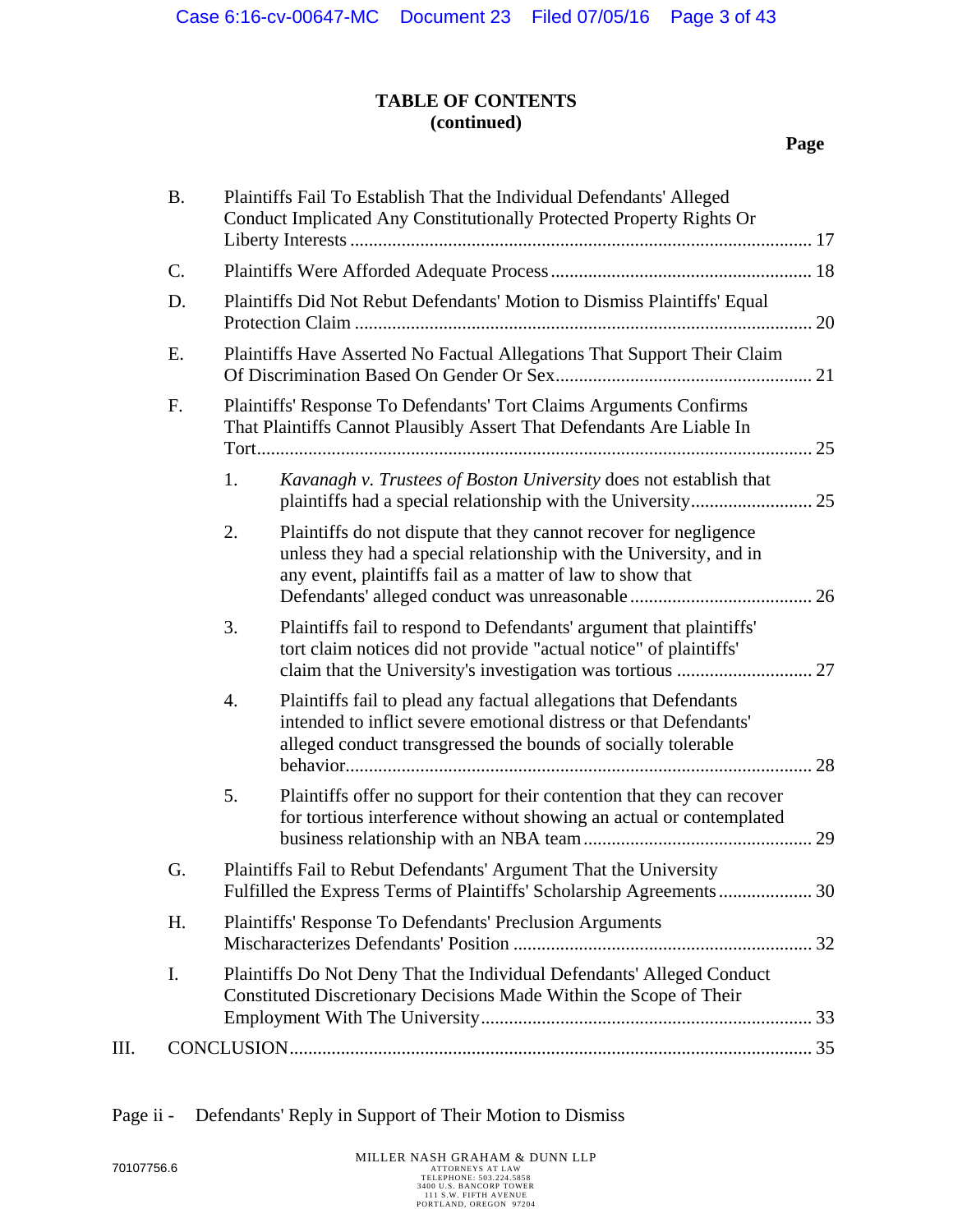## **TABLE OF AUTHORITIES**

# **Page**

## **Cases**

| adidas-Am., Inc. v. Payless Shoesource, Inc.,                                   |
|---------------------------------------------------------------------------------|
| Albright v. Oliver,                                                             |
| Ashcroft v. al-Kidd,                                                            |
| Ashcroft v. Iqbal,                                                              |
| Bd. of Curators of Univ. of Mo. v. Horowitz,                                    |
| Bd. of Regents of State Colls. v. Roth,                                         |
| Bell Atl. Corp. v. Twombly,                                                     |
| Bell v. PERB,                                                                   |
| Black Coalition v. Portland Sch. Dist. No. 1,                                   |
| Blanton v. State Univ. of N.Y.,                                                 |
| Bowers v. NCAA,<br>118 F Supp 2d 494 (DNJ 2000), opinion amended on reargument, |
| Cleveland Bd. of Educ. v. Loudermill,                                           |
| Cloud v. Trs. of Boston Univ.,                                                  |

Page iii - Defendants' Reply in Support of Their Motion to Dismiss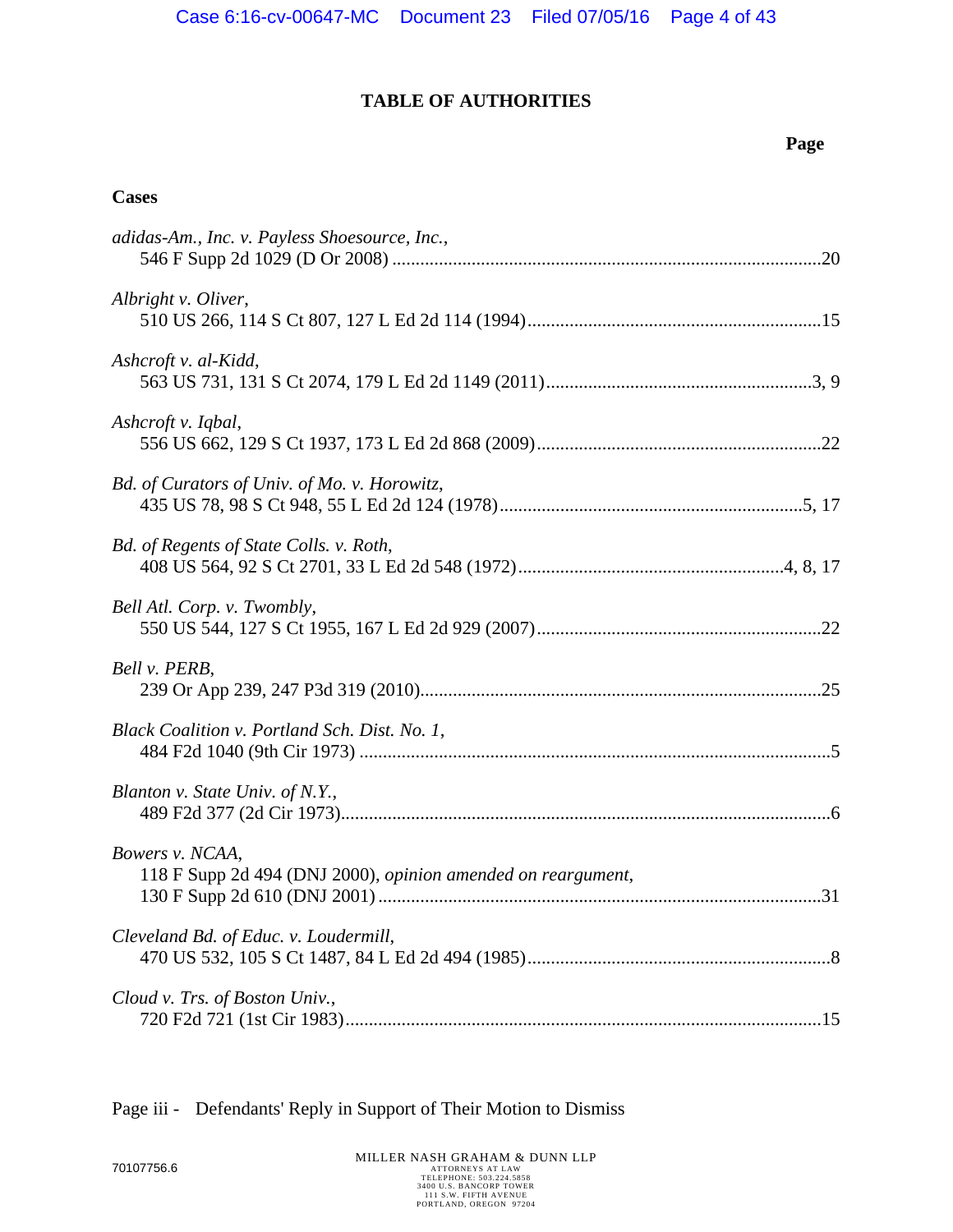## **TABLE OF AUTHORITIES (continued)**

| Cruz v. Multnomah Cty.,           |  |
|-----------------------------------|--|
| Dixon v. Ala. State Bd. of Educ., |  |
| Doe v. Brandeis Univ.,            |  |
| Doe v. Brown Univ.,               |  |
| Doe v. Univ. of Cincinnati,       |  |
| Doe v. Woodford,                  |  |
| Doyle v. Oregon Bank,             |  |
| Emeldi v. Univ. of Or.,           |  |
| Fernandez v. Rosenzwieg,          |  |
| Goss v. Lopez,                    |  |
| Hall v. Univ. of Minn.,           |  |
| Harrell v. S. Or. Univ.,          |  |
| Hart v. Ferris State Coll.,       |  |
| Johnson v. United States,         |  |

Page iv - Defendants' Reply in Support of Their Motion to Dismiss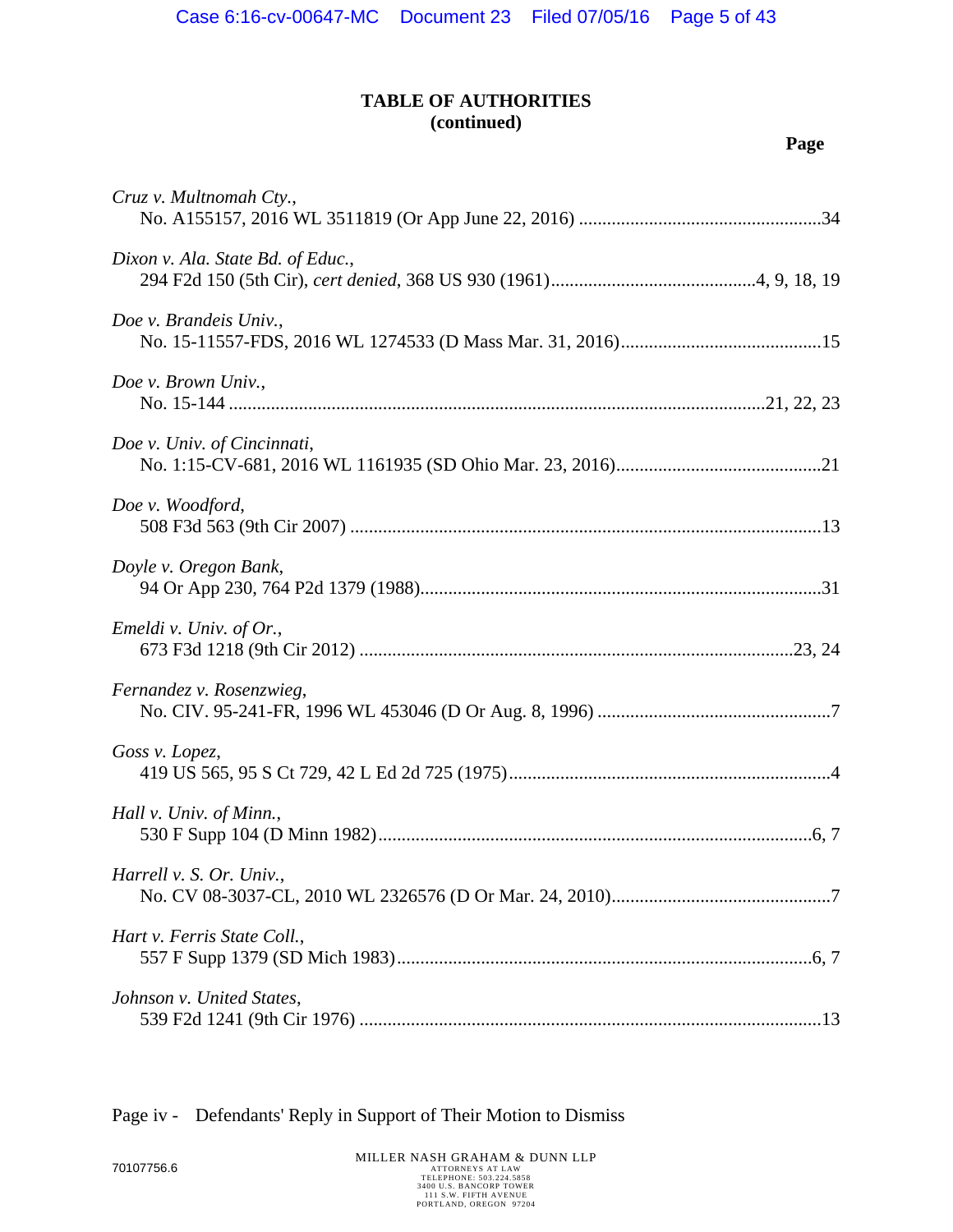## **TABLE OF AUTHORITIES (continued)**

| Kavanagh v. Trs. of Boston Univ.,       |
|-----------------------------------------|
| Lewin v. Med. Coll. of Hampton Roads,   |
| Marin v. Univ. of Puerto Rico,          |
| McAdoo v. Univ. of N.C. at Chapel Hill, |
| McGanty v. Staudenraus,                 |
| Orr v. City of Eugene,                  |
| Paul v. Davis,                          |
| Perry v. Sinderman,                     |
| Reese v. Jefferson Sch. Dist. No. 14J,  |
| Regents of Univ. of Mich. v. Ewing,     |
| Ryan v. Harlan,                         |
| Schaer v. Brandeis Univ.,               |
| Shanks v. Dressel,                      |
| Slochower v. Bd. of Educ.,              |

Page v - Defendants' Reply in Support of Their Motion to Dismiss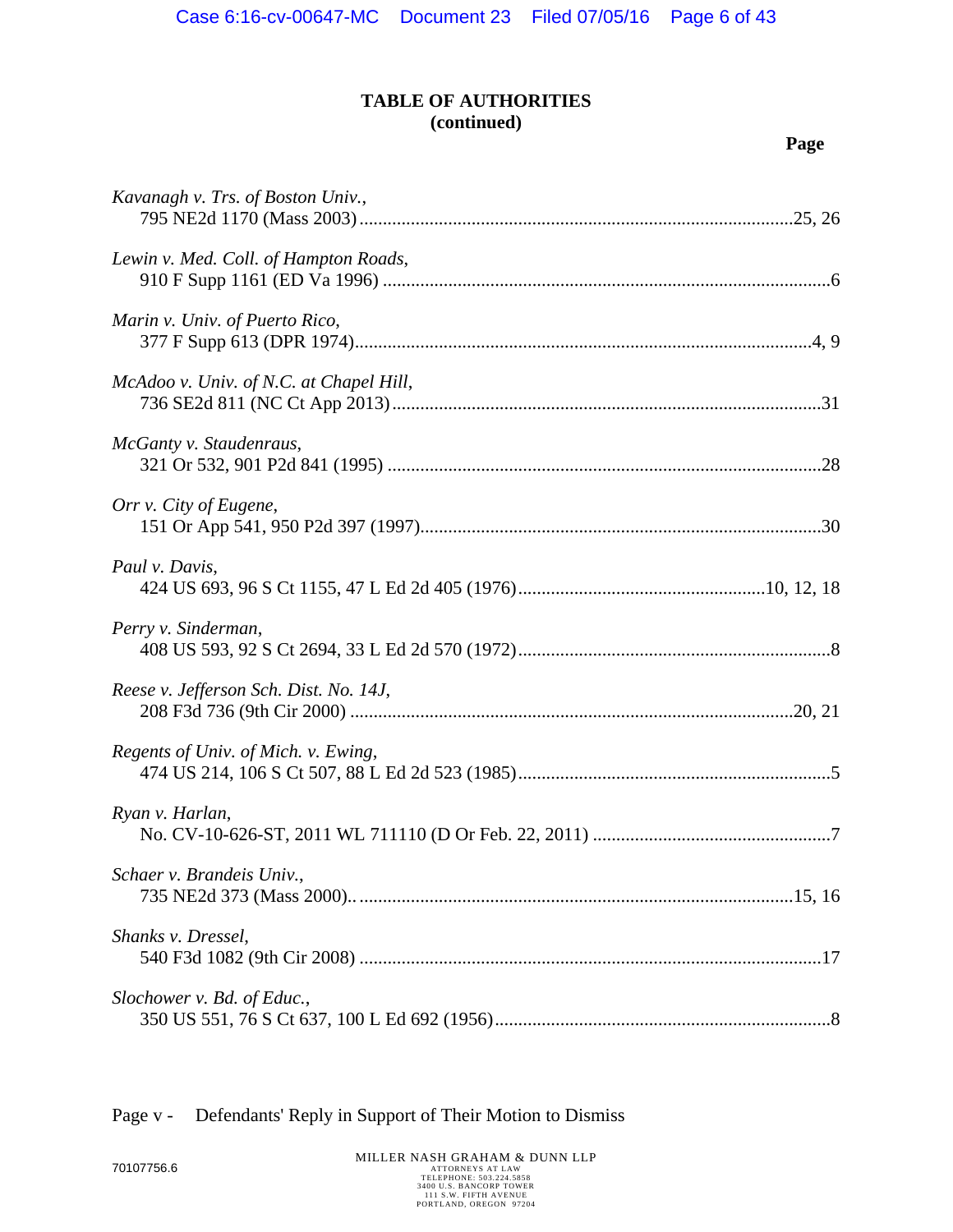## **TABLE OF AUTHORITIES (continued)**

Page vi - Defendants' Reply in Support of Their Motion to Dismiss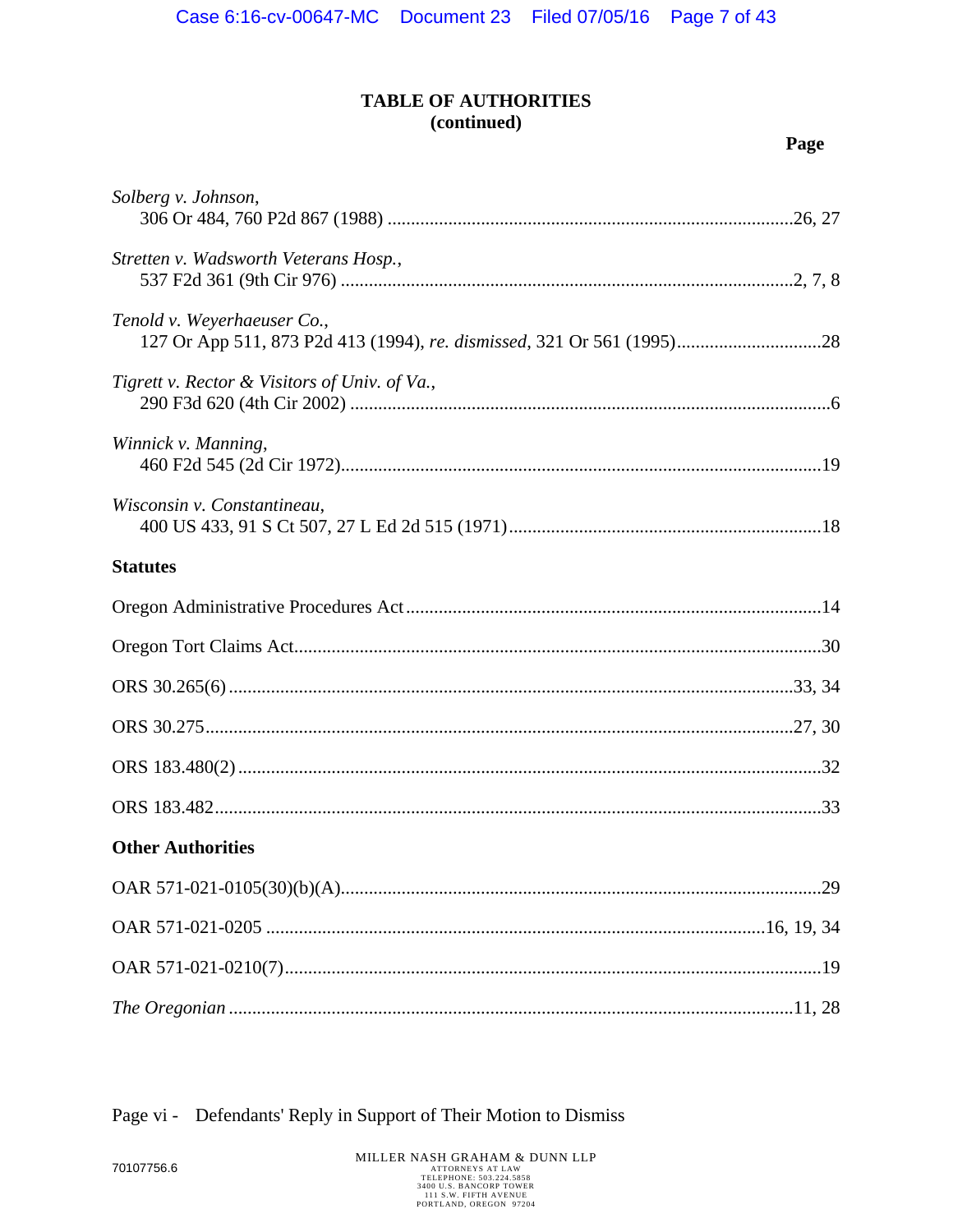### **I. INTRODUCTION**

Plaintiffs' lack of any meaningful rebuttal to Defendants' motion to dismiss further confirms that Defendants are entitled to dismissal of all of plaintiffs' claims. Plaintiffs fail to demonstrate that Defendants can plausibly be liable based on the University's administration of plaintiffs' disciplinary hearing. The University offered plaintiffs the choice of a panel hearing or an administrative conference. Had plaintiffs elected a panel hearing, they would have received more comprehensive procedures but faced a possible maximum sanction of expulsion. Instead, plaintiffs waived the procedures available to them in a panel hearing—which included waiving any appeal of the hearing decisions to the University. They chose to receive an administrative conference and subsequently received all process under the University's administrative conference procedures. Plaintiffs have not alleged, or argued, that the University failed to provide any of the procedures plaintiffs agreed to under the regulations then-governing University administrative conferences. And plaintiffs' attempt to retroactively undo their agreement to receive an administrative conference fails as a matter of law.

Moreover, there can be no reasonable dispute that the Individual Defendants are entitled to qualified immunity for plaintiffs' constitutional claims. Plaintiffs fail to demonstrate that any property right or liberty interest was implicated by the alleged conduct of the Individual Defendants or that any such right or interest was clearly established. And in any event, plaintiffs were offered and received sufficient process at their administrative conference and have not pleaded any factual allegations that plausibly suggest that the Individual Defendants acted with discriminatory animus. Plaintiffs fail to even respond to Defendants' motion to dismiss plaintiffs' equal protection claim (the one claim asserted by plaintiffs that Brandon Austin did not assert), thereby effectively conceding Defendants' arguments.

Because plaintiffs failed to plead any factual allegations that plausibly suggest that Defendants discriminated against plaintiffs based on their gender or sex, plaintiffs' Title IX claim also does not state a claim under the governing pleading standard.

Page 1 - Defendants' Reply in Support of Their Motion to Dismiss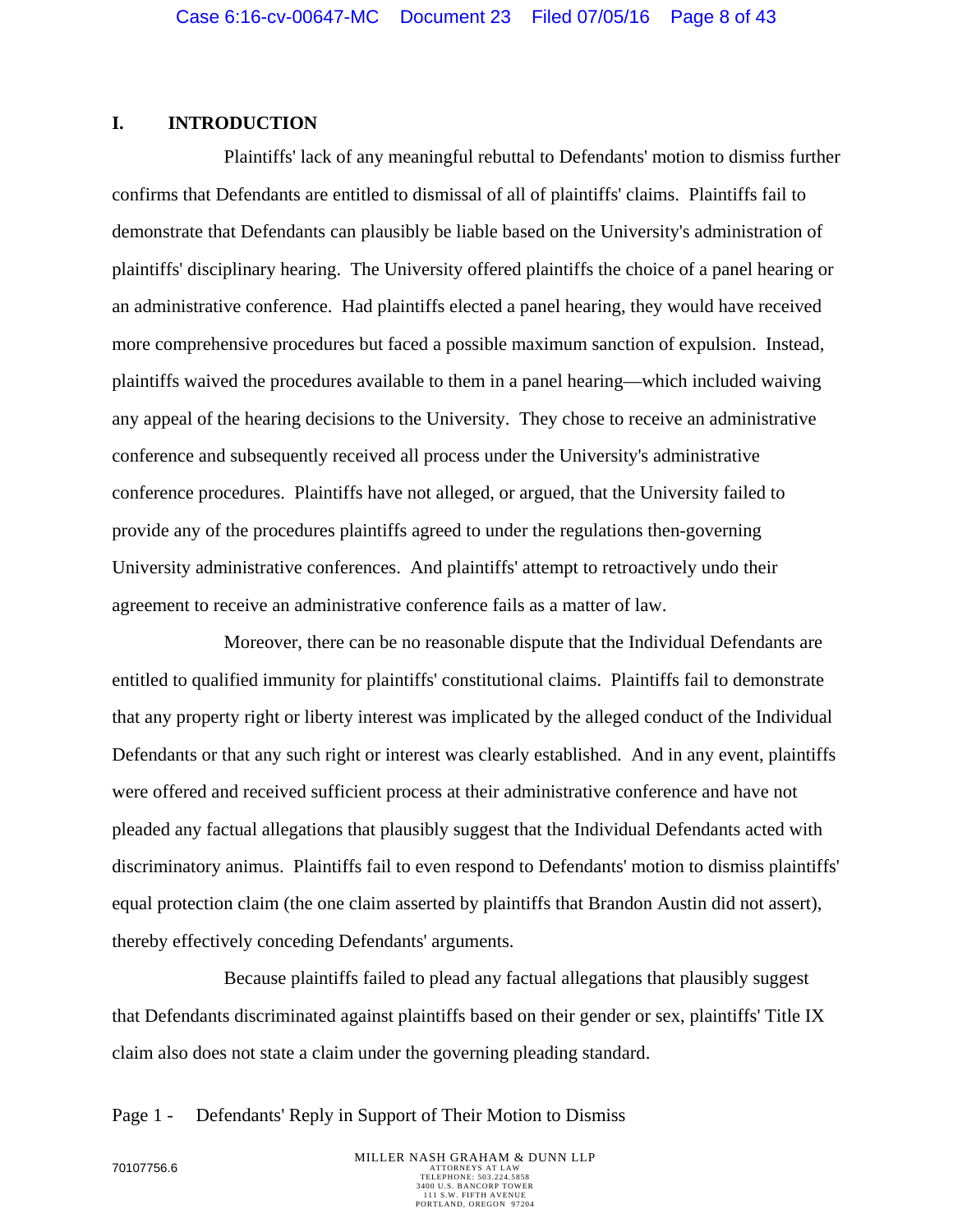## Case 6:16-cv-00647-MC Document 23 Filed 07/05/16 Page 9 of 43

As did Austin, plaintiffs make almost no attempt to rebut Defendants' state law arguments. Plaintiffs were not in a special relationship with the University under Oregon negligence law, and their citation of one Massachusetts state court case that has no bearing on this jurisdiction fails to support their argument. Without a special relationship, plaintiffs cannot recover for negligence or intentional infliction of emotional distress ("IIED") as a matter of law. Plaintiffs concede that they did not have a business relationship with any National Basketball Association ("NBA") or professional basketball team, thereby conceding their tortiousinterference claim. Plaintiffs' breach of contract claim fails to state a claim because plaintiffs point to no basis for their assertion that the University guaranteed that plaintiffs' one-year fixedterm athletic scholarships would be renewed. Finally, plaintiffs mischaracterize Defendants' issue preclusion arguments and provide no meaningful analysis of why Defendants' entitlement to discretionary immunity should be denied. Plaintiffs' complaint fails to state any viable claims and should be dismissed, and judgment should be entered for Defendants.

Three are many similarities in the briefing on Defendants' motion to dismiss in Austin and in this case. Defendants call the following issues unique to this motion to the Court's attention:

- Plaintiffs' reliance on *Stretten v. Wadsworth Veterans Hosp.*, 537 F2d 361 (9th Cir 1976), to allegedly establish a constitutionally protected property interest in plaintiffs' collegiate basketball careers, athletic scholarships, and hypothetical NBA contracts.
- Plaintiffs' reliance on two out of district, inapplicable, cases discussing "basic fairness" in lieu of the constitutional standard applicable to plaintiffs' substantive due process claim.
- Defendants moved to dismiss plaintiffs' equal protection claim and plaintiffs provided no opposition briefing, thereby effectively conceding this claim.

#### Page 2 - Defendants' Reply in Support of Their Motion to Dismiss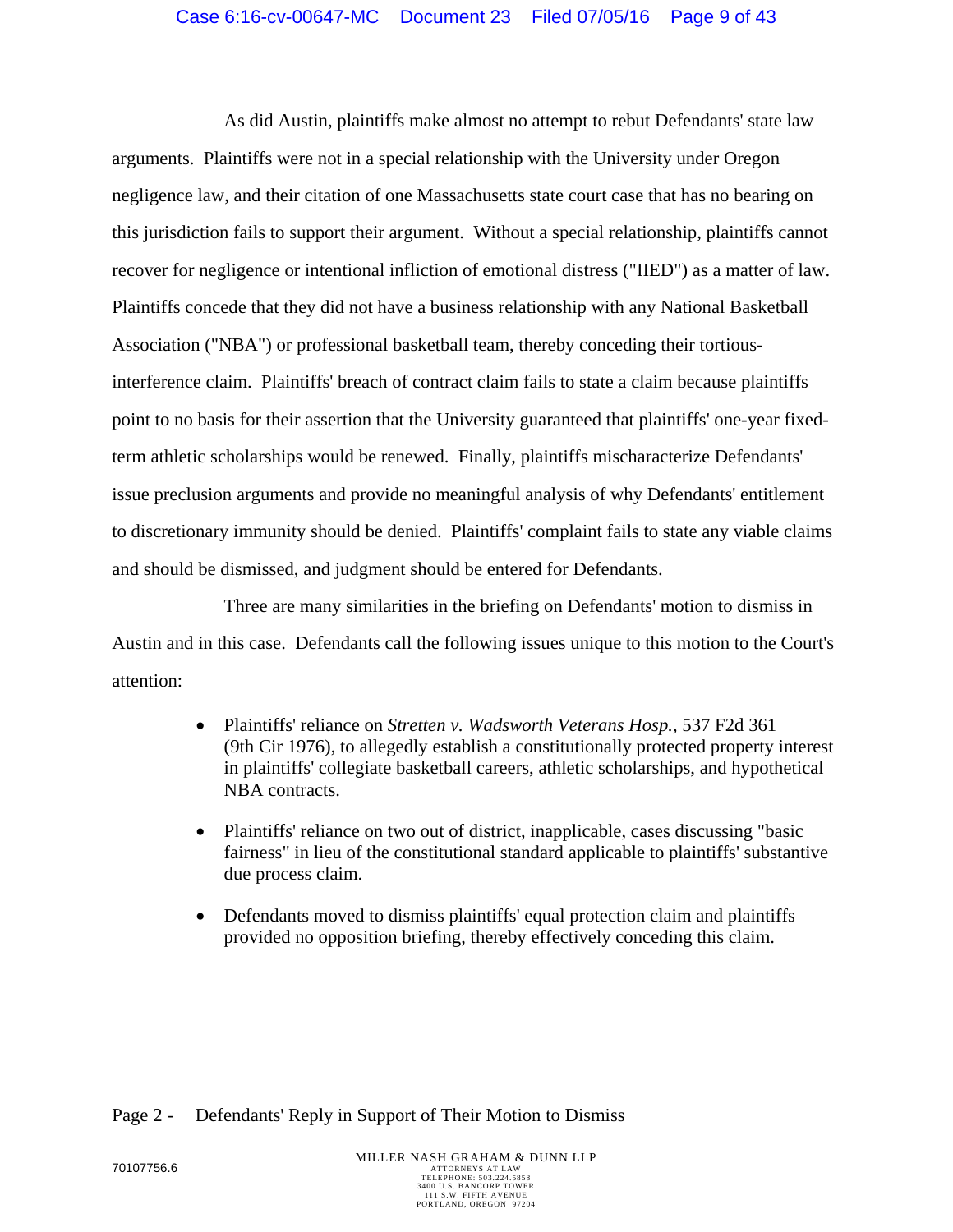# **II. ARGUMENT**

# **A. Plaintiffs Fail To Rebut The Individual Defendants' Entitlement To Qualified Immunity.**

The Individual Defendants are entitled to qualified immunity and dismissal of plaintiffs' due process and equal protection claims because plaintiffs fail to show that the alleged conduct of the Individual Defendants violated a clearly established constitutional right (or any constitutional right at all). A right is clearly established only when, "at the time of the challenged conduct, '[t]he contours of [a] right [are] sufficiently clear' that every 'reasonable official would have understood that what he is doing violates that right.' *\* \* \** [E]xisting precedent must have placed the statutory or constitutional question beyond debate." *Ashcroft v. al-Kidd*, 563 US 731, 741, 131 S Ct 2074, 179 L Ed 2d 1149 (2011) (quoting *Anderson v. Creighton*, 483 US 635, 640, 107 S Ct 3034, 97 L Ed 2d 523 (1987)). To overcome the Individual Defendants' entitlement to qualified immunity, plaintiffs must therefore first show that it was "beyond debate" that the alleged conduct of the Individual Defendants implicated plaintiffs' constitutionally protected property rights or liberty interests. If plaintiffs succeed at this (which they cannot), plaintiffs must also establish that it was "beyond debate" that the Individual Defendants' alleged conduct impinged plaintiffs' constitutional rights. To establish this, plaintiffs must show the following, with respect to plaintiffs' three constitutional claims:

- Procedural due process claim: Plaintiffs must show that a reasonable University official would have understood that the Constitution entitled plaintiffs to additional process they were not offered *and* that plaintiffs' affirmative agreements to the hearing procedures they received were invalid.
- Substantive due process claim: Plaintiffs must show that a reasonable University official would have understood that the alleged conduct of the Individual Defendants shocked the conscience.
- Equal protection claim: Plaintiffs must show that a reasonable University official would have understood that the alleged conduct of the Individual Defendants was discriminatory against plaintiffs based on their sex or gender.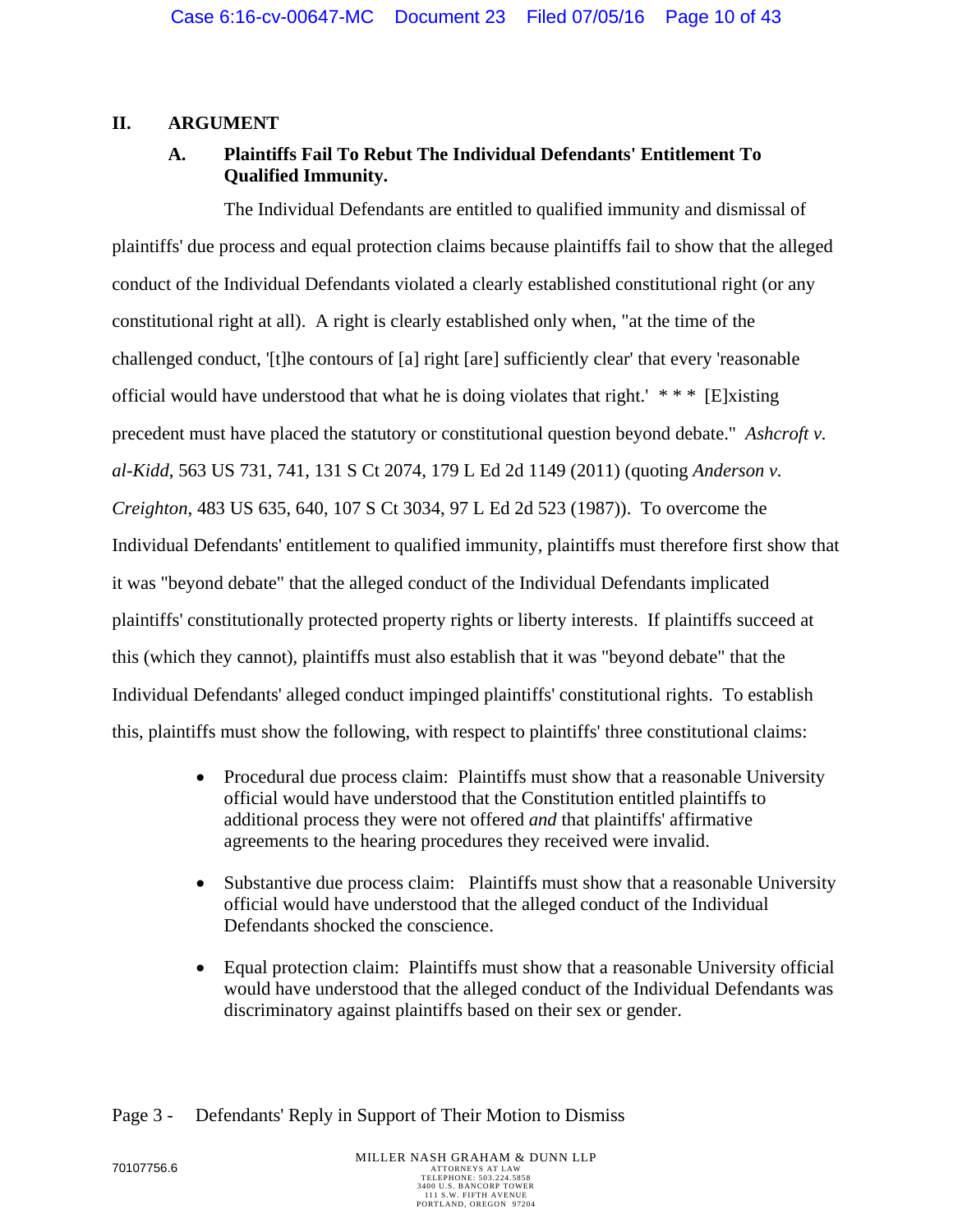## Case 6:16-cv-00647-MC Document 23 Filed 07/05/16 Page 11 of 43

Plaintiffs' response fails at both steps of the qualified-immunity analysis. Plaintiffs fail to show that it is "beyond debate" that the alleged conduct of the Individual Defendants implicated or infringed plaintiffs' constitutional rights. The Individual Defendants are accordingly entitled to qualified immunity on all three of plaintiffs' constitutional claims.

1. Plaintiffs have not demonstrated a clearly established property right.

Plaintiffs argue that they had a well-recognized, constitutionally protected property right to their college educations, their positions on the University's basketball team, their athletic scholarships and related aid, future scholarships at another school, and future NBA contracts or other professional sports contracts. (Plaintiffs' Memorandum in Opposition to the Defendants' Motion to Dismiss ("Pls.' Response") at 10-11.) But none of these alleged property rights have been recognized by the Supreme Court, the Ninth Circuit, or the District of Oregon, and therefore they are not clearly established in this jurisdiction. Plaintiffs cite the Supreme Court's holding in *Goss v. Lopez*, 419 US 565, 95 S Ct 729, 42 L Ed 2d 725 (1975), two federal district court cases from other jurisdictions, and the Ninth Circuit's decision in *Stretten* in purported support of a constitutionally protected property right.<sup>1</sup> But as shown below, these cases do not establish plaintiffs' alleged right.

# a. Plaintiffs' reliance on Goss does not establish a property right to higher education.

Plaintiffs do not deny that constitutionally protected property rights "are created and their dimensions are defined by existing rules or understandings that stem from an independent source such as state law." *Bd. of Regents of State Colls. v. Roth*, 408 US 564, 577, 92 S Ct 2701, 33 L Ed 2d 548 (1972). In fact plaintiffs underscore this point by quoting the holding in *Goss* that "*on the basis of [Ohio] state law*, appellees plainly had legitimate claims of entitlement to a public [K-12] education." 419 US at 573 (emphasis added). (*See* Pls.' Response

 $\overline{a}$ 

<sup>1</sup> Plaintiffs also cite *Dixon v. Ala. State Bd. of Educ.*, 294 F2d 150 (5th Cir), *cert denied*, 368 US 930 (1961), and *Marin v. Univ. of Puerto Rico*, 377 F Supp 613 (DPR 1974). Both of these cases, however, are most appropriately analyzed as liberty-interest cases and are addressed in the liberty-interest subsection of this argument.

Page 4 - Defendants' Reply in Support of Their Motion to Dismiss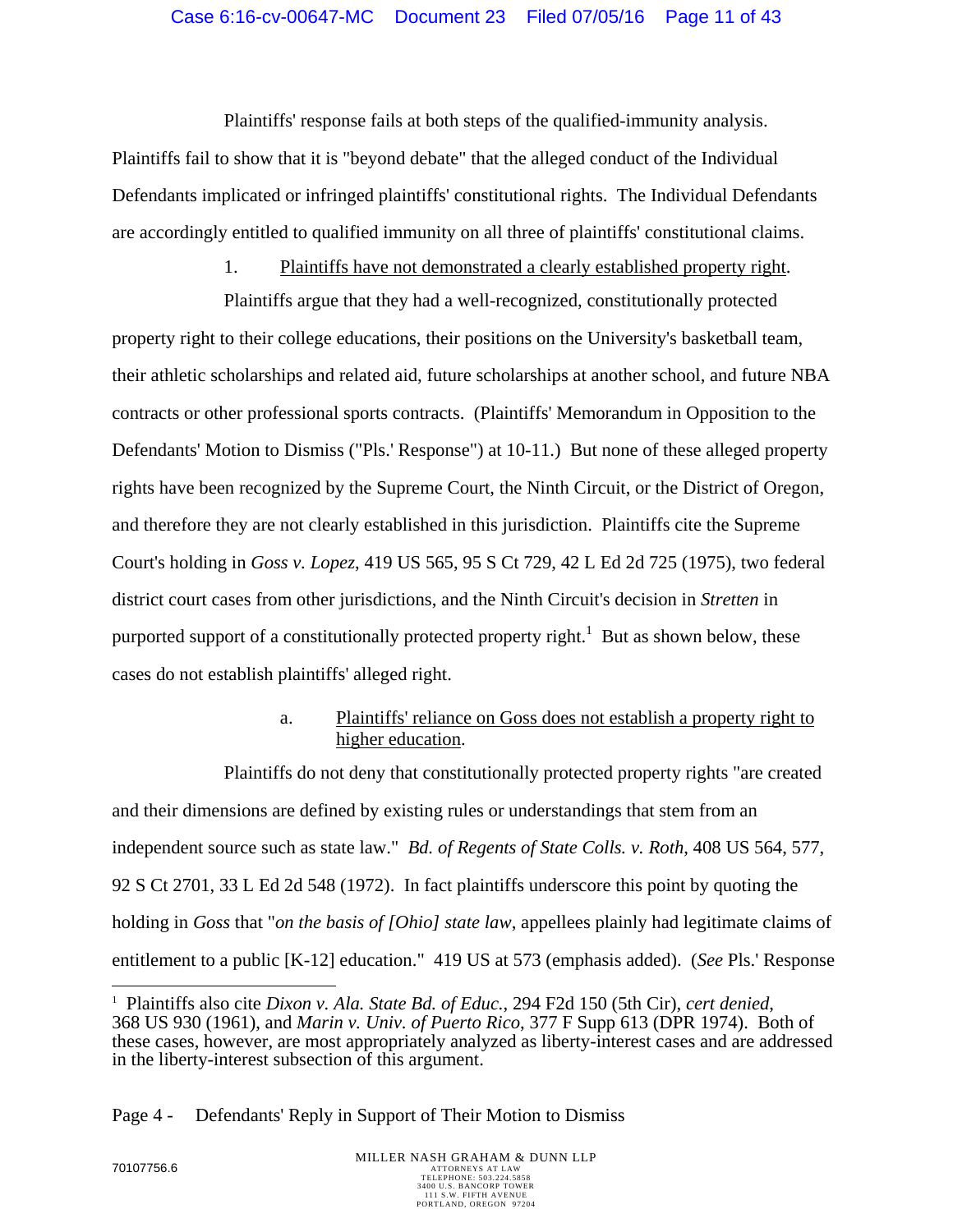at 12 n.10.) Yet plaintiffs subsequently fail to identify any Oregon law that conferred to them a property interest in their college education (or any of the other purported property rights they assert). Plaintiffs also fail to, and cannot, explain how *Goss* applies to postsecondary education, under any circumstance.<sup>2</sup> The state laws that gave rise to the property right recognized in *Goss* (laws that provided free K-12 education and mandated attendance) do not apply to public higher education. And without analogous Oregon laws or other binding rules applicable to higher education, the property right recognized in *Goss* is inapposite to students who attend Oregon's public universities.

## b. Plaintiffs' reliance on cases that "assume without deciding" whether a property right exists is misguided.

Plaintiffs next attempt to demonstrate a clearly established property right in education through case law that "assumes without deciding" whether a constitutionally protected right exists. It is a basic principle of law, however, that such cases neither recognize the existence of a property right nor clearly establish it. Plaintiffs' citations of the following cases do not, therefore, undercut the Individual Defendants' entitlement to qualified immunity, as plaintiffs contend: *Bd. of Curators of Univ. of Mo. v. Horowitz*, 435 US 78, 84, 98 S Ct 948, 55 L Ed 2d 124 (1978) ("We need not decide, however, whether respondent's dismissal deprived her of a liberty interest in pursuing a medical career. Nor need we decide whether respondent's dismissal infringed any other interest constitutionally protected \* \* \*."); *Regents of Univ. of Mich. v. Ewing*, 474 US 214, 222-23, 106 S Ct 507, 88 L Ed 2d 523 (1985) ("remembering Justice Brandeis' admonition not to formulate a rule of constitutional law broader than is required by the precise facts to which it is to be applied, \* \* \* [w]e therefore \* \* \* assume the existence of a constitutionally protectible property right in [plaintiff's] continued enrollment") (internal

 $\overline{a}$ 

<sup>2</sup> In an attempt to substantiate a property right in higher education, plaintiffs footnote *Goss*'s citation of *Black Coalition v. Portland Sch. Dist. No. 1*, 484 F2d 1040 (9th Cir 1973), in which the Ninth Circuit ruled that high school students must be afforded a hearing before receiving a long-term suspension. Like *Goss*, *Black Coalition* does not recognize any constitutional right applicable to University students and thus does not support plaintiffs' position.

Page 5 - Defendants' Reply in Support of Their Motion to Dismiss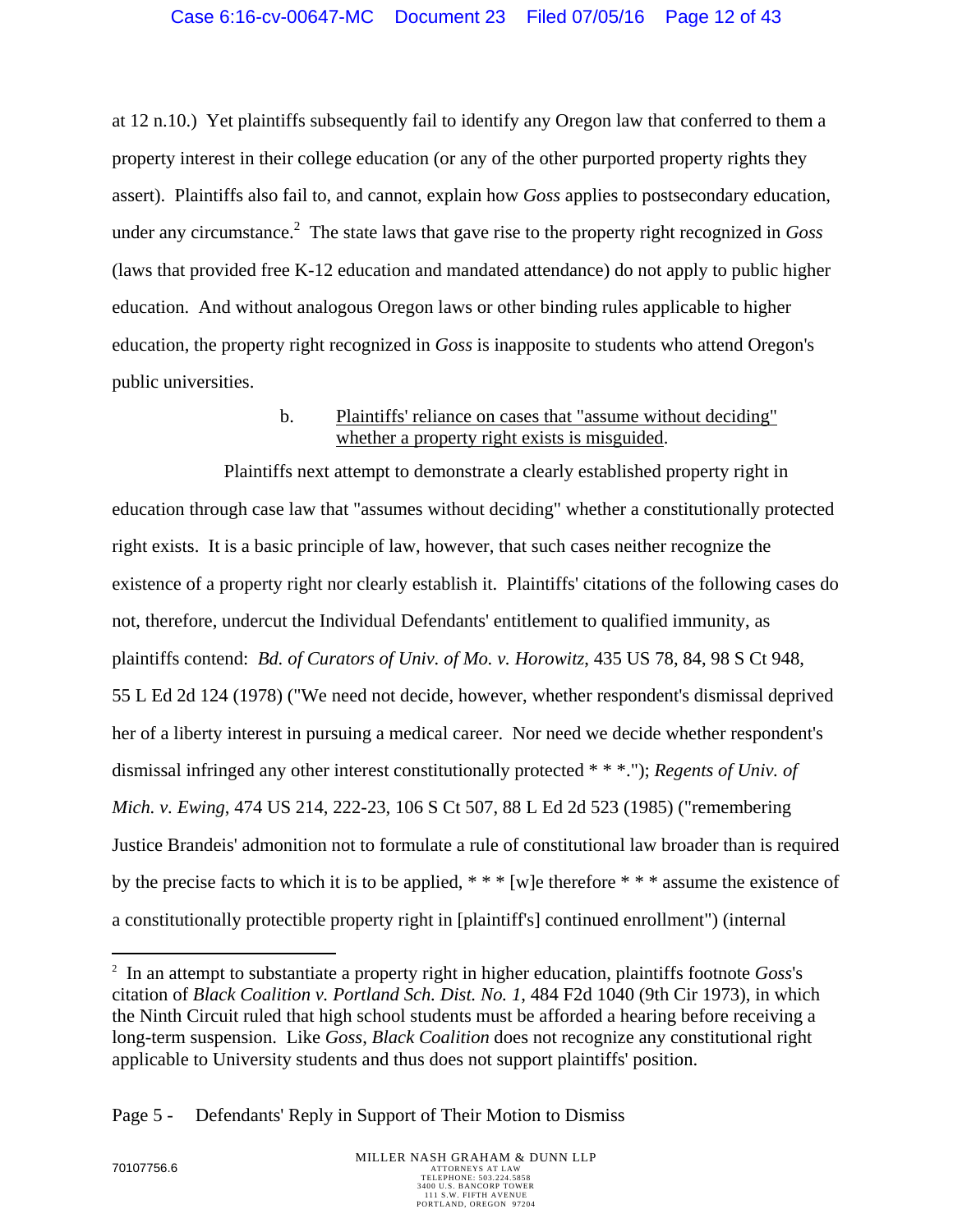quotation marks and citations omitted); *Tigrett v. Rector & Visitors of Univ. of Va.*, 290 F3d 620, 627 (4th Cir 2002) (explaining that the Supreme Court has not "actually decid[ed] that university students possess a 'constitutionally protectable property right' in their continued enrollment in a university," and following suit) (quoting *Ewing*, 474 US at 223); *Blanton v. State Univ. of N.Y.*, 489 F2d 377, 385 (2d Cir 1973) ("we do not find it necessary to decide the point" whether a property right exists); *Lewin v. Med. Coll. of Hampton Roads*, 910 F Supp 1161, 1164 (ED Va 1996) ("For the purpose of disposing of the instant motion, the Court finds that Plaintiff had a protectible property interest in continued enrollment  $* * *$ ").<sup>3</sup> In each of these cases, the respective courts assumed a property right without considering the issue, only to dispose of the plaintiffs' due process claims by finding sufficient process under any standard. Moreover, the fact that *Horowitz* and *Ewing*—the two Supreme Court higher education cases that plaintiffs cite—do not affirmatively recognize a property right in higher education strongly supports Defendants' argument that such a right has not been clearly established.

### c. Plaintiffs' reliance on two out-of-district cases does not clearly establish a property right to higher education in Oregon.

Nor do plaintiffs' citations of two out of jurisdiction district court cases, *Hall v. Univ. of Minn.*, 530 F Supp 104 (D Minn 1982), and *Hart v. Ferris State Coll.*, 557 F Supp 1379 (SD Mich 1983), clearly establish a constitutionally protected property right in public higher education in Oregon. These decisions are not binding on the District of Oregon and are of limited persuasive value because neither court discusses, in any meaningful way, why it recognized a property right in higher education. In *Hall*, the court explained that "[p]rotected property interests are usually created and defined *by sources such as state law*." 530 F Supp at 107 (citing *Roth*, 408 US 564) (emphasis added). Then, without analysis of any applicable state law, the court announced that "[a] student's interest in attending a university is a property right

 $\overline{a}$ <sup>3</sup> Moreover, plaintiffs incorrectly assert that the *Lewin* court denied the defendant's motion to dismiss, when in fact the court granted dismissal of the plaintiff's procedural and substantive due process claims. *Lewin*, 910 F Supp at 1167, 1169; *see* Pls.' Response at 13.

Page 6 - Defendants' Reply in Support of Their Motion to Dismiss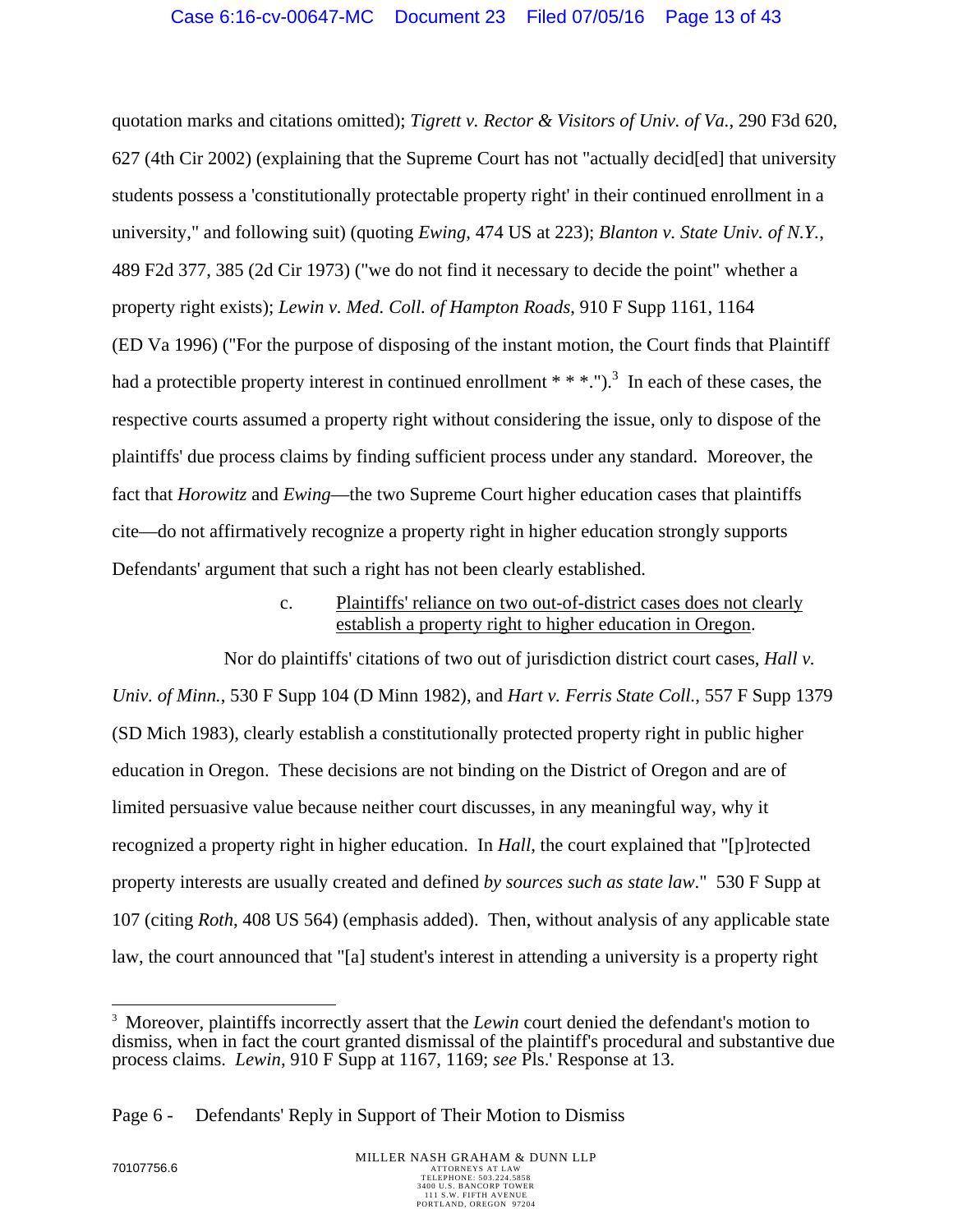protected by due process." 530 F Supp at 107. Similarly, in *Hart*, the court stated, without further discussion, that "the threat of suspension or expulsion implicates plaintiff's property and liberty interests in public education and reputation." 557 F Supp at 1382. Whether or not these cases clearly establish a property right to higher education in Minnesota or Michigan, plaintiffs are mistaken that they demonstrate "beyond debate" the existence of a property right to higher education in Oregon. No Oregon court has recognized such a right.

Instead of citing any authoritative case on point, plaintiffs attempt to discredit Defendants' citation of three District of Oregon cases. *See Ryan v. Harlan*, No. CV-10-626-ST, 2011 WL 711110 (D Or Feb. 22, 2011); *Harrell v. S. Or. Univ.*, No. CV 08-3037-CL, 2010 WL 2326576 (D Or Mar. 24, 2010); *Fernandez v. Rosenzwieg*, No. CIV. 95-241-FR, 1996 WL 453046 (D Or Aug. 8, 1996). Yet plaintiffs fail to actually distinguish them, and these three Oregon case are more analogous and more recent than *Hall* and *Hart*. More importantly, these cases are at least in the same jurisdiction as plaintiffs' case and, at a minimum, demonstrate that plaintiffs have no *clearly established* property right in public higher education in Oregon.

> d. Stretten does not address the question of a property right to playing collegiate basketball, receiving an athletic scholarship, or receiving an NBA contract.

Finally, plaintiffs assert that the Ninth Circuit's ruling in *Stretten* recognized "a property interest in a medical resident's continued education," and thus ostensibly to playing for the University's basketball team, having their scholarships renewed, and receiving NBA contracts. (Pls.' Response at 14.) But this is not what the Ninth Circuit found. The court was not presented with the question whether a property right exists in collegiate athletics, athletic scholarships, or hypothetical professional sports contracts. Instead, the question presented in *Stretten* was whether a medical resident had a constitutionally protected property interest in his employment as a medical resident, to which Stretten had been appointed for "a specified fouryear duration." *Stretten*, 537 F2d at 367. Plaintiffs contend that "[i]n terms of a recognized property interest, there can be no distinctive difference between Dr. Stretten's residency and

## Page 7 - Defendants' Reply in Support of Their Motion to Dismiss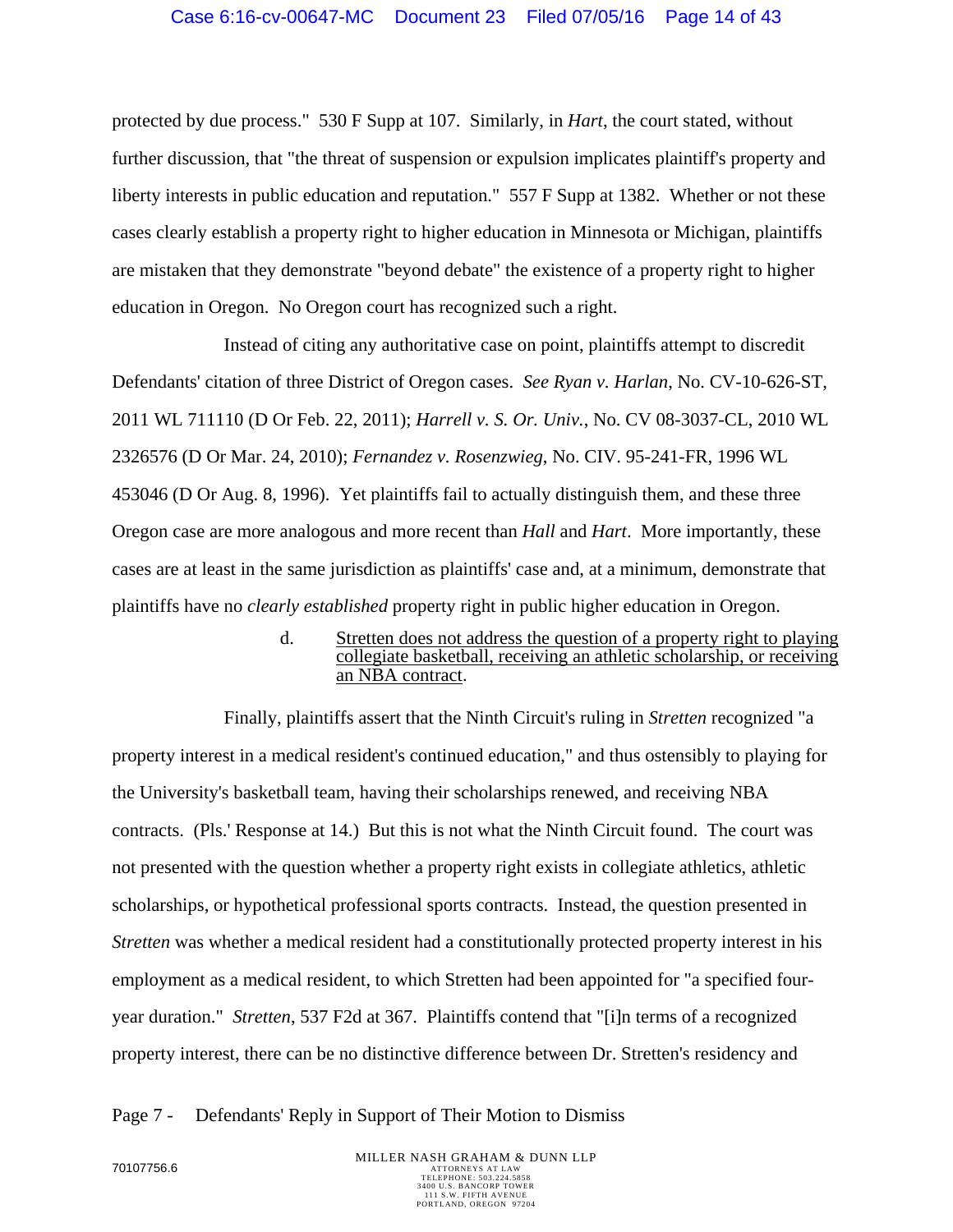plaintiff's scholarships," but plaintiffs do not explain why. *Stretton*, however, is part of a body of case law governing property interests in employment which is not applicable here because plaintiffs do not allege they were employees of the University.4 *See, e.g.*, *Roth*, 408 US 564, *Slochower v. Bd. of Educ.*, 350 US 551, 76 S Ct 637, 100 L Ed 692 (1956), *Cleveland Bd. of Educ. v. Loudermill*, 470 US 532, 105 S Ct 1487, 84 L Ed 2d 494 (1985), *Perry v. Sinderman*, 408 US 593, 92 S Ct 2694, 33 L Ed 2d 570 (1972). And in contrast to plaintiffs' assertion, there were substantial differences between Stretten's residency and plaintiffs' scholarships that bear directly on the constitutional issue. The Ninth Circuit recognized Stretten's property interest in his residency based on evidence that he was appointed to a four-year residency but was terminated from his position after one year. *Stretten*, 537 F2d at 367. Plaintiffs, on the other hand, were offered one-year scholarships (renewable at will by the University on a year-to-year basis), which were provided in full. Plaintiffs have not pleaded that their scholarships were terminated early. Plaintiffs' reliance on *Stretten* not only fails to establish plaintiffs' alleged property right to their scholarships (and the other property rights plaintiffs claim), but also illustrates the differences between the property right that plaintiffs assert and those that the Ninth Circuit has previously recognized.

Plaintiffs' response fails to demonstrate any clearly established property rights, and thus the Individual Defendants could not have been on notice that their alleged conduct violated the Constitution. In addition, plaintiffs present no support for their position that the alleged conduct of Gottfredson and Martin, specifically, implicated a protected property right. None of the cases that plaintiffs discuss support their contention that by making a public speech, a university president violates a student's alleged constitutional right to higher education, to receive an athletic scholarship, or to play collegiate or professional basketball. Similarly, none

 $\overline{\phantom{a}}$ 

<sup>4</sup> Plaintiffs' Opposition includes a discussion of *Stretten* that appears to be merely a lengthy, uncited quotation of the opinion. *Compare* Pls.' Response at 14-16 *with Stretten*, 537 F2d at 366-67.

Page 8 - Defendants' Reply in Support of Their Motion to Dismiss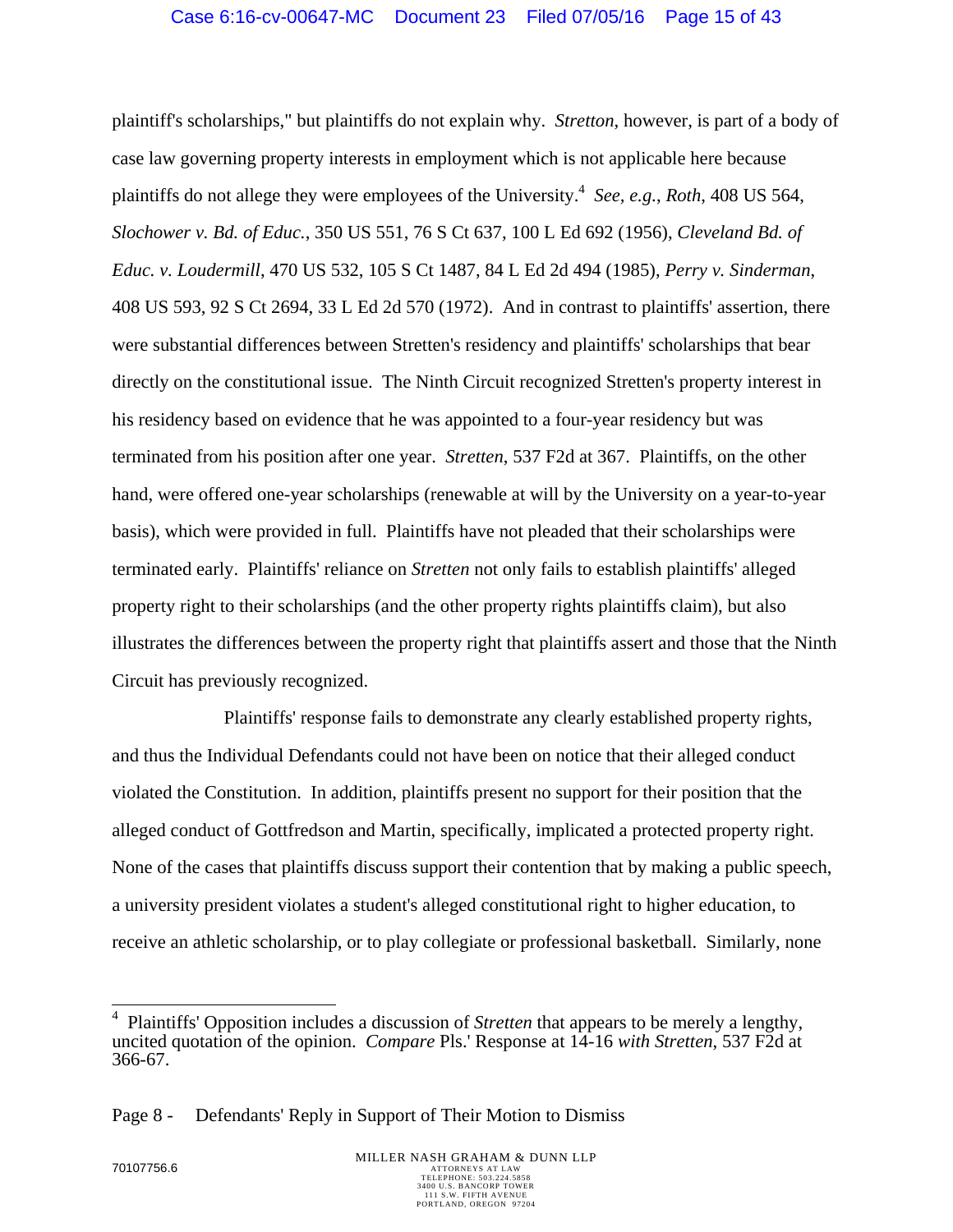of the cases demonstrate that a university student's alleged constitutional rights are violated by receiving a temporary emergency suspension. Gottfredson and Martin are therefore entitled to qualified immunity for these separate and additional reasons.

## 2. Plaintiffs have not demonstrated a clearly established liberty interest.

Plaintiffs contend that plaintiffs had a well-recognized liberty interest in remaining students in "good standing at the University, and being free from the stigma associated with being suspended for disciplinary reasons." (Pls.' Response at 11.) Here again, plaintiffs have failed to show that any such interests were clearly established such that a reasonable University official would understand, beyond debate, that plaintiffs' suspensions implicated a constitutionally protected liberty interest. *See al-Kidd*, 563 US at 741.

#### a. Contrary to plaintiffs' contention, two out-of-district cases do not clearly establish plaintiffs' liberty interest to remain students in good standing at the University.

It is plaintiffs' position that *Dixon* and *Marin* demonstrate that plaintiffs had a liberty interest in remaining University students in good standing. But two out-of-district cases do not clearly establish plaintiffs' alleged interest and, in any event, these cases actually support Defendants' position. In *Dixon*, the Fifth Circuit held that "notice and some opportunity for hearing" were necessary before Alabama State College could expel student civil-rights activists for allegedly participating in political demonstrations at the Montgomery County Courthouse. 294 F2d at 151. Similarly, the District of Puerto Rico found that the *General Rules and Regulations for the Students of the University of Puerto Rico* was unconstitutionally overbroad and implicated students' liberty interests because it allowed the university to summarily issue long-term suspensions to students for engaging in protected speech. *Marin*, 377 F Supp at 621, 626. In stark contrast to plaintiffs here—who were suspended, after an administrative hearing, for engaging in sexual misconduct—the plaintiffs in *Dixon* and *Marin* were suspended, without any process, for engaging in speech protected by the First Amendment. Not only was plaintiffs' conduct highly distinguishable from the conduct of the students in *Dixon* and *Marin*, but *Dixon*

# Page 9 - Defendants' Reply in Support of Their Motion to Dismiss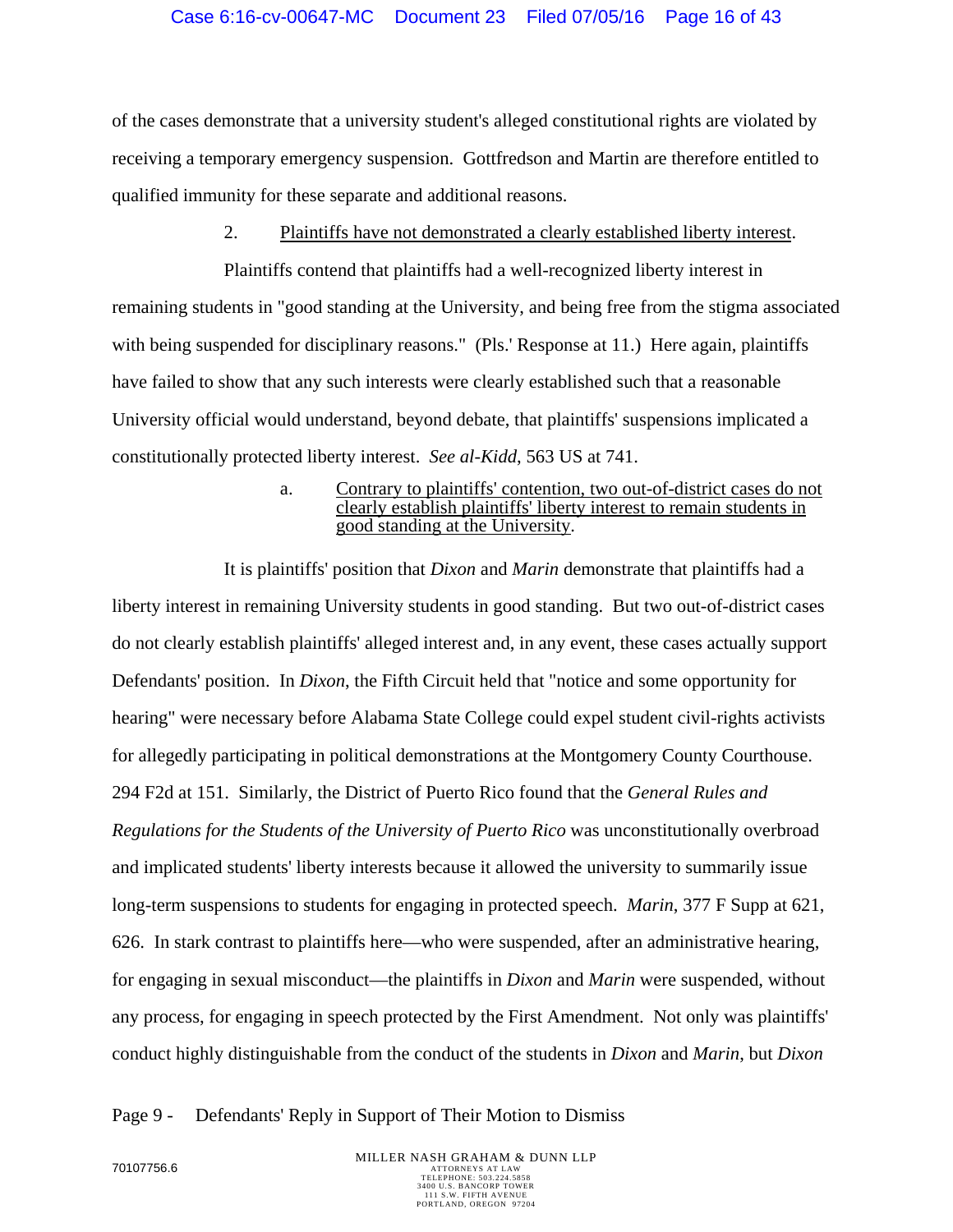and *Marin* are not binding on Oregon courts. Moreover, both *Dixon* and *Marin* predate the Supreme Court's decision in *Horowitz* (treating the existence of a liberty interest in continued enrollment in postsecondary education as an open question) as well as the District of Oregon's decisions in *Harrell* and *Fernandez* (declining to recognize a liberty interest in continued enrollment in postsecondary education), which demonstrates that the cases plaintiffs rely on cannot possibly be viewed as clearly establishing a liberty interest in continued enrollment in postsecondary education. Therefore, it was not beyond debate that the Individual Defendants' alleged conduct implicated plaintiffs' asserted liberty interest in their status as students.

> b. Plaintiffs offer no support for their assertion that the Constitution protects them from alleged stigma purported to be the result of their suspensions from the University.

Plaintiffs contend, without discussion, that they had a constitutional interest in being free from the alleged stigma associated with being suspended for misconduct. To support their contention, plaintiffs cite *Hart*, in which a district court in Michigan concluded, without explaining why, that a Ferris State College student had a liberty interest in her reputation. To establish their alleged liberty interest, plaintiffs would have to demonstrate that "a right or status previously recognized by state law was distinctly altered or extinguished" by the conduct of the Individual Defendants. *Paul v. Davis*, 424 US 693, 711, 96 S Ct 1155, 47 L Ed 2d 405 (1976). Because no Oregon law recognized plaintiffs' right to remain students at the University, their suspensions did not distinctly alter or extinguish a previously recognized right. Moreover, plaintiffs argue that they have been stigmatized by their suspensions, but fail to plead any facts that support this assertion. For example, plaintiffs do not plead that they were denied transfer to another college or university based on this purported stigma—plaintiffs in fact have both successfully transferred to other Division I schools, where they play basketball. (Defs.' Mot. to Dismiss at 56 n.15.) Without any factual allegations of this sort, the stigma that plaintiffs allege is not "a deprivation of liberty within the meaning of the Due Process Clause." *Davis*, 424 US at 702. Furthermore, plaintiffs have not alleged that the Individual Defendants notified the public

Page 10 - Defendants' Reply in Support of Their Motion to Dismiss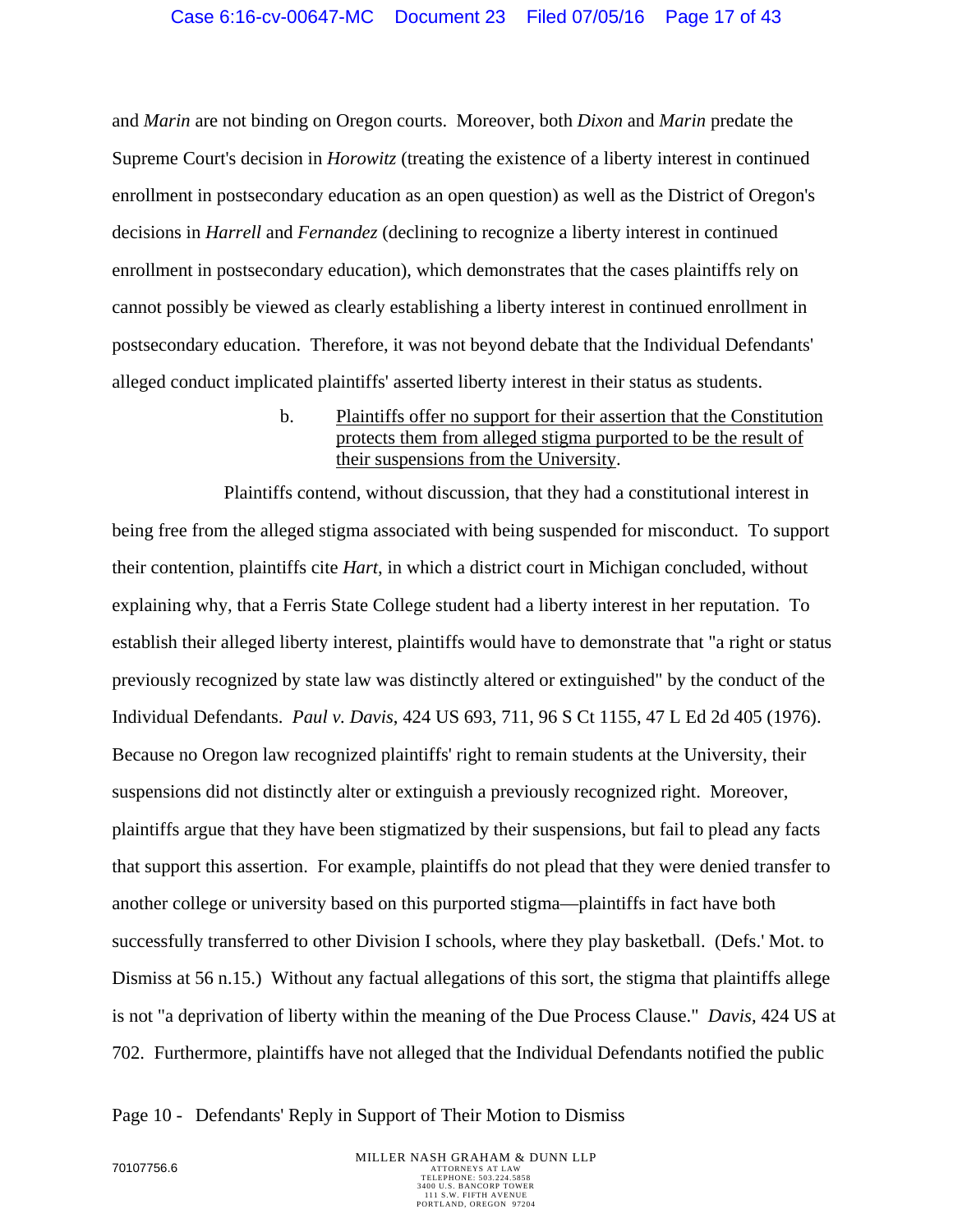## Case 6:16-cv-00647-MC Document 23 Filed 07/05/16 Page 18 of 43

of their suspensions. According to the complaint, *The Oregonian*—not any of the Individual Defendants—published the criminal allegations against plaintiffs. (Compl. ¶ 26.) Consequently, the Individual Defendants cannot, as a matter of law, be liable for any stigma.

As with plaintiffs' property-right arguments, plaintiffs fail to demonstrate any clearly established liberty interest. In particular, plaintiffs fail to show that Gottfredson's statement or the temporary suspension issued by Martin implicated plaintiffs' clearly established liberty interests. Plaintiffs contend that Gottfredson "in effect imposed discipline upon" them through his May 9, 2014, public statement,<sup>5</sup> and allege that Gottfredson's comment that plaintiffs would "not be playing basketball at Oregon again" "preordained and dictated the outcome of any 'due process' hearing." (Pls.' Response at 6.) In so asserting, however, plaintiffs conflate their removal from the basketball team and their suspension from the University, which in reality occurred months apart.<sup>6</sup> Plaintiffs fail to assert any plausible connection between Gottfredson's comment and any discipline that was imposed on plaintiffs<sup>7</sup> and merely assert that Gottfredson "condemn[ed]" them. (Compl. ¶ 28.) Under the Supreme Court's jurisprudence, however,

Page 11 - Defendants' Reply in Support of Their Motion to Dismiss

 $\overline{a}$ 5 By now claiming that Gottfredson's statement "*in effect* imposed discipline upon" plaintiffs, plaintiffs appear to retreat from their previous assertion that Gottfredson actually "imposed discipline upon" them. *Compare* Pls.' Response at 6 (emphasis added) *with* Compl. ¶ 28.

 $6$  Additionally, plaintiffs cannot in good faith dispute that they had in fact been removed from the University's basketball team before Gottfredson made this comment.

 $^7$  Plaintiffs' argument ignores the undisputed contents of the April 28, 2014, police report, to which Gottfredson was responding. Despite plaintiffs' counsels' assertion in the complaint that "[a]t no point did the female student say 'no' about any sexual activity \* \* \* [and] expressed verbal consent and/or gave unmistakable physical indications of her desire to participate in sexual contact with the [plaintiffs] at the times they were engaged in sexual conduct" (Pls.' Response at 5), in the police report Artis is reported as saying that "the first time any of [the plaintiffs] knew [that the female student] did not want to continue was when she started to cry" and that "he regretted the situation, and could understand why she felt like she was taken advantage of, given what she remembered." When the female student "asked Artis if he felt like he did anything wrong[,] [h]e said he absolutely did, and said he felt bad about the situation." Dotson is quoted as acknowledging that "at the point [the female student] started crying he thought, 'She does not want to do this'" and admitting to the female student that "what he did was very inappropriate, and  $* * *$  that he would not want anyone to do that to his mom or sister  $** *$ and would never do it again." Additionally, the report states that when the female student told Dotson that "he was pulling on her hair and pushing her head toward his penis, and that she did not appreciate that[,] Dotson said that he was sorry about that, and it was inappropriate."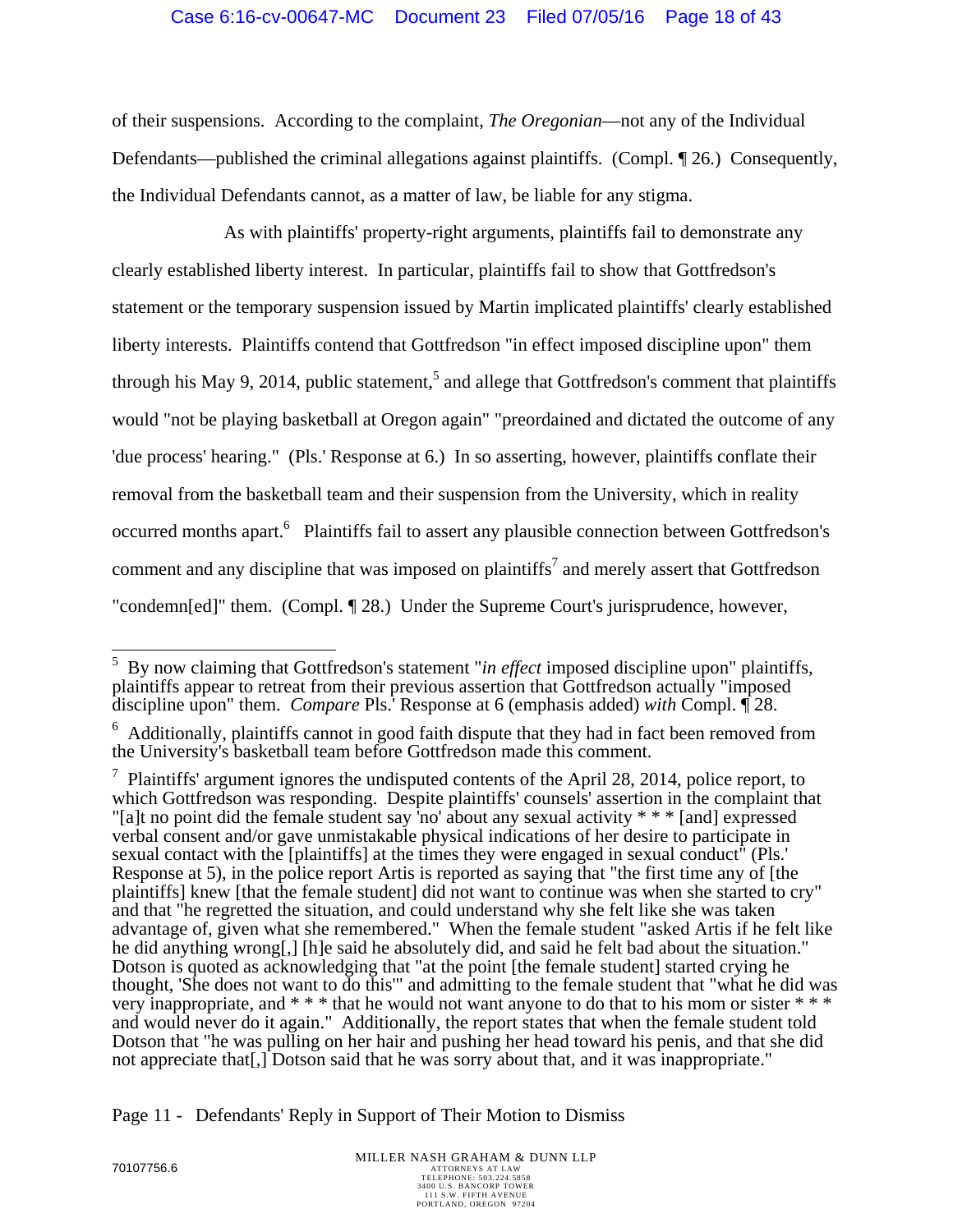condemnation of behavior by a public official, without more, is not a constitutional violation. Gottfredson's public statement did not therefore impinge on plaintiffs' clearly established liberty interests. *See Davis*, 424 US at 702. Plaintiffs also fail to offer any legal authority that suggests that the short-term emergency suspension of university students accused of sexual misconduct infringes on the students' clearly established liberty interests. Accordingly, Gottfredson and Martin are entitled to qualified immunity for these separate and additional reasons.

> 3. Defendants Weintraub and Holmes are entitled to qualified immunity because plaintiffs agreed to their administrative conference and waived Their Right to an appeal.<sup>8</sup>

As Defendants have argued, there is no clearly established property right or liberty interest in public higher education in Oregon, playing collegiate basketball, receiving an athletic scholarship, receiving a future NBA or other professional sports contract, or being free from any stigma resulting from a suspension from the University. But even if the court finds (for the first time in this jurisdiction) that any of the foregoing rises to the level of a clearly established constitutional right or interest, defendants Weintraub and Holmes are entitled to qualified immunity for the additional reason that plaintiffs agreed to the process they received and waived additional procedural safeguards.

Plaintiffs do not refute that they agreed to proceed by administrative conference, thus affirmatively waiving additional procedure that they might have otherwise been afforded by the University. As documentation of plaintiffs' agreement to these procedures, Defendants submitted to the court (a) an e-mail in which Artis's former attorney explained, in relevant part, that "Mr. Artis agrees to proceed with the decision made by the university's neutral administrator rather than by a panel, with the conditions set forth in your earlier offer," and (b) a Special Choice of Resolution Form in which Dotson signed his agreement to proceed by administrative

<sup>&</sup>lt;sup>8</sup> Plaintiffs do not plead that Gottfredson or Martin took part in plaintiffs' administrative hearing or were otherwise connected to plaintiffs' alleged attempts to appeal. Consequently, they are entitled to qualified immunity regardless of whether plaintiffs' constitutional rights were violated (though they were not) in their hearing or their alleged attempts to appeal their suspensions.

Page 12 - Defendants' Reply in Support of Their Motion to Dismiss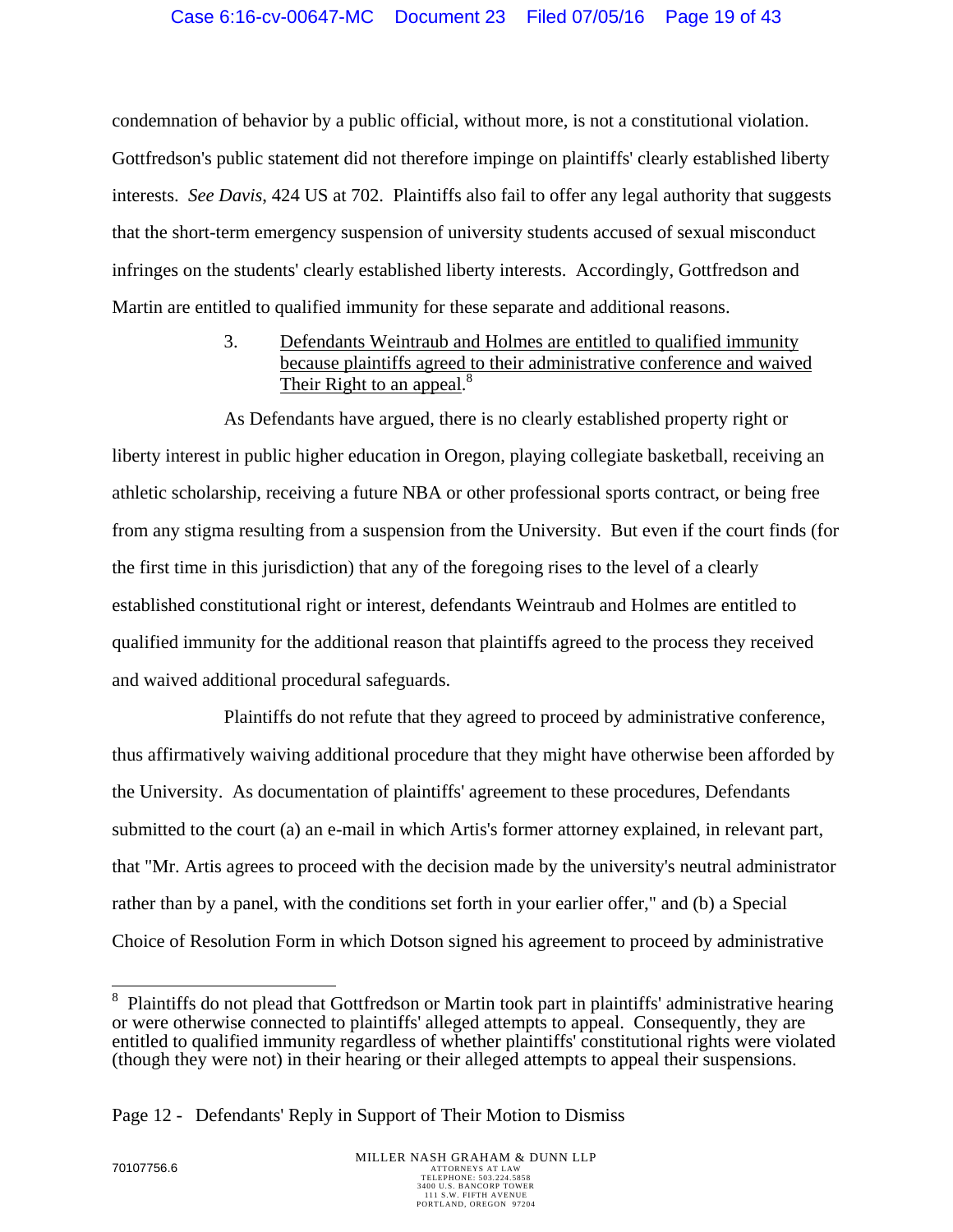conference instead of a panel hearing. (Declaration of Lisa Thornton in Support of Defendants' Motion to Dismiss ("Thornton Decl."), Ex. C.)

Plaintiffs do not dispute the authenticity of these documents and concede that they "accepted the 'administrative conference' option" at the time. (Pls.' Response at 18.) Nevertheless, plaintiffs attempt to retroactively rescind their agreement to participate in an administrative conference by arguing that their agreement was not enforceable because (a) they did not like either of the hearing options that the University offered and (b) neither option was constitutionally adequate. (Pls.' Response at 18-19.) But the fact that plaintiffs confronted a potentially difficult choice between a panel hearing where they faced a possible sanction of expulsion or an administrative conference where they faced the more limited sanction of suspension does not render their agreement to the administrative conference unenforceable. *See, e.g.*, *Doe v. Woodford*, 508 F3d 563, 572 (9th Cir 2007) ("We have no doubt that the decision to plead guilty is a difficult one for many defendants, but the fact that one struggles with the decision, and might later even come to regret it, does not render it coerced."); *Johnson v. United States*, 539 F2d 1241, 1243 (9th Cir 1976). Neither does plaintiffs' additional assertion that they requested a contested hearing but nevertheless agreed to an administrative conference.

But in any event, Weintraub and Holmes are entitled to qualified immunity. Even if the court finds that both hearing options were constitutionally inadequate, it was not unreasonable for Weintraub and Holmes to believe that plaintiffs had agreed to participate in an administrative conference and waived their right to appeal the hearing. By the express terms of Dotson's agreement, he elected to, among other things, proceed with an administrative conference, waive his right to a panel hearing, and waive his right to appeal the outcome of his hearing to the University. (Thornton Decl., Ex. C.) Similarly, Artis's agreement to "the conditions set forth" for the administrative conference also incorporated a waiver of his right to a panel hearing and a waiver of his right to appeal. (*Id.*) Furthermore, plaintiffs have not pleaded any facts that could plausibly suggest that Weintraub and Holmes knew, or should reasonably

Page 13 - Defendants' Reply in Support of Their Motion to Dismiss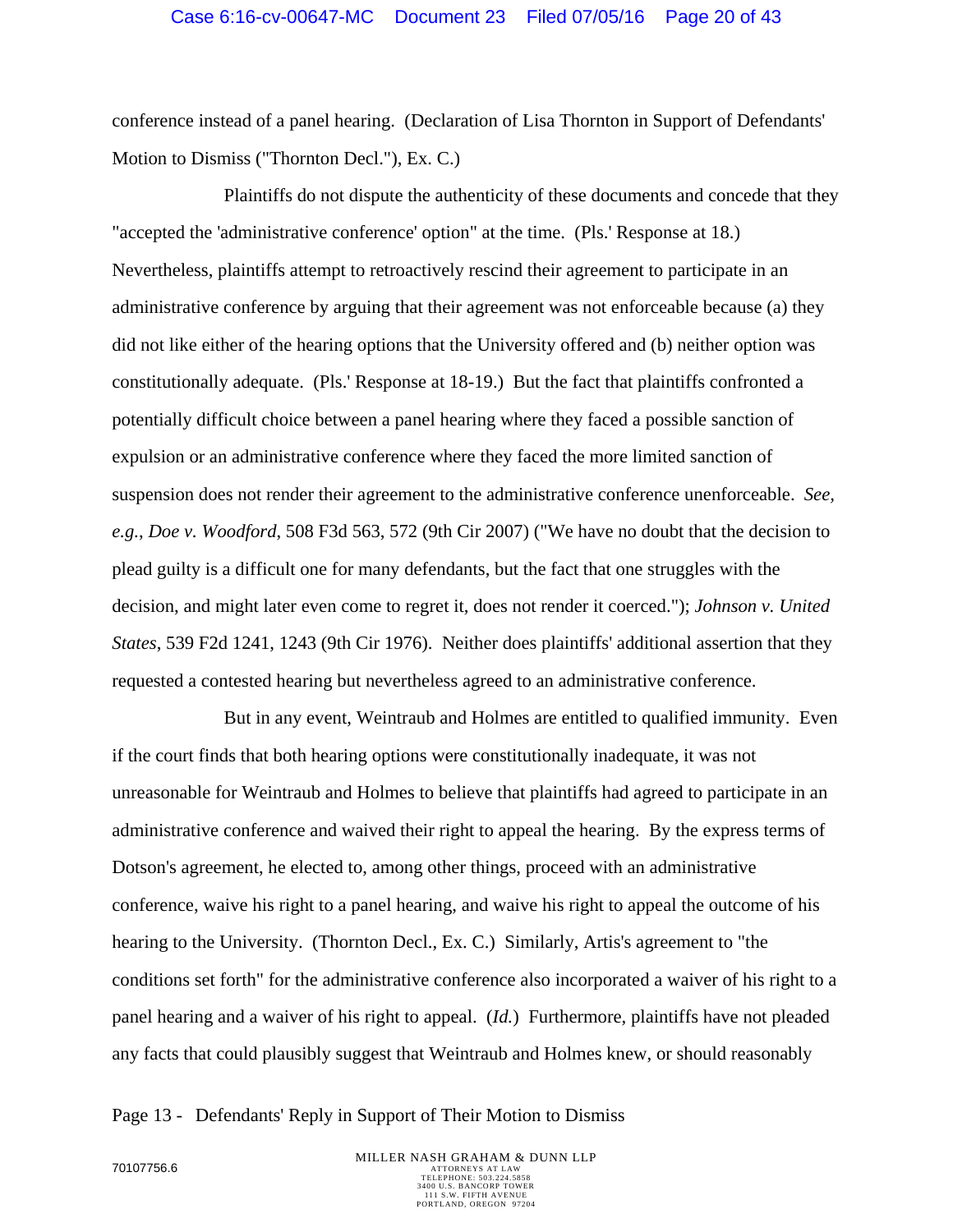have known, that plaintiffs' agreements and associated waivers were invalid (because they were not). Weintraub is therefore entitled to qualified immunity because he could not have reasonably understood that conducting an administrative conference violated plaintiffs' constitutional rights when plaintiffs had agreed in writing to an administrative conference. Likewise, Holmes is entitled to qualified immunity because she could not have reasonably understood that allegedly not granting plaintiffs' requests for an appeal violated plaintiffs' constitutional rights when plaintiffs had agreed in writing that they had no appeal right.

> 4. Plaintiffs fail to rebut Defendants' argument that the Oregon Administrative Procedures Act does not confer any property or liberty interests.

Despite plaintiffs' conclusory allegations, plaintiffs do not rebut, and implicitly concede, Defendants' argument that the Oregon Administrative Procedures Act (the "APA") does not confer a property or liberty interest. Because plaintiffs cannot show that they had a clearly established property or liberty interest based on another source of law, it is immaterial whether the Individual Defendants complied with the APA, and the procedural requirements of the APA have no bearing on the Individual Defendants' entitlement to qualified immunity.

> 5. Plaintiffs fail to demonstrate that their substantive due process claim should survive despite not alleging a violation of their fundamental rights.

The Individual Defendants are also entitled to qualified immunity with respect to plaintiffs' substantive due process claim because the alleged conduct of the Individual Defendants did not violate a clearly established property or liberty interest (as discussed in the preceding subsections) or implicate a fundamental right. In addition, a reasonable University official would not have understood that the alleged conduct of the Individual Defendants shocked the conscience (because it did not).

Plaintiffs' response offers no legal support for their assertion that the Individual Defendants violated plaintiffs' substantive due process rights (or any other constitutional rights). The Supreme Court has explained that it "'has always been reluctant to expand the concept of

Page 14 - Defendants' Reply in Support of Their Motion to Dismiss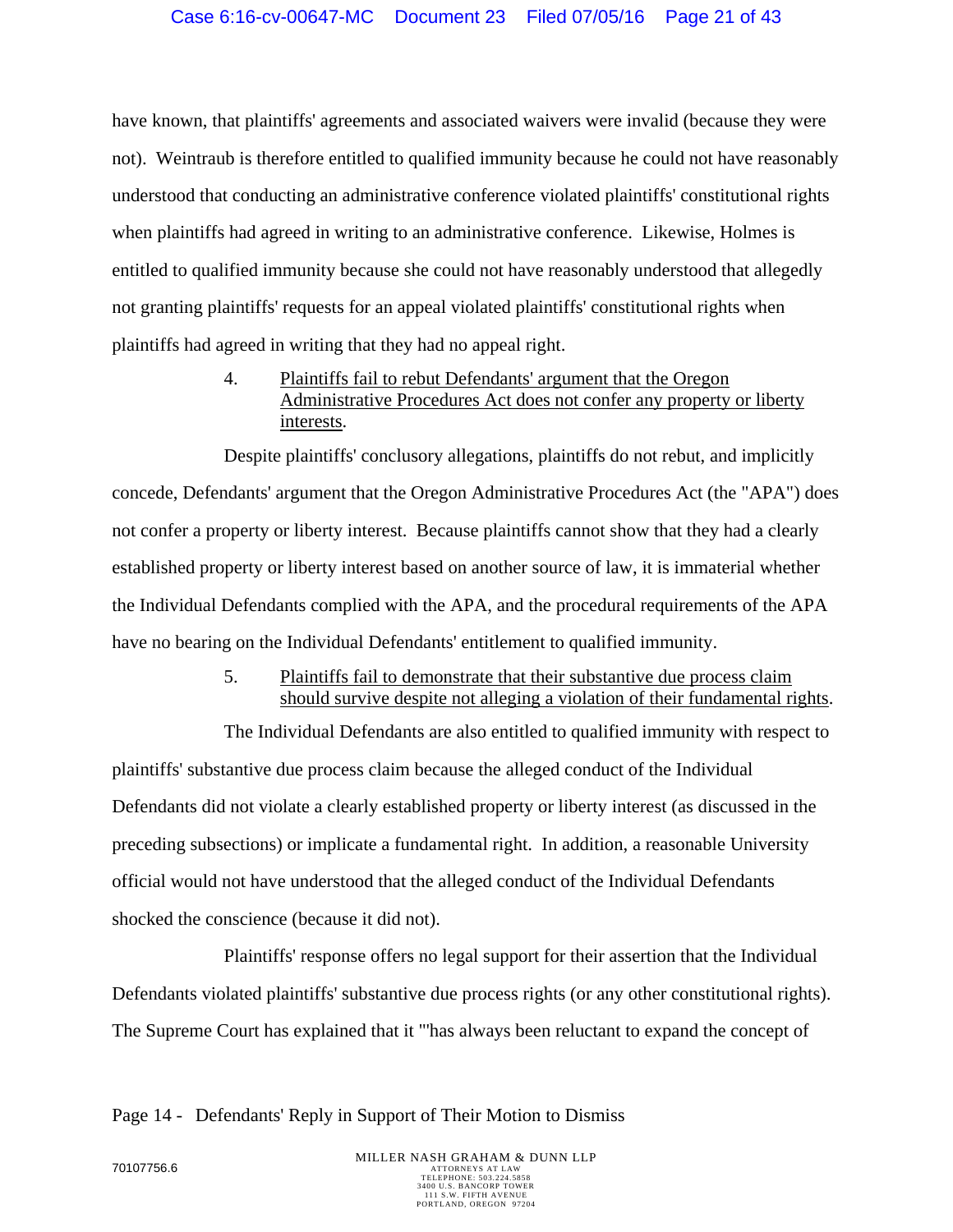### Case 6:16-cv-00647-MC Document 23 Filed 07/05/16 Page 22 of 43

substantive due process because the guideposts for responsible decisionmaking in this unchartered [sic] area are scarce and open-ended.'" *Albright v. Oliver*, 510 US 266, 271-72, 114 S Ct 807, 127 L Ed 2d 114 (1994) (quoting *Collins v. City of Harker Heights, Tex.*, 503 US 115, 125, 112 S Ct 1061, 117 L Ed 2d 261 (1992)). Plaintiffs' unsupported allegations are just that, an attempt to expand the concept of substantive due process into uncharted territory.

Rather than analyze the issue of substantive due process—or cite any case that addresses substantive due process—plaintiffs' argument focuses on "basic fairness" as set forth in *Cloud v. Trs. of Boston Univ.*, 720 F2d 721 (1st Cir 1983), and *Schaer v. Brandeis Univ.*, 735 NE2d 373 (Mass 2000). (Pls.' Response at 21.)<sup>9</sup> But *Cloud* and *Schaer* are not relevant to plaintiffs' constitutional claim. In both cases, the plaintiff sued a private university for an alleged breach of contract—not a violation of substantive due process. *Cloud*, 720 F2d at 724 ("Cloud subsequently brought a diversity action in the district court \* \* \* in which he alleged violation of his contract rights due to the improper conduct of the hearing."); *Schaer*, 735 NE2d at 377 ("We agree with the Appeals Court that only the breach of contract claim needs to be analyzed."). Nevertheless, even if the court were to apply the concept of basic fairness here, *Cloud* and *Schaer* demonstrate that the Individual Defendants met (and exceeded) this standard.

In *Cloud*, the First Circuit explained that "[w]here, as here, the university specifically provides for a disciplinary hearing before expulsion, we review the procedures followed to ensure that they fall within the range of reasonable expectations of one reading the relevant rules." 720 F2d at 724-25. While plaintiffs argue that they should have received more procedure, they have not pleaded that the Individual Defendants denied them any procedure set forth in the regulations governing University administrative conferences. Thus, "one reading the relevant rules" would conclude that plaintiffs received all process due under the University's regulations.

 $\overline{\phantom{0}}$ 9 A substantial portion of plaintiffs' substantive due process discussion appears to be another lengthy, uncited quotation from a court opinion. *Compare* Pls.' Response at 21-23 *with Doe v. Brandeis Univ.*, No. 15-11557-FDS, 2016 WL 1274533, at \*31-33 (D Mass Mar. 31, 2016).

Page 15 - Defendants' Reply in Support of Their Motion to Dismiss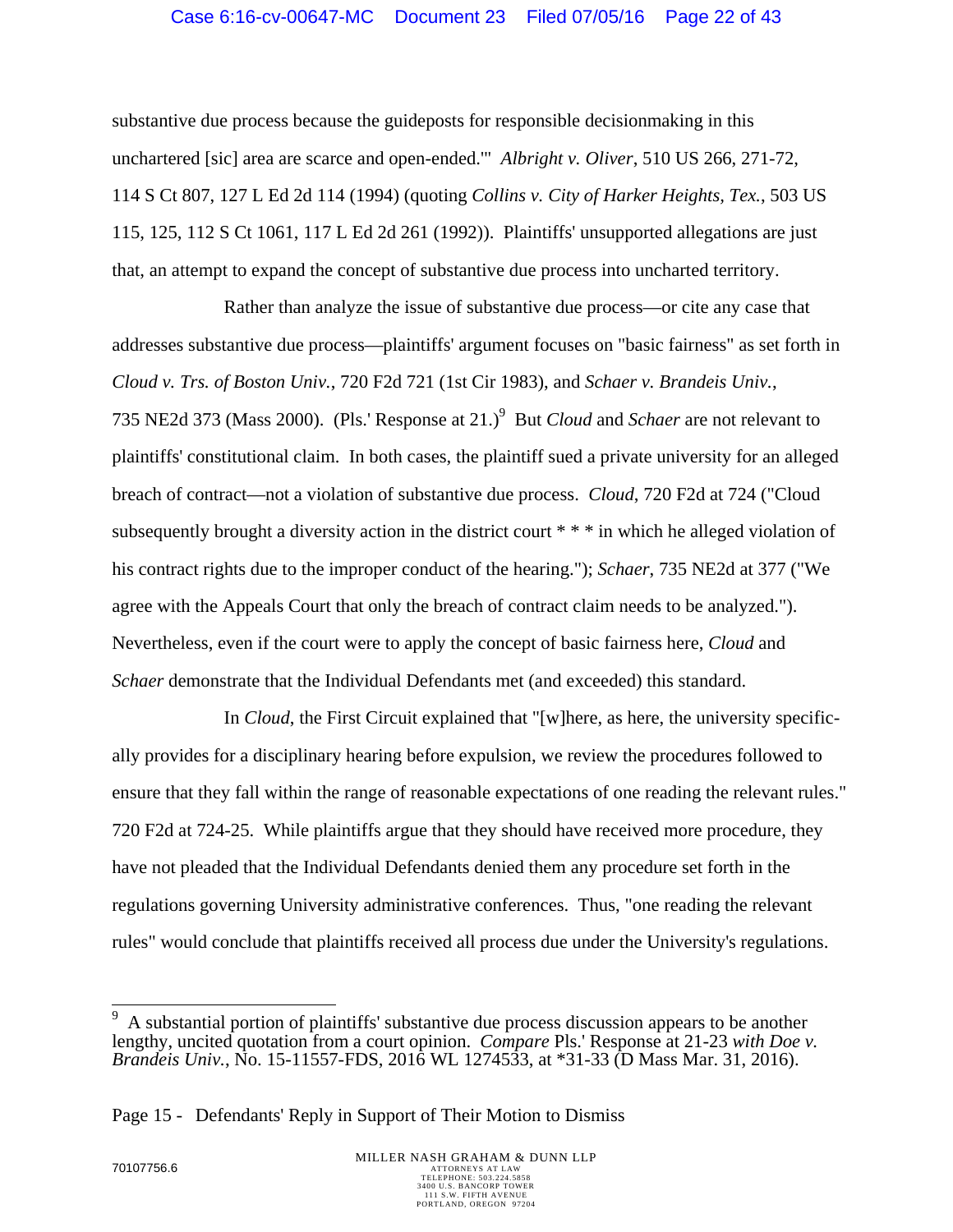## Case 6:16-cv-00647-MC Document 23 Filed 07/05/16 Page 23 of 43

*Schaer* cuts even more sharply against plaintiffs' arguments. In affirming the dismissal of the plaintiff's breach-of-contract claim, the court explained that not only are "[c]ourts \* \* \* chary about interfering with academic and disciplinary decisions made by private colleges and universities," but "[a] university is not required to adhere to the standards of due process guaranteed to criminal defendants \* \* \*." 735 NE2d at 381 (internal quotation marks and citation omitted). This, however, is exactly what plaintiffs contend: "Defendants failed to provide a variety of procedural protections to Mr. Artis and Mr. Dotson, many of which, *in the criminal context*, are the most basic and fundamental components of due process of law." (Pls.' Response at 23 (emphasis added)). Despite plaintiffs' frequent invocation of criminal law due process standards and the District Attorney's decision not to prosecute plaintiffs yet, the University did not conduct a criminal proceeding. It conducted an administrative conference as defined by OAR 571-021-0205. Accordingly, plaintiffs' arguments fail to establish that the Individual Defendants plausibly violated plaintiffs' alleged constitutional rights, much less any clearly established rights.

Plaintiffs present no support to show that a reasonable University official would have understood that it violated the Constitution (a) for a university president, father, or any other person to publicly deplore the "type of behavior in the police report,"<sup>10</sup> (b) to issue a temporary emergency suspension while the University investigated allegations of serious misconduct, (c) to conduct an administrative hearing in accordance with the procedures agreed to by all parties to the hearing, or (d) not to grant an appeal to students who agreed that they could

 $\overline{a}$ 

<sup>&</sup>lt;sup>10</sup> Notably, plaintiffs do not claim that Gottfredson publicly announced that plaintiffs had engaged in illegal conduct, but instead that Gottfredson stated that the *type of behavior* depicted in the police report was unacceptable and would not be tolerated by the University. The type of behavior in the police report included, for example, underage drinking and group sexual activity that, in Dotson's own words, Dotson would not want anyone doing "to his mom or sister." The police report also reflects that Artis told the police the female student "[did] not want to continue" and his actions were "wrong," and that Dotson told the police that the female student did "not want to do this" and his actions were "inappropriate."

Page 16 - Defendants' Reply in Support of Their Motion to Dismiss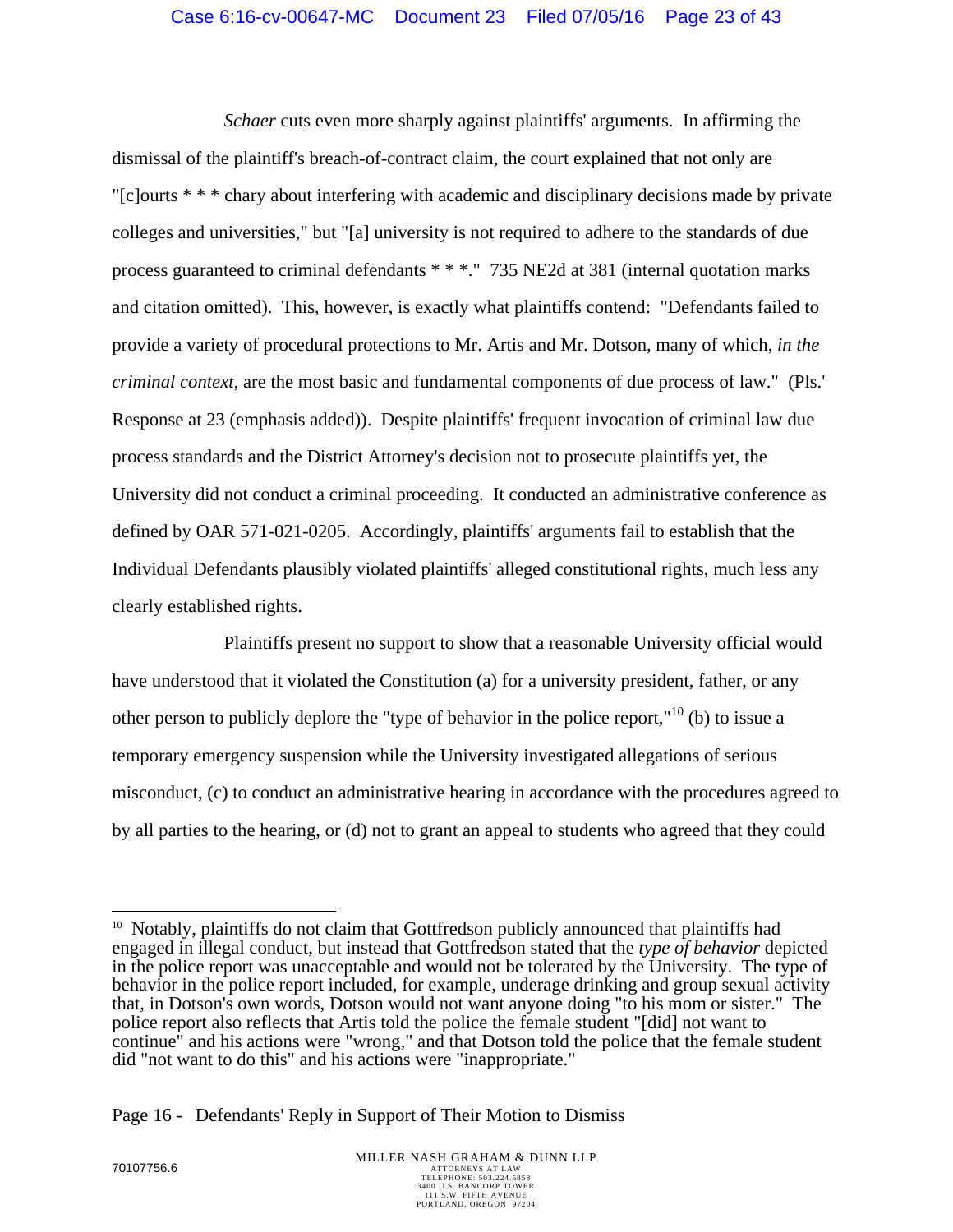not appeal the outcome of their hearing. For these separate and additional reasons, the Individual Defendants are entitled to qualified immunity for plaintiffs' substantive due process claim.

# **B. Plaintiffs Fail To Establish That the Individual Defendants' Alleged Conduct Implicated Any Constitutionally Protected Property Rights Or Liberty Interests.**

Although the Individual Defendants are entitled to qualified immunity and thus not subject to liability for plaintiffs' due process and equal protection claims, it is appropriate for the court to dismiss these claims for the separate and additional reasons that plaintiffs fail to "establish the existence of \* \* \* a liberty or property interest." *Shanks v. Dressel*, 540 F3d 1082, 1090 (9th Cir 2008) (internal quotation marks and citation omitted). Plaintiffs fail to establish a constitutionally protected property right because they had no legitimate claim of entitlement to attend the University, play for its basketball team, have their scholarships renewed, or sign a contract with a professional sports team. Plaintiffs' response identifies no Oregon law or any other "existing rule[] or understanding[]" that supports an entitlement to these "unilateral expectation[s]." *Roth*, 408 US at 577. The Supreme Court has explained that university students may claim an entitlement to their education *only if* state law confers this entitlement. *See Horowitz*, 435 US at 82. Plaintiffs identify no Oregon law that confers such an entitlement on University students. Similarly, plaintiffs fail to identify any Oregon law that entitled them to a spot on the University's basketball team. As Defendants explained in their motion to dismiss, the majority of courts that have addressed this question have found no constitutionally protected interest in participation in intercollegiate athletics. *See* cases cited in Defs.' Mot. to Dismiss at 12. Finally, plaintiffs point to no Oregon law that guaranteed that their scholarships would be renewed, that they would receive scholarships from another Division I school (which, ironically in consideration of plaintiffs' claims, both plaintiffs have received), or that guaranteed that they would receive contracts to play professional basketball.

Plaintiffs' response also fails to demonstrate that plaintiffs had a constitutionally protected liberty interest in remaining University students in good standing or in avoiding the

Page 17 - Defendants' Reply in Support of Their Motion to Dismiss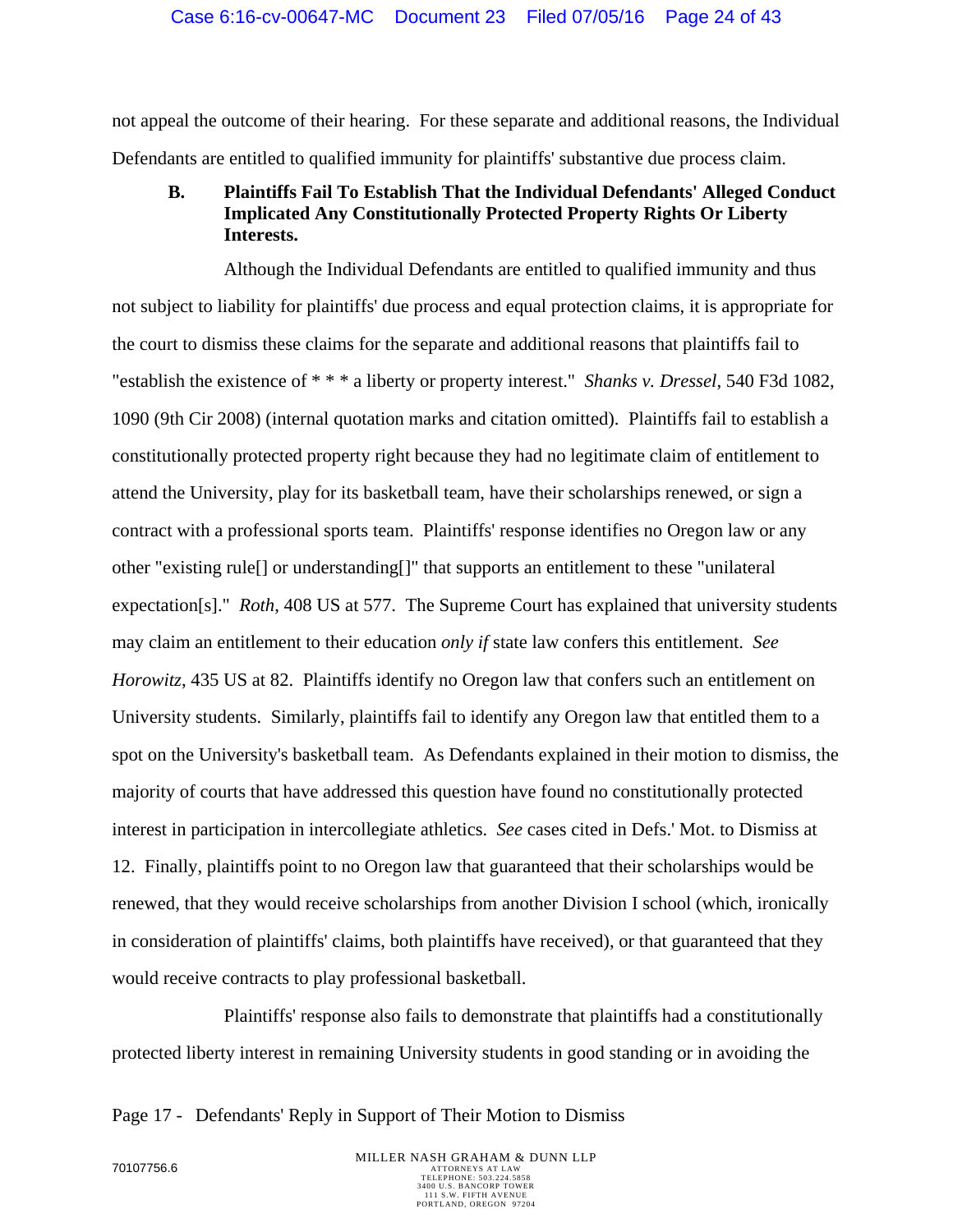purported stigma associated with being suspended for engaging in sexual misconduct. As discussed previously, plaintiffs' assertion of these liberty interests is based on the Fifth Circuit's ruling in *Dixon* and two out-of-jurisdiction district court cases. But these cases do not establish that plaintiffs' liberty interests were implicated by the alleged conduct of the Individual Defendants. Consistent with the Supreme Court's ruling in *Wisconsin v. Constantineau*, 400 US 433, 91 S Ct 507, 27 L Ed 2d 515 (1971), the *Dixon* court found that Alabama State College impinged the plaintiffs' liberty interests when the school expelled the plaintiffs *without providing them with notice or any opportunity for a hearing*. 294 F2d at 154. Here, in contrast, plaintiffs received both notice and an opportunity to be heard before they were suspended (not expelled) from the University. Furthermore, plaintiffs' suspensions did not alter any cognizable rights to education or athletic participation, which precludes a finding that their liberty interests were impinged. *See Davis*, 424 US at 711 (explaining that defamation by a government official does not impinge on constitutionally protected liberty interests unless "a right or status previously recognized by state law was distinctly altered or extinguished").

Because plaintiffs cannot demonstrate the existence of any constitutionally protected property rights or liberty interests, their constitutional claims should be dismissed for failure to state a claim.

#### **C. Plaintiffs Were Afforded Adequate Process.**

Defendants are entitled to dismissal of plaintiffs' due process claim for the separate and additional reason that plaintiffs' administrative hearing provided constitutionally adequate process. Plaintiffs argue that the Individual Defendants violated their due process rights because they were not allowed to subpoena or cross-examine witnesses and were not provided with unredacted reports from the University's case file. (Compl. ¶ 34.) The Due Process Clause, however, does not require these procedures when a university student is suspended from school for violating the student conduct code.

#### Page 18 - Defendants' Reply in Support of Their Motion to Dismiss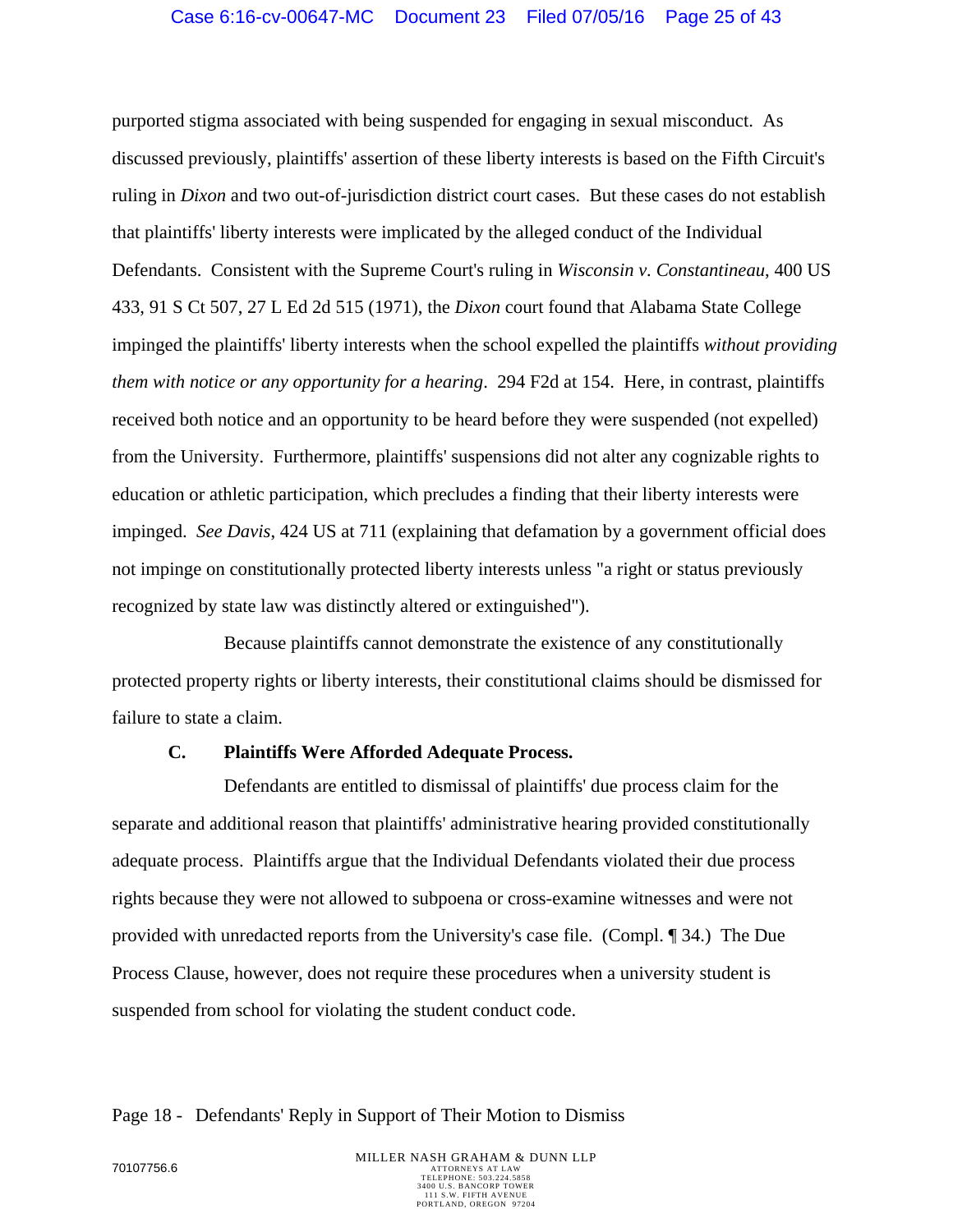#### Case 6:16-cv-00647-MC Document 23 Filed 07/05/16 Page 26 of 43

In *Dixon*, a case relied on heavily by plaintiffs, the court explained that its "holding that due process requires notice and some opportunity for hearing before a student at a tax-supported college is expelled for misconduct" does "not \* \* \* imply that a full-dress judicial hearing, with the right to cross-examine witnesses, is required." 294 F2d at 158, 159; *see also Winnick v. Manning*, 460 F2d 545, 549 (2d Cir 1972) ("The right to cross-examine witnesses generally has not been considered an essential requirement of due process in school disciplinary proceedings."). Instead, the Fifth Circuit speculated that "the requirements of due process of law will have been fulfilled" if a student receives (a) "notice \* \* \* of the specific charges and grounds which, if proven, would justify expulsion," (b) "the names of the witnesses against him and an oral or written report on the facts to which each witness testifies," and (c) "the opportunity to present to the Board \* \* \* his own defense against the charges and to produce either oral testimony or written affidavits of witnesses in his behalf." 294 F2d at 158-59.

In light of these standards—outlined in the case that plaintiffs contend should govern—plaintiffs fail to state a procedural due process claim, and their assertion that they would not be "provided requisite due process" through a panel hearing (which they waived) or an administrative conference (which they elected) is without merit. (Pls.' Response at 8-9.) Plaintiffs have not alleged that the University's notice was deficient, and they had no constitutional right to cross-examine witnesses. *See Dixon*, 294 F2d at 159; *Winnick*, 460 F2d at 549. And plaintiffs' remaining allegations (that they were not allowed to subpoena witnesses and received redacted reports) are not required under *Dixon*. As explained above, *Dixon* suggests that accused students be notified of the names of adverse witnesses and the facts to which each adverse witness has testified. 294 F2d at 158, 159. Under both hearing options that the University offered, plaintiffs were afforded "reasonable access to the case file, *but \* \* \* not \* \* \* access to material the disclosure of which is prohibited by law*." OAR 571-021-0210(7) (panel hearing) (emphasis added); OAR 571-021-0205(1)(a) (administrative conference) (emphasis added). This court should find that, as a matter of law, reasonable access to a case file provides

Page 19 - Defendants' Reply in Support of Their Motion to Dismiss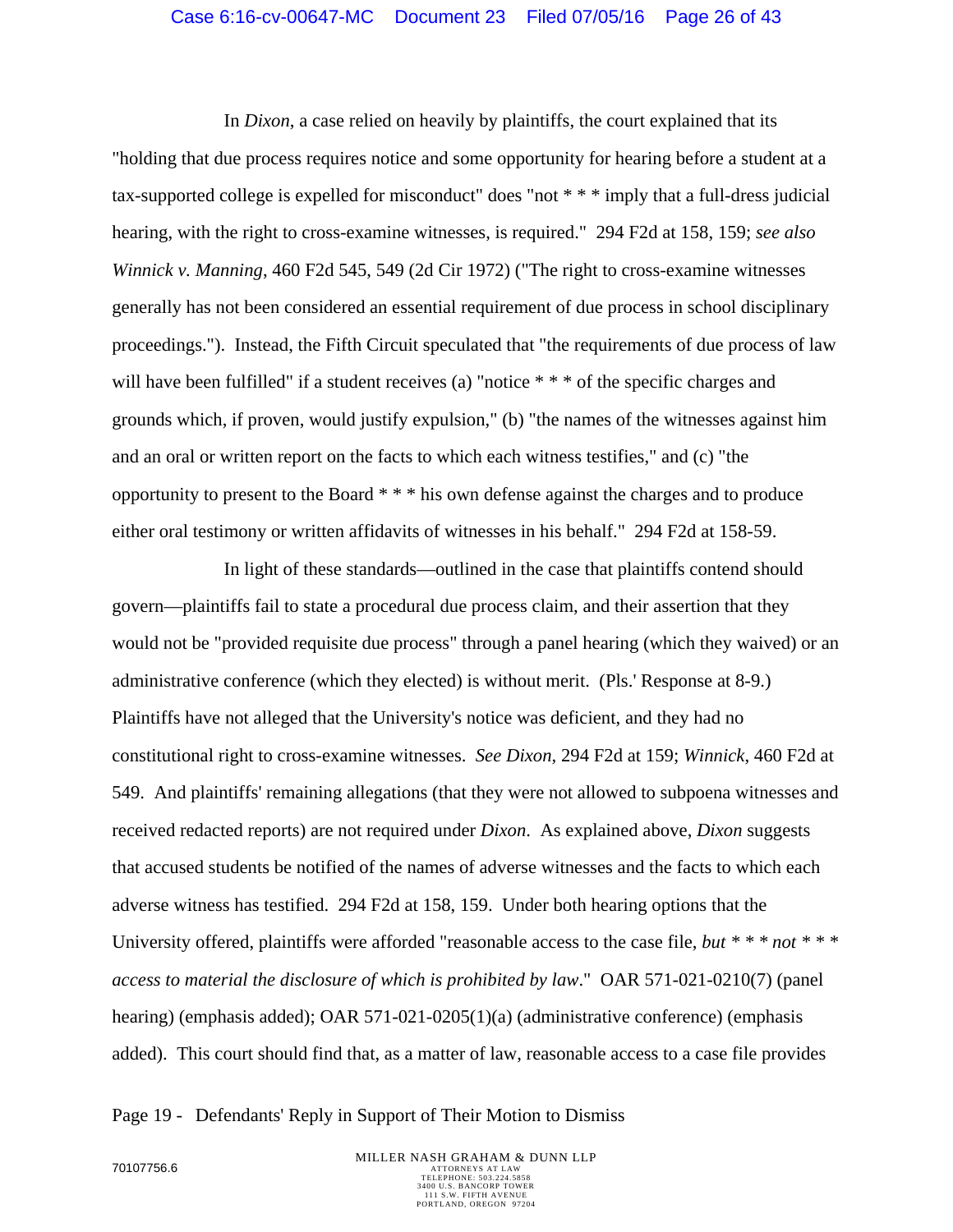accused students with adequate notice of inculpatory evidence and that the University did not violate plaintiffs' due process rights by redacting information that the University was prohibited by law from disclosing. Consequently, plaintiffs' due process claim should be dismissed for this additional basis.

## **D. Plaintiffs Did Not Rebut Defendants' Motion to Dismiss Plaintiffs' Equal Protection Claim.**

Plaintiffs' complaint alleges that the Individual Defendants violated plaintiffs' equal protection rights by allegedly treating plaintiffs "in a disparate manner [and] discriminating against them due to their gender." (Compl. ¶ 87.) Defendants moved to dismiss this claim, arguing that (1) plaintiffs' allegations do not implicate any constitutional rights, (2) plaintiffs have not pleaded factual allegations that plausibly suggest that the Individual Defendants acted with discriminatory animus, and (3) the Individual Defendants are entitled to qualified immunity.

Plaintiffs' opposition to Defendants' motion to dismiss, however, fails entirely to respond to Defendants' arguments opposing liability under the Equal Protection Clause. Accordingly, this court should find that plaintiffs have conceded this claim, and it should be dismissed. *See adidas-Am., Inc. v. Payless Shoesource, Inc.*, 546 F Supp 2d 1029, 1076 (D Or 2008) ("By failing to respond to adidas' legal abandonment argument, Payless effectively concedes that adidas' [sic] has *not* abandoned its rights in the Three-Stripe Mark or its Superstar Trade Dress.").

In any event, to prevail in their equal protection claim, plaintiffs must demonstrate that "the defendants acted in a discriminatory manner *and* that the discrimination was intentional." *Reese v. Jefferson Sch. Dist. No. 14J*, 208 F3d 736, 740 (9th Cir 2000) (citing *Fed. Deposit Ins. Corp. v. Henderson*, 940 F2d 465, 471 (9th Cir 1991)) (emphasis added). Plaintiffs cannot do this and have failed to plead any factual allegations that plausibly suggest that the Individual Defendants discriminated against plaintiffs based on their sex or gender. Plaintiffs' allegations consist of legal conclusions and mere speculation of discrimination. And their

Page 20 - Defendants' Reply in Support of Their Motion to Dismiss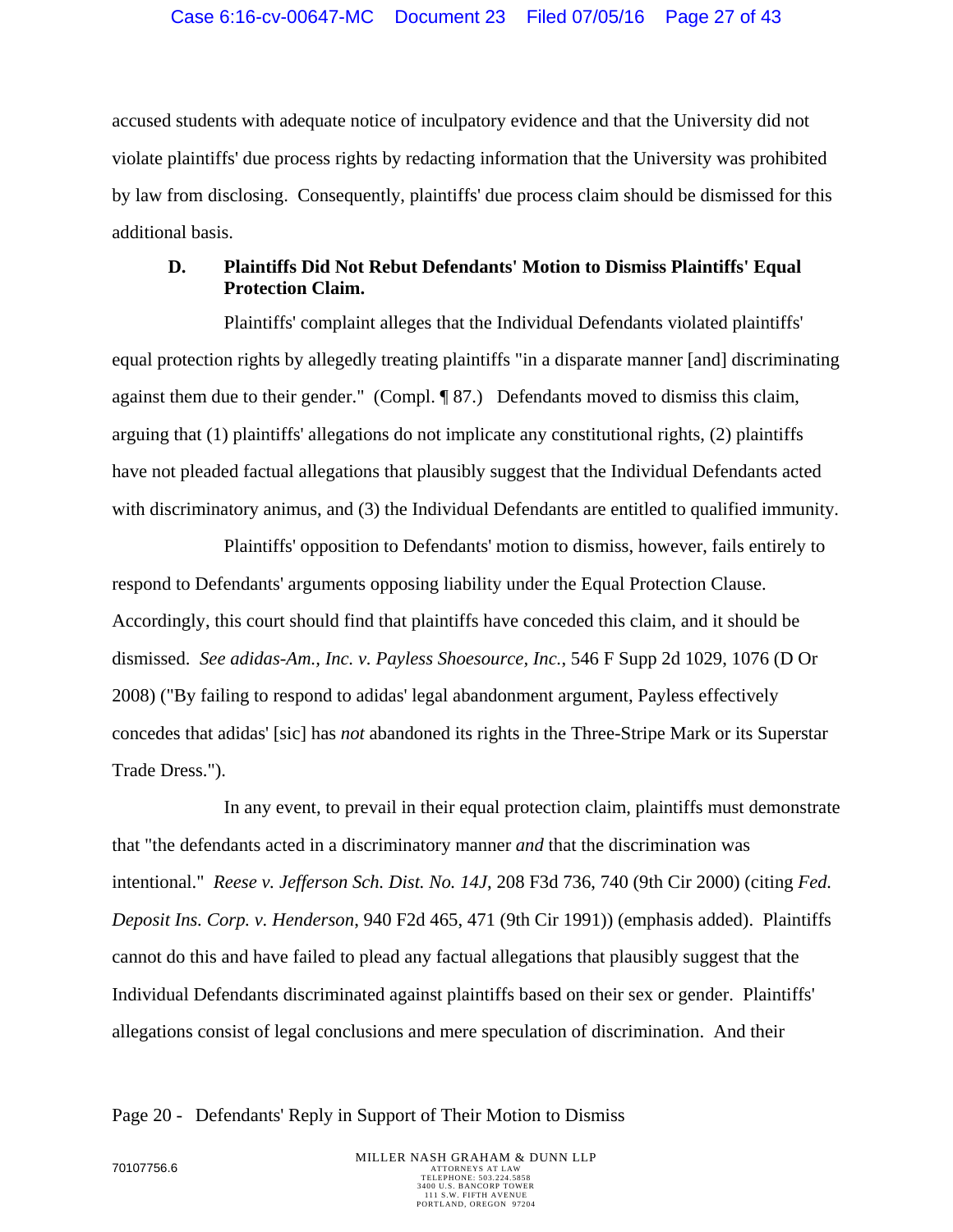attempt to frame Gottfredson's May 9, 2014, statement as evidence of discrimination falters under its own weight. Gottfredson's statement was void of any suggestion of discriminatory animus against plaintiffs because of their gender or sex, and even if it could infer bias in favor of the alleged victim, "bias in favor of alleged victims of sexual assault and against students accused of sexual assault \* \* \* is not the same as gender bias because sexual assault victims can be either male or female." *Doe v. Univ. of Cincinnati*, No. 1:15-CV-681, 2016 WL 1161935, at \*14 (SD Ohio Mar. 23, 2016). In addition, as plaintiffs have pointed out, Gottfredson announced that his remarks were intentionally limited because the University was "not going to violate the laws that are in place to protect students' privacy *or the rights of our students*." (Pls.' Response at 6) (emphasis added). This comment is antithetical to plaintiffs' argument that Gottfredson's statement can plausibly be interpreted as demonstrative of discriminatory intent, which is required to prove an equal protection violation. *Reese*, 208 F3d at 740. Plaintiffs' equal protection claim should be dismissed for failure to state a claim.

## **E. Plaintiffs Have Asserted No Factual Allegations That Support Their Claim Of Discrimination Based On Gender Or Sex.**

Plaintiffs' Title IX claim should be dismissed because they did not plead factual allegations that plausibly suggest that the University's alleged conduct was motivated by plaintiffs' gender or sex.<sup>11</sup> Plaintiffs' response rehashes their deficient pleadings and argues that a recent nonbinding decision from the District of Rhode Island, *Doe v. Brown Univ.*, No. 15-144 S, 2016 WL 715794 (DRI Feb. 22, 2016), supports their position that they have "plausibly plead[ed]" a Title IX claim. (Pls.' Response at 3.)<sup>12</sup> As an initial matter, *Brown University* does

Page 21 - Defendants' Reply in Support of Their Motion to Dismiss

 $\overline{a}$ 

<sup>&</sup>lt;sup>11</sup> Though the complaint repeatedly asserts that University officials were biased against plaintiffs because of their gender or sex, none of these assertions include factual allegations suggestive of discriminatory intent. *See, e.g.*, Compl. ¶¶ 59-62, 66. Plaintiffs merely tack on descriptive statements (e.g., "an accused male student," "as a male student") and conclusory opinions (e.g., "based on sex," "because of her sex," "gender-based actions") to their allegations that their procedural rights were violated and the outcome of their administrative hearing was wrong.

<sup>&</sup>lt;sup>12</sup> *Brown University* was not "issued on the same day that the Defendants filed their Motion" in *this* case, as plaintiffs state. (Pls.' Response at 3, n.3.)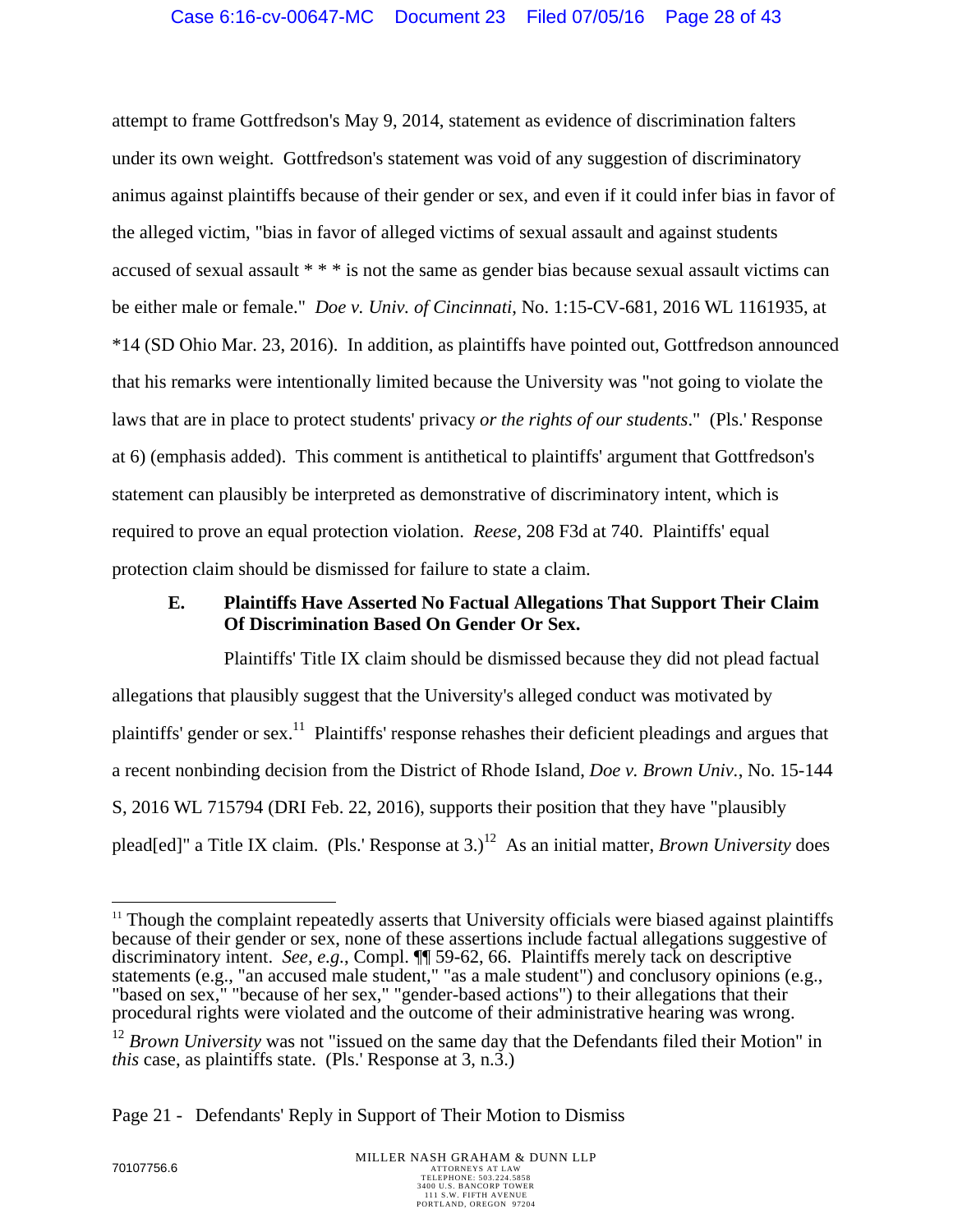#### Case 6:16-cv-00647-MC Document 23 Filed 07/05/16 Page 29 of 43

not control the pleading standard with which plaintiffs must comport. The relevant standard is set forth in *Ashcroft v. Iqbal*, 556 US 662, 678-81, 129 S Ct 1937, 173 L Ed 2d 868 (2009), in which the Supreme Court explained that a claim survives a motion to dismiss only if, after disregarding "mere conclusory statements" and legal conclusions, plaintiffs' factual allegations "plausibly suggest an entitlement to relief." But furthermore, contrary to plaintiffs' arguments, the *Brown University* court's decision demonstrates the deficiency in plaintiffs' pleadings.

In *Brown University*, the court found that the plaintiff had satisfied the pleading standard set forth in *Iqbal* and *Bell Atl. Corp. v. Twombly*, 550 US 544, 127 S Ct 1955, 167 L Ed 2d 929 (2007), by (1) alleging multiple references to specific comments by three Brown University employees that the university was biased against males and (2) identifying at least two previous cases of alleged sexual misconduct at Brown University that purportedly demonstrated the university's gender bias. *Brown Univ.*, 2016 WL 715794, at \*8-9. Here, in contrast, plaintiffs' pleadings fail to allege even one statement by a University official actually suggestive of gender or sex bias or previous case of alleged sexual misconduct at the University that corroborates plaintiffs' claim of bias.

Plaintiffs claim that their three allegations of disparate treatment by the University against male students made "[o]n [the] information and belief" of plaintiffs' attorneys satisfy the pleading standard, as it was interpreted in *Brown University*, because "[t]he undersigned believes these [allegations] to be true." (Pls.' Response at 31.) Plaintiffs attempt to bolster this assertion by citing *Doe v. Salisbury Univ.*, 123 F Supp 3d 748, 768 (D Md 2015), in which the District of Maryland denied the university's motion to dismiss a Title IX erroneous-outcome claim based on several factual allegations that were pleaded "upon information and belief."

But here again, plaintiffs fail to look closely as what exactly was pleaded "upon information and belief." As the court explained in *Salisbury*, "[a] plaintiff may not rely exclusively on conclusory allegations of unlawful conduct, even where alleged 'upon information and belief,'" 123 F Supp 3d at 768—which are exactly what plaintiffs have relied on here.

Page 22 - Defendants' Reply in Support of Their Motion to Dismiss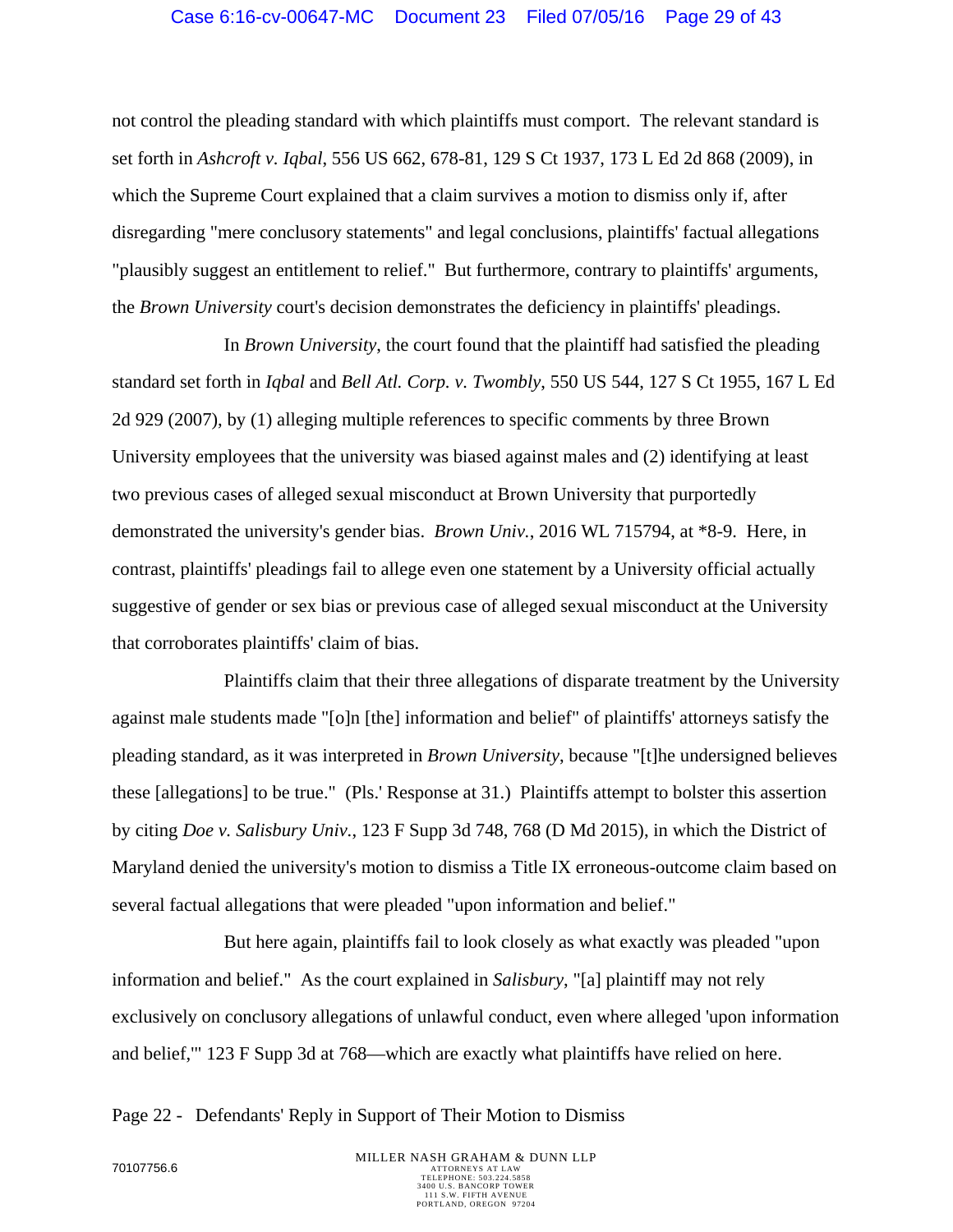#### Case 6:16-cv-00647-MC Document 23 Filed 07/05/16 Page 30 of 43

According to the *Salisbury* court, to overcome a motion to dismiss, the plaintiff's complaint must allege "*specific factual allegations*." *Id.* There, to overcome the university's motion, the plaintiffs pleaded, among other things, that the university "'possesses communications evidencing Defendants' deliberate indifference in imposing wrongful discipline on Plaintiffs on the basis of their gender'" and that the university additionally "'possesses communications evidencing SU's intent to favor female students alleging sexual assault over male students \* \* \* who are accused of sexual assault." *Id.* (quoting complaint).

Here, in contrast, plaintiffs have not pleaded any specific factual allegations of gender or sex discrimination, such as an alleged communication between University officials evidencing discriminatory intent. Instead, plaintiffs assert that "the University's policies and procedures" for enforcing its Student Conduct Code have a disparate impact on males in comparison to persons of other genders. But "unlike a Title VII claim, a Title IX claim may not be premised on the 'disparate impact' a policy has with respect to a protected group." *Brown Univ.*, 2016 WL 715794, at \*5 (quoting *Doe v. Columbia University*, 101 F Supp 3d 356, 367 (SDNY 2015)). Therefore, whether the University's enforcement of its Student Conduct Code has a disparate impact on male students (which it does not) cannot be the premise of a Title IX claim. Accordingly, plaintiffs' pleadings do not satisfy the pleading standard applied in *Brown University* or in *Salisbury University*—neither of which not satisfy the controlling pleading standard set forth in *Iqbal*, in any event.

Plaintiffs' citation of *Emeldi v. Univ. of Or.*, 673 F3d 1218 (9th Cir 2012), is equally unconvincing to show that plaintiffs defeat Defendants' motion. Not only was *Emeldi* a Title IX retaliation case, which is not at issue here, but the allegations in *Emeldi* that persuaded the Ninth Circuit to deny summary judgment included *specific examples* of allegedly retaliatory conduct and possible gender-based discrimination. For example, the plaintiff alleged that shortly after she raised concerns of gender discrimination, her dissertation chair resigned from her dissertation committee and that male students were provided with "more office space and better

Page 23 - Defendants' Reply in Support of Their Motion to Dismiss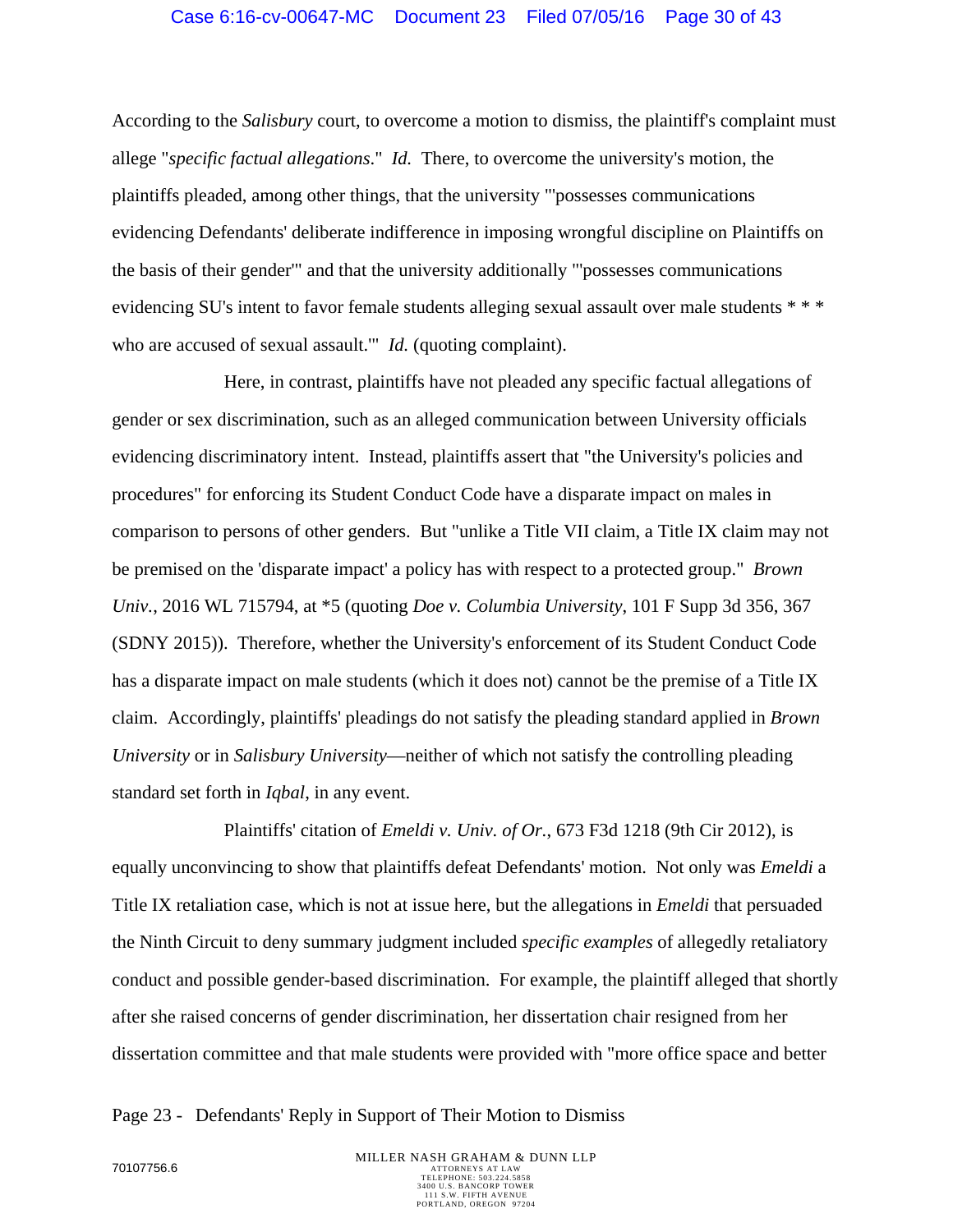#### Case 6:16-cv-00647-MC Document 23 Filed 07/05/16 Page 31 of 43

technology for collecting data than similar female students." 673 F3d at 1227. Plaintiffs here fail to include even one similar allegation in their complaint.

Plaintiffs' unfounded interpretation of Gottfredson's public statement does not overcome the deficiency of their pleadings. According to plaintiffs, Gottfredson's use of the term "survivor" is evidence of gender bias. (Pls.' Response at 30.) So too, plaintiffs assert, was Gottfredson's statement that "as a father" he was appalled at the behavior depicted in the police report. (*Id.*) Yet plaintiffs make no argument why these terms are "gender-based, loaded" words. (*Id.*) As Defendants articulated in their motion to dismiss, it is self-evident that individuals of any gender may be and are survivors of sexual misconduct. (Defs.' Mot. to Dismiss at 29.) Plaintiffs' response fails to address this argument. Similarly, Gottfredson's statement that he is a father fails to demonstrate gender bias because (1) it lacks any connection to the actual or perceived gender of plaintiffs or their accuser and (2) parents of all genders can be appalled by reported sexual misconduct, regardless of the accused's or the accuser's gender. Plaintiffs' response also fails to address this argument. Plaintiffs' nonsensical interpretation of Gottfredson's statement is demonstrative of the dearth of factual allegations included in plaintiffs' pleadings that suggest gender- or sex-based bias on the part of the University.

Because plaintiffs have not pleaded any factual allegations that give rise to a plausible inference that the University acted with discriminatory animus based on plaintiffs' gender or sex, it is irrelevant whether their pleadings have cast plausible doubt on the outcome of their administrative hearing. Plaintiffs have failed to state all elements of a Title IX claim under a theory of erroneous outcome. Likewise, plaintiffs' selective enforcement-theory fails because it is based on plaintiffs' misconstrual of Gottfredson's public statement and three allegations made "[o]n information and belief," which do not comport with the pleading standards articulated in *Iqbal*, *Twombly*, *Brown University*, or *Salisbury University*. Finally, plaintiffs fail to set forth any reason why their deliberate-indifference theory should survive Defendants' motion to dismiss (Pls.' Response at 31) and fail to rebut the University's argument that the District Attorney's

Page 24 - Defendants' Reply in Support of Their Motion to Dismiss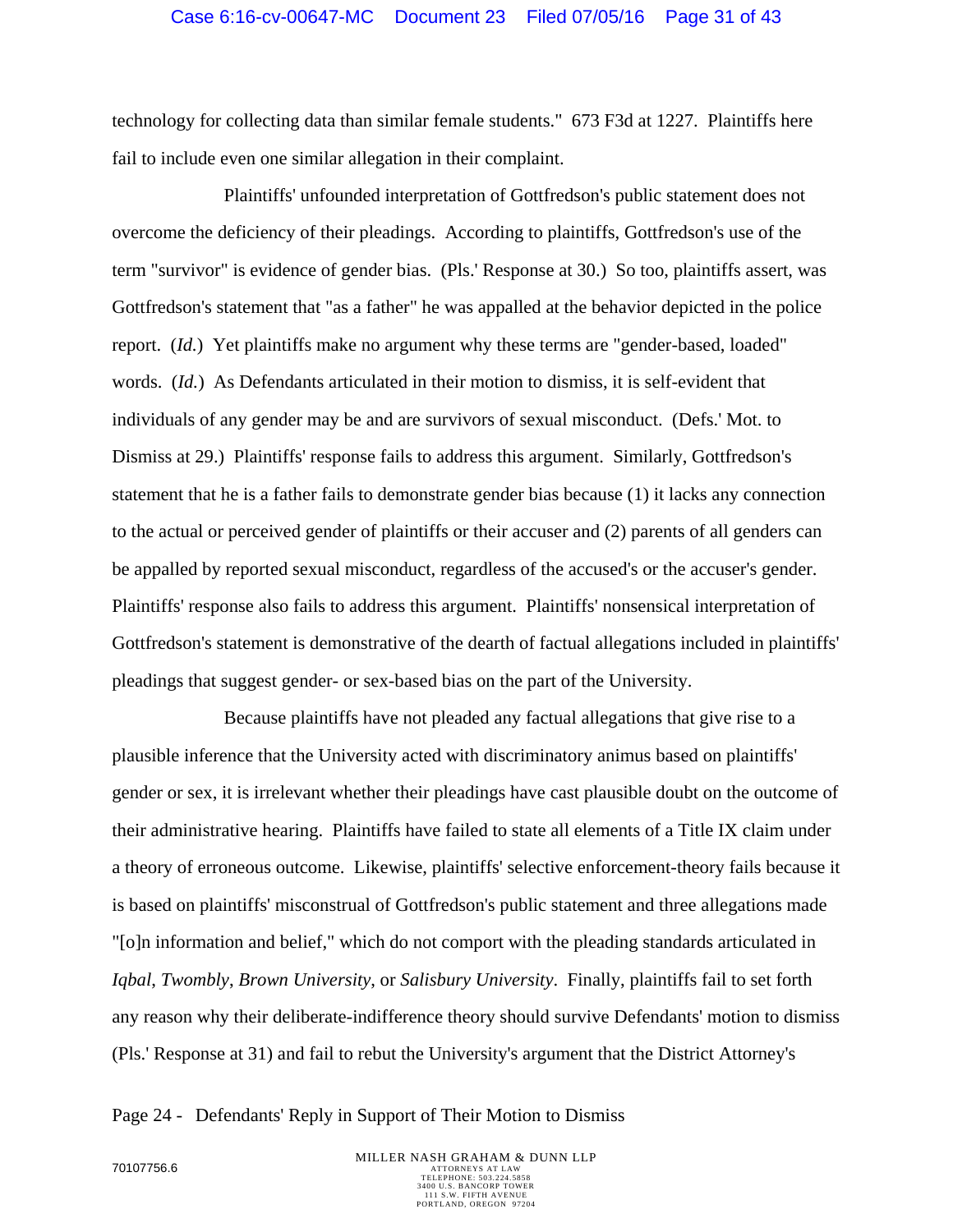decision not to prosecute plaintiffs does not suggest that the University was deliberately indifferent to their rights under the University's Student Conduct Code.<sup>13</sup> Plaintiffs' Title IX claim should be dismissed for failure to state a claim.

# **F. Plaintiffs' Response To Defendants' Tort Claims Arguments Confirms That Plaintiffs Cannot Plausibly Assert That Defendants Are Liable In Tort.**

1. *Kavanagh v. Trustees of Boston University* does not establish that plaintiffs had a special relationship with the University.

The University did not have a special relationship with plaintiffs. Plaintiffs attempt to rebut Defendants' argument by asserting that in *Kavanagh v. Trs. of Boston Univ.*, 795 NE2d 1170 (Mass 2003), the Massachusetts Supreme Judicial Court held that student athletes (though not college students generally) have a special relationship with the colleges they attend. Plaintiffs' argument fails, however, for two reasons. First, this case does not bear on Oregon's unique negligence law, and plaintiffs make no argument as to why they had a special relationship with the University under Oregon law. In Oregon, a special relationship would exist only if (a) plaintiffs relinquished control over important matters to the University, (b) plaintiffs authorized the University to exercise independent judgment on their behalf for the purpose of furthering their interests, and (c) the relationship between plaintiffs and the University resembled other special relationships recognized by law. *See Bell v. PERB*, 239 Or App 239, 249-50, 247 P3d 319 (2010). None of these factors apply to the relationship between plaintiffs and the University, and plaintiffs have made no arguments that they do.<sup>14</sup>

 $\overline{a}$ <sup>13</sup> Additionally, plaintiffs overstate the significance of the District Attorney's initial decision not to prosecute plaintiffs yet, which does not prevent the District Attorney from deciding to prosecute them at any future point within the statute of limitations.

<sup>&</sup>lt;sup>14</sup> Defendants presume that plaintiffs' new assertions that they "transfer[red] to Oregon to play college basketball" and that they were "widely projected to 'be selected in the *first round* of the NBA Draft'" were mistakenly incorporated into their brief from Austin's brief in opposition to Defendants' motion to dismiss his claims. (Pls.' Response at 35 (emphasis added)). These assertions do not appear in plaintiffs' complaint and plaintiffs did not transfer to the University; they matriculated to the University out of high school.

Page 25 - Defendants' Reply in Support of Their Motion to Dismiss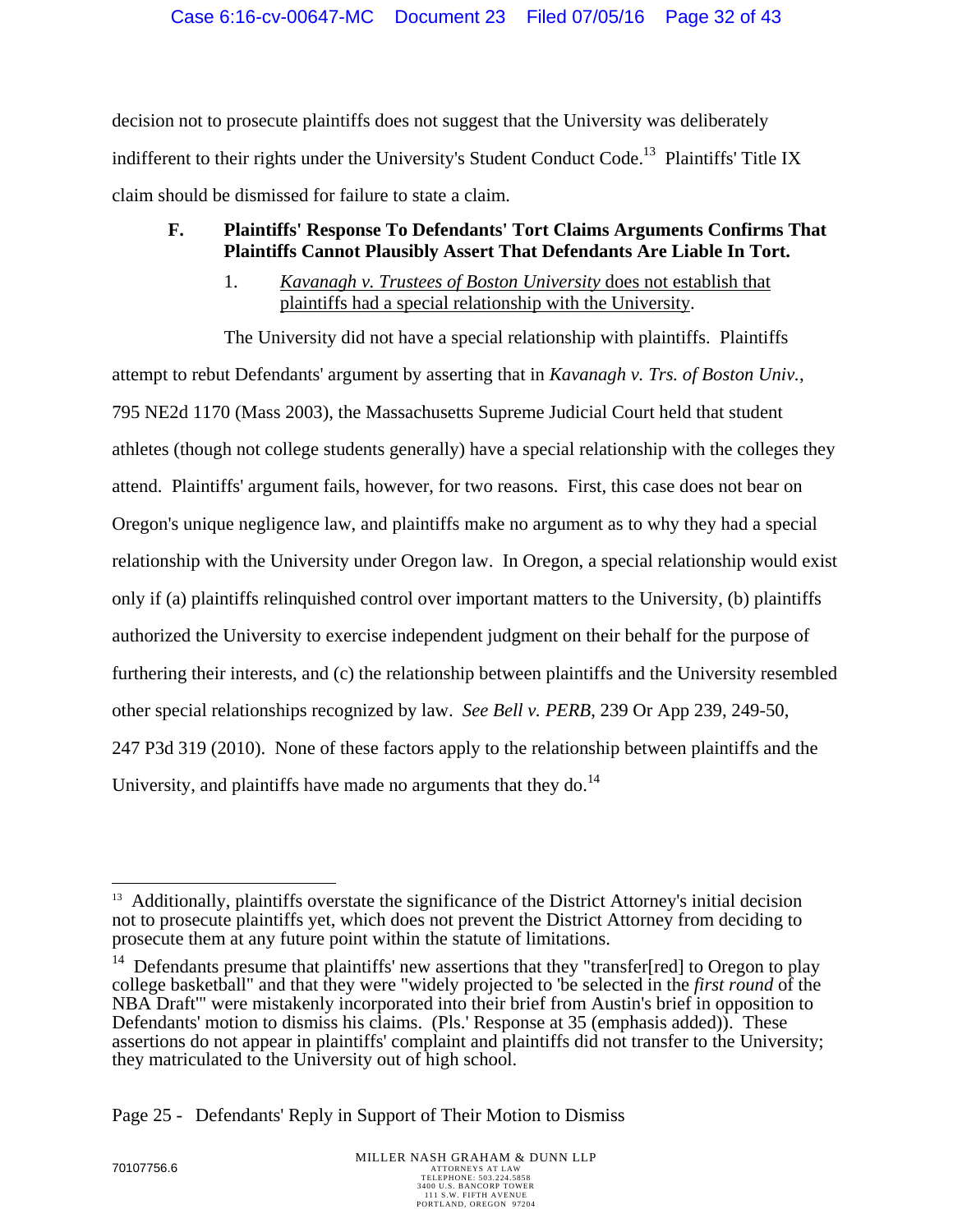## Case 6:16-cv-00647-MC Document 23 Filed 07/05/16 Page 33 of 43

Second, contrary to plaintiffs' argument, the *Kavanagh* court did not find that "numerous courts have held that student-athletes" have special relationships with the schools they attend, as plaintiffs assert. (Pls.' Response at 35.) Instead, the *Kavanagh* court explained that "[i]n recent years, courts and commentators have taken differing views as to what duties schools have to the scholarship athletes that they have recruited." 795 NE2d at 1176. The court went on to explain that "[s]ome" courts (citing only the Third Circuit and a North Carolina appellate court) have found that schools have a special relationship with their student athletes, while "[o]thers have rejected that theory on the ground that there is nothing different about a student athlete's relationship with a university which would justify the conclusion that a student athlete is a custodial ward of the university while the non-athlete student is an emancipated adult." 795 NE2d at 1176, 1177 (internal quotation marks and citation omitted). *Kavanagh*, however, does not weigh in on this issue. 795 NE2d at 11767 ("[f]or purposes of this case, *we need not enter that debate*") (emphasis added).Plaintiffs' response therefore fails to establish that plaintiffs had a special relationship with the University.

> 2. Plaintiffs do not dispute that they cannot recover for negligence unless they had a special relationship with the University, and in any event, plaintiffs fail as a matter of law to show that Defendants' alleged conduct was unreasonable.

Plaintiffs do not rebut the argument that Defendants cannot be liable for the purely economic damages that plaintiffs have alleged unless they had a special relationship with the University.15 Consequently, because plaintiffs cannot establish that they had a special relationship with the University under Oregon law, they cannot assert negligence against the University, and their claim should be dismissed.

 $\overline{a}$ 

<sup>&</sup>lt;sup>15</sup> In their response, plaintiffs restate their allegation that Defendants "had a duty to Dominic Artis and Damyean Dotson." (Pls.' Response at 34.) As Defendants have explained, however, in the absence of a special relationship, "duty" not is an element of Oregon negligence law. *See Solberg v. Johnson*, 306 Or 484, 490-91, 760 P2d 867 (1988).

Page 26 - Defendants' Reply in Support of Their Motion to Dismiss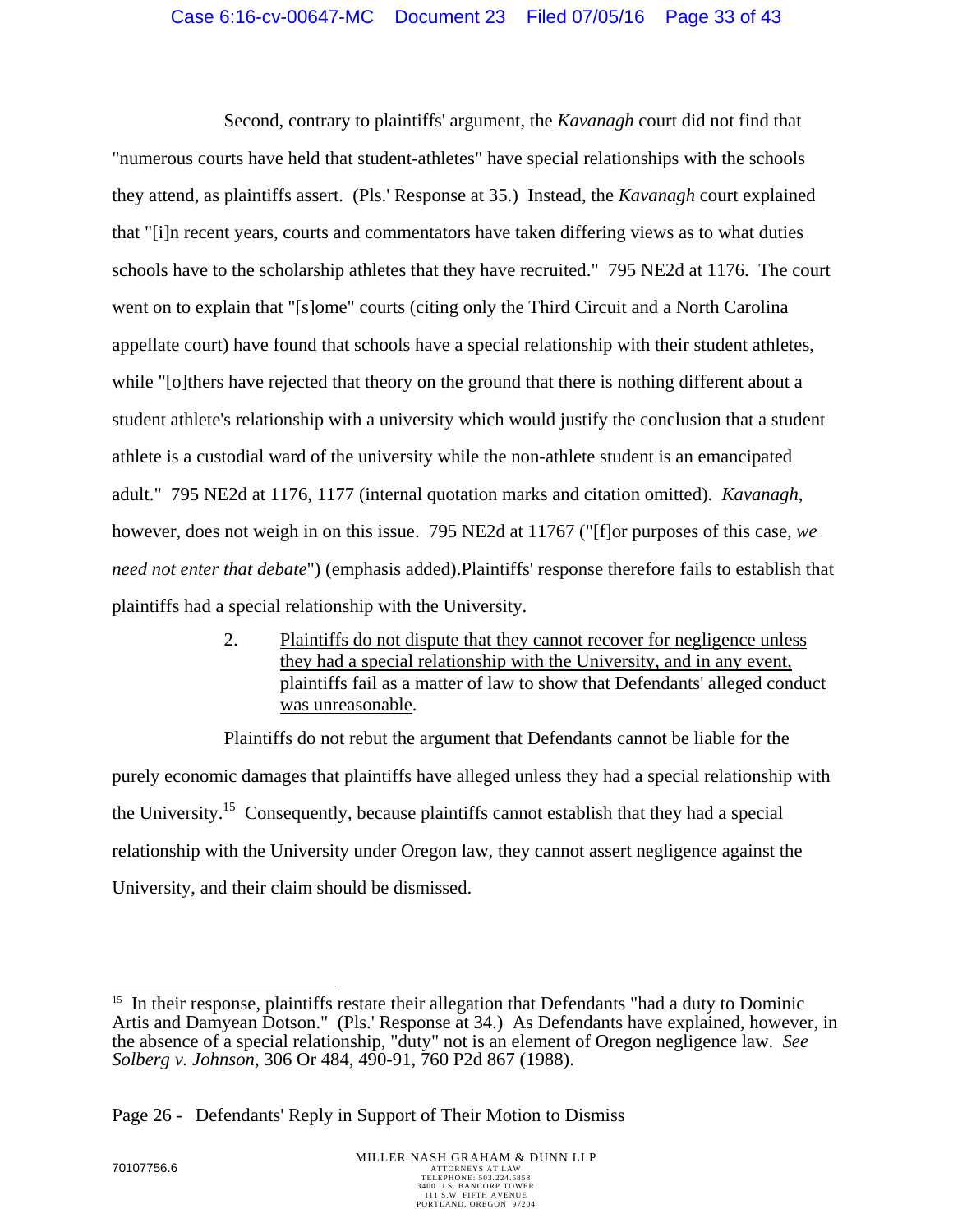### Case 6:16-cv-00647-MC Document 23 Filed 07/05/16 Page 34 of 43

Plaintiffs attempt to overcome Defendants' negligence arguments by claiming that because they were purportedly accomplished amateur athletes, it was foreseeable that Defendants' alleged conduct would "stigmatize them." (Pls.' Response at 35.) As just explained, however, this argument is irrelevant because the complaint alleges only economic damages. Yet even if the court considers plaintiffs' negligence claim despite their failure to plead any physical injury or property damage, plaintiffs' foreseeability argument fails. In the absence of a special relationship, Defendants' conduct cannot be tortious unless it created a foreseeable risk of harm *and* was unreasonable. *See Solberg*, 306 Or at 490-91. Regardless of plaintiffs' athletic potential, as a matter of law, it was not foreseeable that plaintiffs' administrative hearing would unreasonably place them at risk of being stigmatized. Because plaintiffs agreed to participate in an administrative conference, it was not unreasonable for Weintraub to conduct an administrative hearing that comported with the University's regulations for administrative conferences. To find otherwise would allow plaintiffs to agree to one set of procedures and then recover if those procedures did not result in a favorable outcome. And in any event, plaintiffs' negligence claim fails because plaintiffs did not have a special relationship with the University.

> 3. Plaintiffs fail to respond to Defendants' argument that plaintiffs' tort claim notices did not provide "actual notice" of plaintiffs' claim that the University's investigation was tortious.

Defendants' motion to dismiss argues that plaintiffs' tort claim notices failed to provide "actual notice" to the University that plaintiffs took issue with the University's investigation. *See* ORS 30.275. Defendants explained that because plaintiffs' notices did not assert that the University negligently investigated the events of March 8 and 9, 2014, plaintiffs are barred from basing a tort claim on this allegation. Plaintiffs' response fails to address these arguments, and consequently, the court should find that plaintiffs have conceded them. Accordingly, plaintiffs cannot now assert that the University is liable for negligently investigating a report that plaintiffs engaged in sexual misconduct in March 2014.

#### Page 27 - Defendants' Reply in Support of Their Motion to Dismiss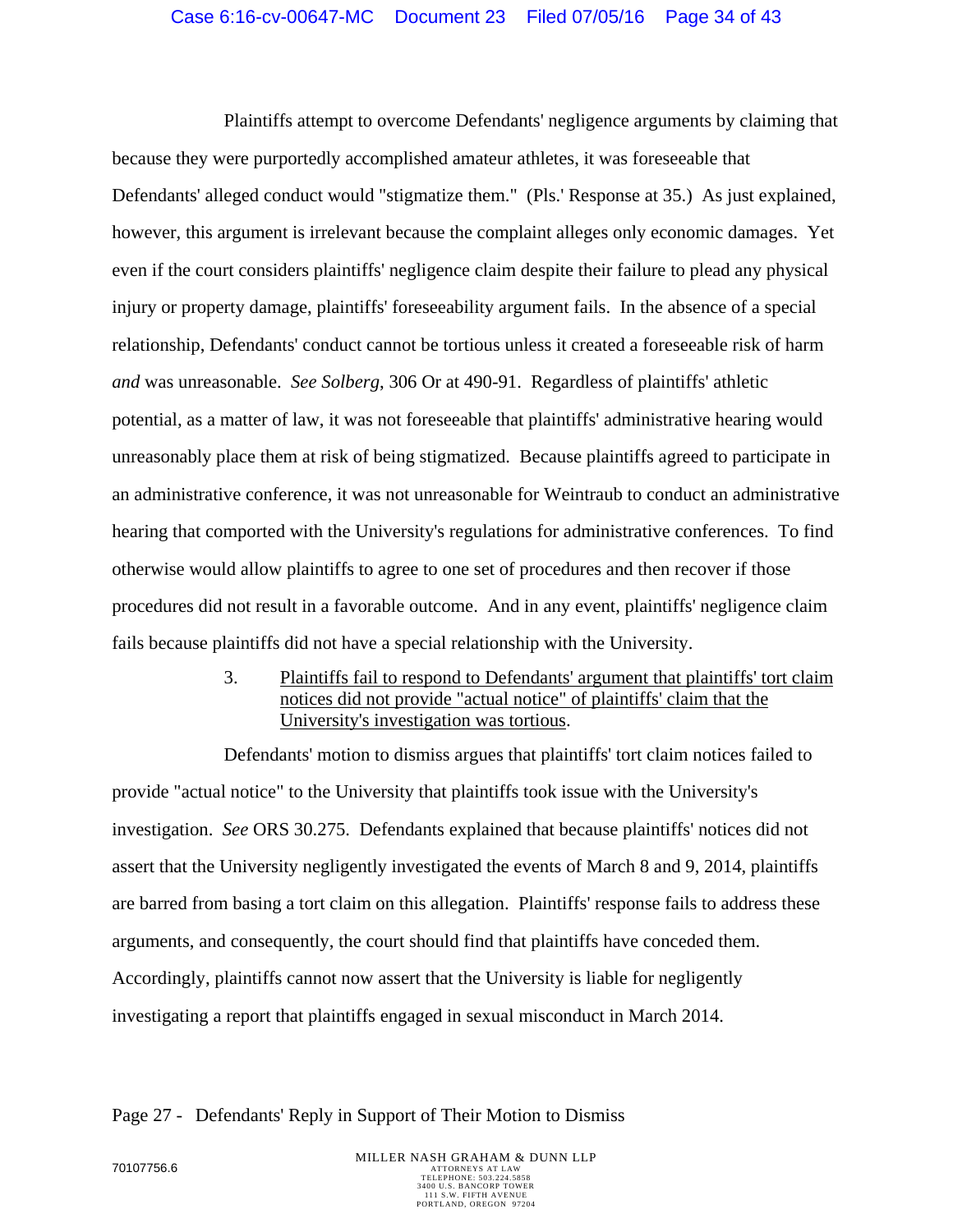4. Plaintiffs fail to plead any factual allegations that Defendants intended to inflict severe emotional distress or that Defendants' alleged conduct transgressed the bounds of socially tolerable behavior.

The lack of a special relationship between plaintiffs and the University also prevents their recovery for IIED. Nonetheless, plaintiffs additionally fail to plead factual allegations that can plausibly establish any of the elements of IIED. To overcome Defendants' motion, in addition to showing that a special relationship exists, plaintiffs must plead factual allegations that plausibly suggest that (a) Defendants intended to inflict severe emotional distress on plaintiffs, (b) Defendants' alleged conduct caused plaintiffs severe emotional distress, and (c) Defendants' alleged conduct transgressed the bounds of socially tolerable behavior. *See McGanty v. Staudenraus*, 321 Or 532, 543, 901 P2d 841 (1995).

Plaintiffs plead no factual allegations that plausibly suggest that Defendants intended to inflict emotional distress on plaintiffs. Instead, the complaint includes only the conclusory and unsupported allegation that Defendants "intended to inflict \* \* \* severe emotional distress." (Compl. ¶ 103.) Without such allegations, plaintiffs fail to adequately plead the first element of IIED.<sup>16</sup>

Plaintiffs' response reasserts that Defendants' alleged conduct "constituted an extraordinary transgression of the bounds of socially tolerable conduct," but again fails to substantiate that assertion. (Pls.' Response at 105.) The court may evaluate Defendants' alleged conduct as a matter of law. *Tenold v. Weyerhaeuser Co.*, 127 Or App 511, 517, 873 P2d 413 (1994), *re. dismissed*, 321 Or 561 (1995). Accordingly, as a matter of law, it was not an extraordinary transgression for Gottfredson to make a public statement opposing sexual misconduct, $^{17}$  for Martin to temporarily suspend plaintiffs while the University investigated the

 $\overline{a}$ <sup>16</sup> Plaintiffs' response mistakenly asserts that the complaint alleged that Defendants allegedly acted "in bad faith and/or \* \* \* with malice." (Pls.' Response at 36.) These allegations—which are nonetheless merely conclusory statements—were not included in the complaint.

<sup>17</sup> As noted previously, Gottfredson's public statement was issued after *The Oregonian* published the April 28, 2014, police report in which plaintiffs themselves were quoted as "regret[ting]" their conduct and acting "very inappropriate[ly]," among numerous more graphic admissions.

Page 28 - Defendants' Reply in Support of Their Motion to Dismiss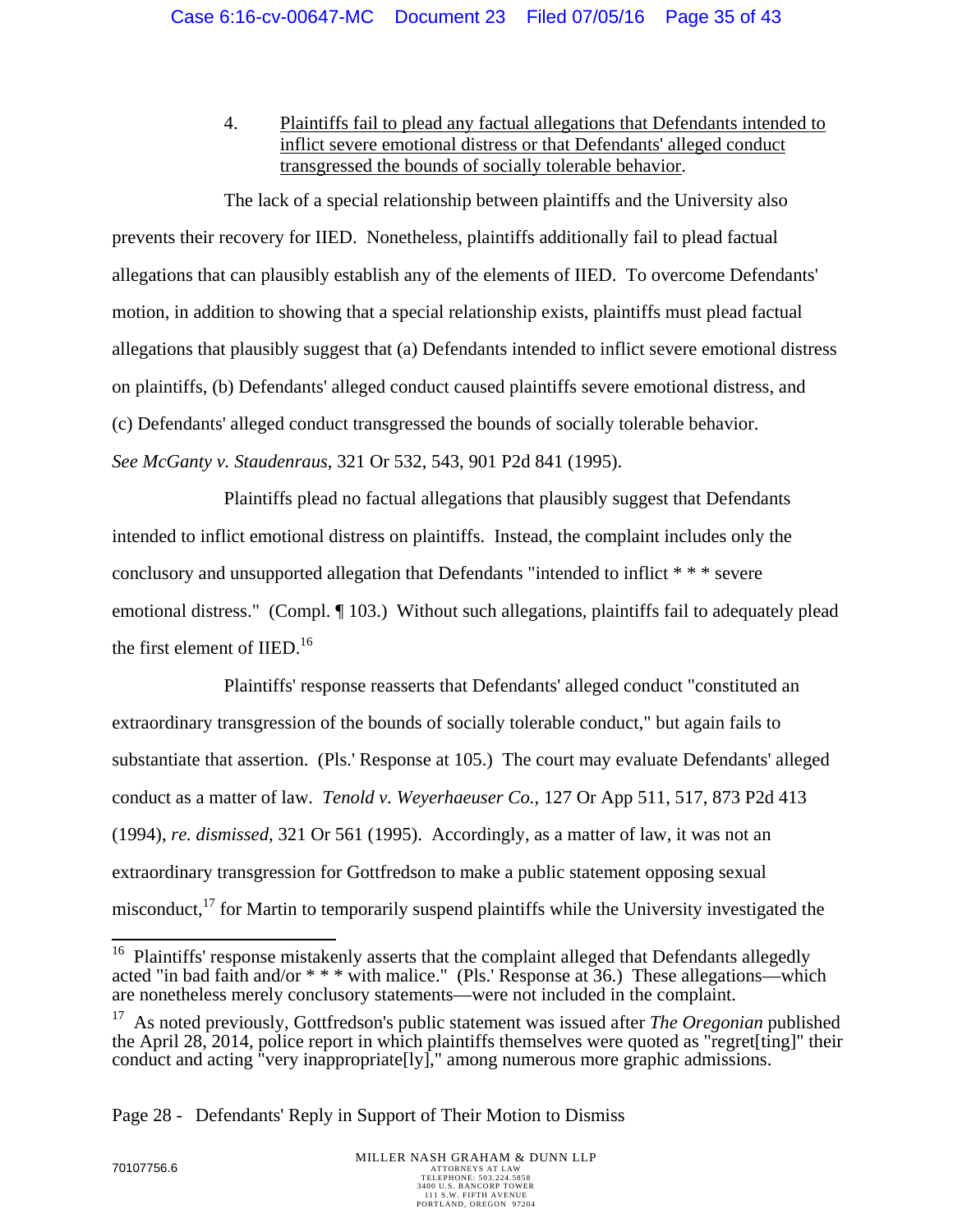serious allegations against them, $^{18}$  for Weintraub to conduct an administrative hearing in accordance with the procedures agreed to by all parties to the hearing, or for Holmes not to offer plaintiffs an appeal when plaintiffs had waived their right to one.

Furthermore, plaintiffs misstate that they were suspended for sexual assault. As Defendants explained in their motion to dismiss, plaintiffs were suspended for sexual misconduct, defined in relevant part by the University's Student Conduct Code as penetration without "first obtain[ing] Explicit Consent." OAR 571-021-0105(30)(b)(A). Plaintiffs' repeated exaggerations underscore the deficiency of their pleadings, which cannot plausibly give rise to a claim for IIED.

# 5. Plaintiffs offer no support for their contention that they can recover for tortious interference without showing an actual or contemplated business relationship with an NBA team.

Plaintiffs' claim for tortious interference with prospective economic relations should be dismissed. Plaintiffs' response fails to address the key legal arguments that Defendants assert in their motion to dismiss. First, plaintiffs admit that they did not have a business relationship with any NBA team at the time of their alleged injury, yet argue—without citing any case law—that they can nevertheless recover for tortious interference. (Pls.' Response at 37.) No Oregon court has allowed recovery for tortious interference when a plaintiff has failed to demonstrate the existence of an actual or contemplated business relationship with a third party. The speculation of others that plaintiffs may at some point in the future have a business relationship with an NBA team, and discerning what NBA players earn, does nothing to assist plaintiffs in alleging that they *had* a relationship with the NBA, particularly since they concede that they did not. Plaintiffs' response also appears to imply that because NCAA regulations

Page 29 - Defendants' Reply in Support of Their Motion to Dismiss

 $\overline{\phantom{a}}$ 18 Defendants again presume that plaintiffs' new assertion that the University "refused to modify Mr. Artis' and Mr. Dotson's suspension[s] because they had asserted their Miranda rights" was mistakenly incorporated into their brief from Austin's brief in opposition to Defendants' motion to dismiss his claims. (Pls.' Response at 36.) Plaintiffs did not include this allegation in their complaint and therefore cannot assert it now. But in any event, the undisputed contents of the April 28, 2014, police report reflect that plaintiffs did not assert their right to remain silent when interviewed by the Eugene Police Department about the events of March 2014.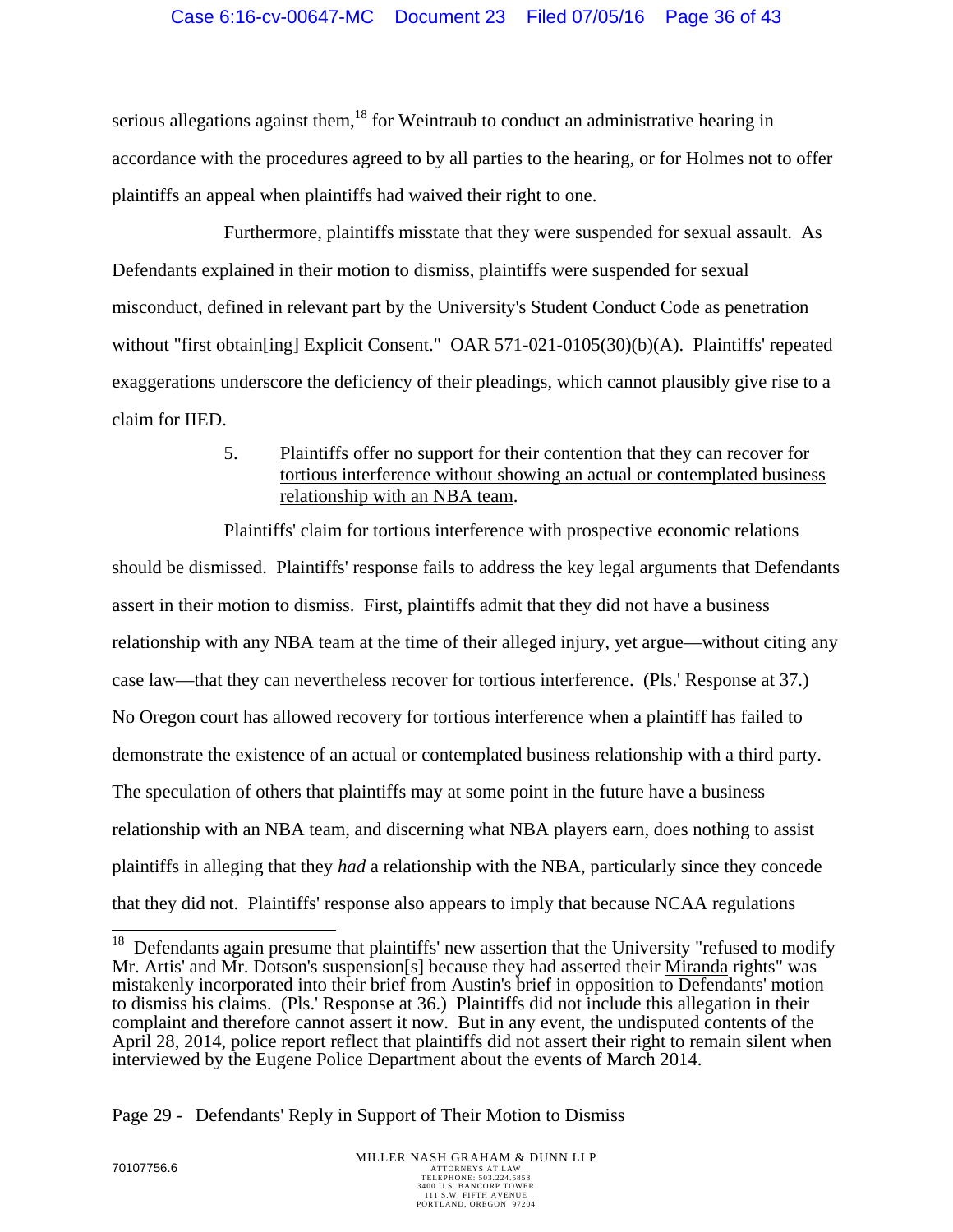#### Case 6:16-cv-00647-MC Document 23 Filed 07/05/16 Page 37 of 43

prohibited them from establishing a business relationship with the NBA, they should be excused from this essential element of the tort. (Pls.' Response at 37.) Plaintiffs, however, fail to cite any precedent to support this argument, which contravenes Oregon law.

Second, plaintiffs argue that they complied with the notice requirements of the Oregon Tort Claims Act (the "OTCA") by asserting that their notices included the assertion that plaintiffs "have been damaged by" the alleged actions of Defendants. (Pls.' Response at 37.) But plaintiffs are wrong when they argue that mere notice of the intent to seek "damages" complies with the OTCA's notice requirement and that "[n]o law says that more was required." (Pls.' Response at 37.) ORS 30.275(6) says that more is required. Specifically, ORS 30.275(6) requires "actual notice" of the "time, place and circumstances" giving rise to plaintiffs' tortiousinterference claim. Plaintiffs' argument essentially concedes that plaintiffs did not comply with the OTCA. And their argument that Defendants make "no showing as to what evidence" would have been collected if their notices had complied with the OTCA's notice requirement fails to resurrect their claim. (Pls.' Response at 37.) It is not Defendants' burden to show what evidence the University would have attempted to preserve if plaintiffs had given proper notice (although there are many types of discovery that Defendants could have attempted to collect closer in time to the events in question, including witness interviews and correspondence). Oregon law is clear that plaintiffs have the burden to show that they have given notice of the time, place, and circumstances of their tortious interference claim and that actual notice is a substantive condition precedent to pursuing plaintiffs' claim. *See Orr v. City of Eugene*, 151 Or App 541, 543, 950 P2d 397 (1997). Plaintiffs failed to provide actual notice, and their claim should be dismissed.

## **G. Plaintiffs Fail to Rebut Defendants' Argument That the University Fulfilled the Express Terms of Plaintiffs' Scholarship Agreements.**

The University fulfilled its contractual obligations to plaintiffs, and is entitled to dismissal of plaintiffs' contract claim. In their response, plaintiffs reassert that they had "the objectively reasonable expectation, based on the express terms of the[ir] scholarship[s], that the

Page 30 - Defendants' Reply in Support of Their Motion to Dismiss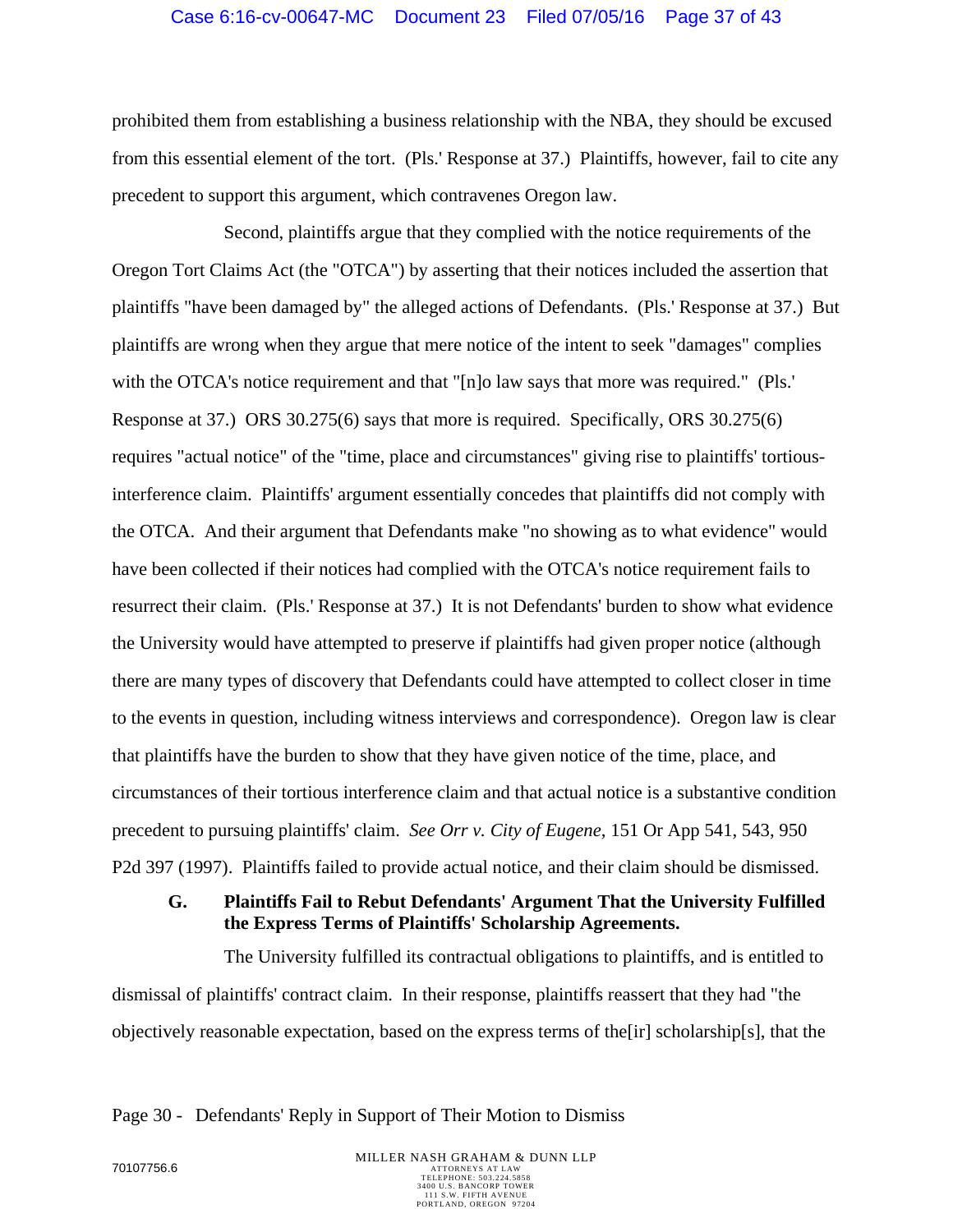### Case 6:16-cv-00647-MC Document 23 Filed 07/05/16 Page 38 of 43

University of Oregon would renew their scholarships." (Pls.' Response at 38.) Plaintiffs, however, fail to identify any provision of their scholarship agreements that actually obligated the University to renew their scholarships. That is because no such provision exists. (Thornton Decl. Ex. A.) The University indisputably fulfilled its contractual obligations by providing plaintiffs with all the benefits guaranteed under their 2013-2014 scholarships.

Furthermore, plaintiffs have not pleaded any damages that (1) were contemplated by the parties when they entered into the contract, (2) were foreseeable to the University when it offered plaintiffs their 2013-2014 scholarships, or (3) plaintiffs are reasonably likely to sustain.<sup>19</sup> *See Doyle v. Oregon Bank*, 94 Or App 230, 234, 764 P2d 1379 (1988) (affirming dismissal of breach-of-contract claim because consequential damages were not reasonably foreseeable).

Plaintiffs' alleged damages to their hypothetical professional basketball careers are outside the scope of their contracts with the University and are too speculative, as a matter of law. *See, e.g.*, *McAdoo v. Univ. of N.C. at Chapel Hill*, 736 SE2d 811, 821 (NC Ct App 2013) (affirming dismissal of student athlete's breach-of-contract claim because, among other reasons, alleged damage to a future professional sports career is "too hypothetical and speculative to provide [plaintiff] with standing"); *Bowers v. NCAA*, 118 F Supp 2d 494, 509-10 (DNJ 2000), *opinion amended on reargument*, 130 F Supp 2d 610 (DNJ 2001) ("[D]amages for the loss of a potential future professional athletic career are speculative because the possibility that such damages would ever occur is too conjectural for determination. Many contingencies must occur before [plaintiff] could enjoy a professional athletic career. Those contingencies include, but are not limited to, whether [plaintiff] would escape injury, whether [plaintiff] would excel at college football and whether any professional team would show an interest in [plaintiff]. In short, the

 $\overline{a}$ 

<sup>&</sup>lt;sup>19</sup> Plaintiffs now assert for the first time that they want the University to be liable for hypothetical multimillion-dollar product-endorsement contracts stemming from their hypothetical performance during their hypothetical professional basketball careers, further highlighting that the damages they seek were not reasonably foreseeable. (Pls.' Response at 38.) Plaintiffs again mistakenly assert that they were transfer students and projected first-round NBA draft picks.

Page 31 - Defendants' Reply in Support of Their Motion to Dismiss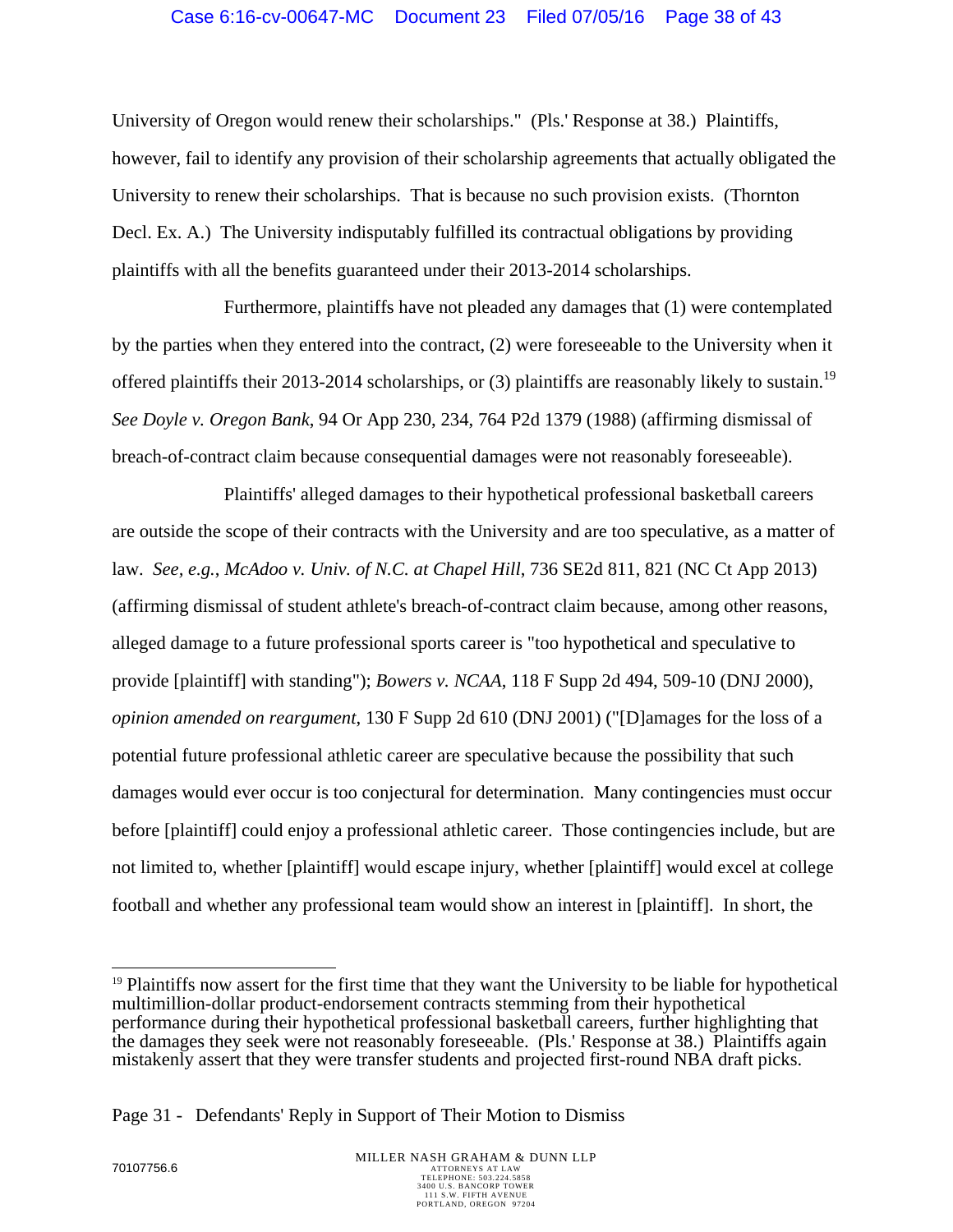road to a professional football career is long and circuitous, and [plaintiff] has not gone down that road far enough to submit such a fanciful damage claim to a fact finder.") (footnote omitted). But in any event, plaintiffs have not disputed that the University provided them with all the benefits due under their 2013-2014 scholarships, which were offered for a fixed one-year term. Plaintiffs cannot recover damages for breach of contract on the basis of contracts that were provided in full and therefore were not breached. Plaintiffs' claim should be dismissed.

### **H. Plaintiffs' Response To Defendants' Preclusion Arguments Mischaracterizes Defendants' Position.**

Plaintiffs are precluded by Oregon law from re-litigating their administrative conference. Defendants have not argued that plaintiffs' administrative hearing precludes plaintiffs from asserting their due process claim, equal protection claim, or Title IX claim. (Defs.' Mot. to Dismiss at 37.) Though plaintiffs' federal claims should be dismissed for failure to state a claim and because the Individual Defendants are entitled to qualified immunity, if plaintiffs are permitted to litigate these claims, they should nevertheless be precluded from litigating the merits of their administrative orders. Put differently, plaintiffs are precluded from introducing evidence for the purpose of showing that they did not engage in sexual misconduct, as defined by the Student Conduct Code. As a consequence, plaintiffs cannot prevail on their due process or Title IX claim *to the extent that doing so relies on the court's finding that their administrative hearing was wrongly decided*. Otherwise, this court would be improperly allowing a challenge to a final state order.

Plaintiffs also mischaracterize Defendants' second preclusion argument. Defendants argued in their motion to dismiss that ORS 183.480(2) prevents plaintiffs from asserting their state law claims—not their federal claims, as plaintiffs mistakenly assert. (Pls.' Response at 32-33; Defs.' Mot. to Dismiss at 39.) This preclusion argument is not contingent on whether plaintiffs exhausted available administrative remedies. In fact, Defendants have affirmatively argued that no administrative remedy was available to plaintiffs because they

#### Page 32 - Defendants' Reply in Support of Their Motion to Dismiss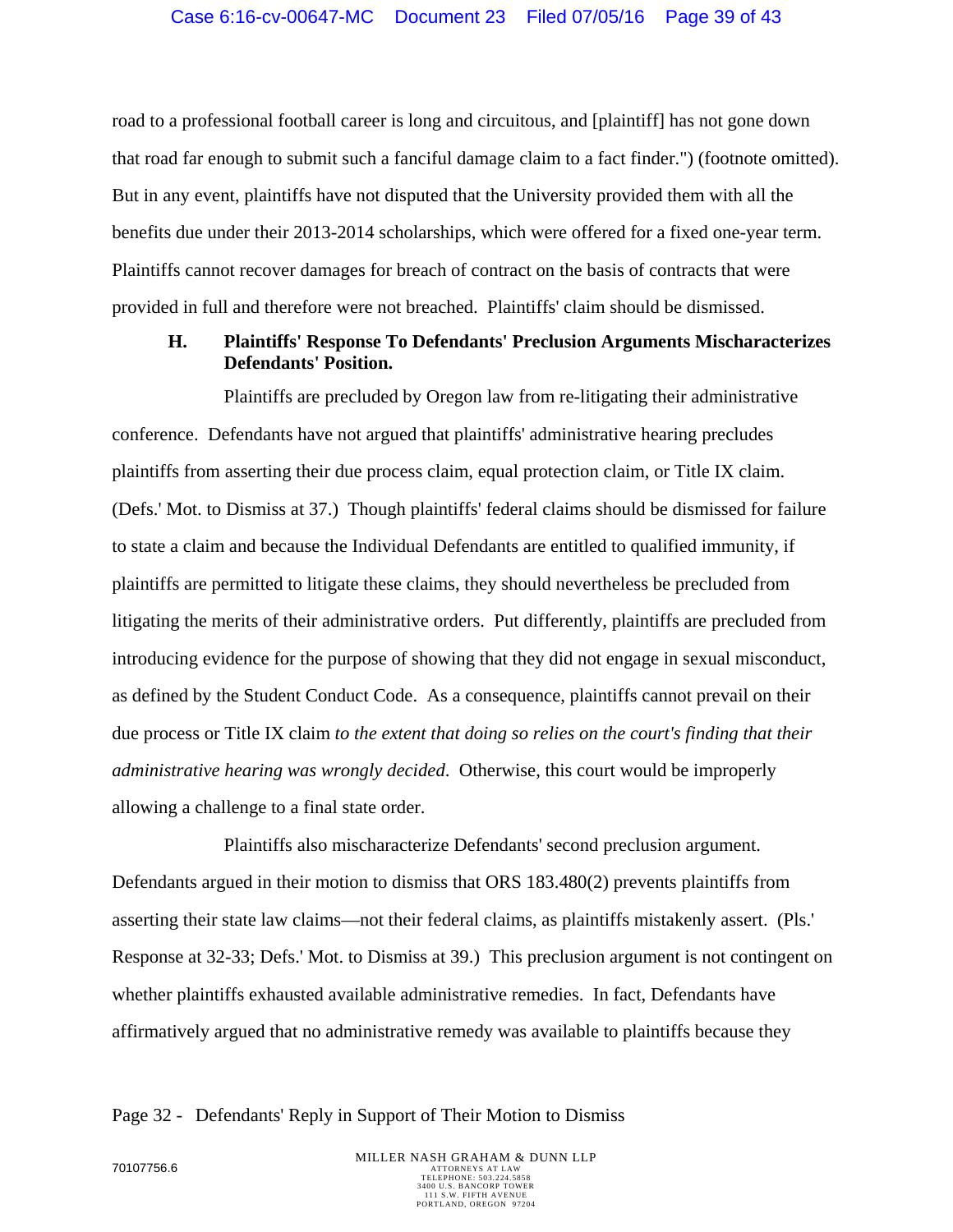waived their right to an administrative appeal. Defendants' argument instead is that, under Oregon statutory law, plaintiffs' only remedy was judicial review of their suspensions in accordance with either ORS 183.482 or 183.484, both of which require that an appeal be filed within 60 days of the issuing of an administrative order. Plaintiffs did not appeal under ORS 183.482 or 183.484, and thus are now precluded from asserting their state law claims.

# **I. Plaintiffs Do Not Deny That the Individual Defendants' Alleged Conduct Constituted Discretionary Decisions Made Within the Scope of Their Employment With The University.**

Defendants are entitled to discretionary immunity under both ORS 30.265(6)(c) and 30.265(6)(f). Plaintiffs' lawsuit is premised on the underlying assertion that the Individual Defendants' alleged conduct, including the decision to suspend plaintiffs from the University, was discretionary. Plaintiffs assert that "Defendants' only argument that they are immune from liability under O.R.S. 30.265(6)(c) is 'because their decisions involved public policy and were made under the apparent authority of law.'" (Pls.' Response at 34.) Plaintiffs go on to claim that this "argument is utterly at odds with the plain language of [ORS] 30.265(6)(c)." ORS 30.265(6)(c) states that "[e]very public body and its officers, employees and agents acting within the scope of their employment or duties  $**$  are immune from liability for:  $**$  [a]ny claim based upon the performance of or the failure to exercise or perform a discretionary function or duty, whether or not the discretion is abused." Based on the plain language of this statute, public universities and university employees exercising discretion within the scope of their employment are immune from liability. This is precisely what Defendants asserted in their motion to dismiss, and it is consistent with the complaint. (Defs.' Mot. To Dismiss at 39-40; Compl. ¶¶ 99, 103, 109.) Consequently, ORS 30.265(6)(c) protects Defendants from the alleged tort liability.

Alternatively, Defendants are immune from liability under ORS 30.265(6)(f), which provides immunity for public institutions, and their employees acting within the scope of their employment, for "[a]ny claim arising out of an act done or omitted under apparent authority

Page 33 - Defendants' Reply in Support of Their Motion to Dismiss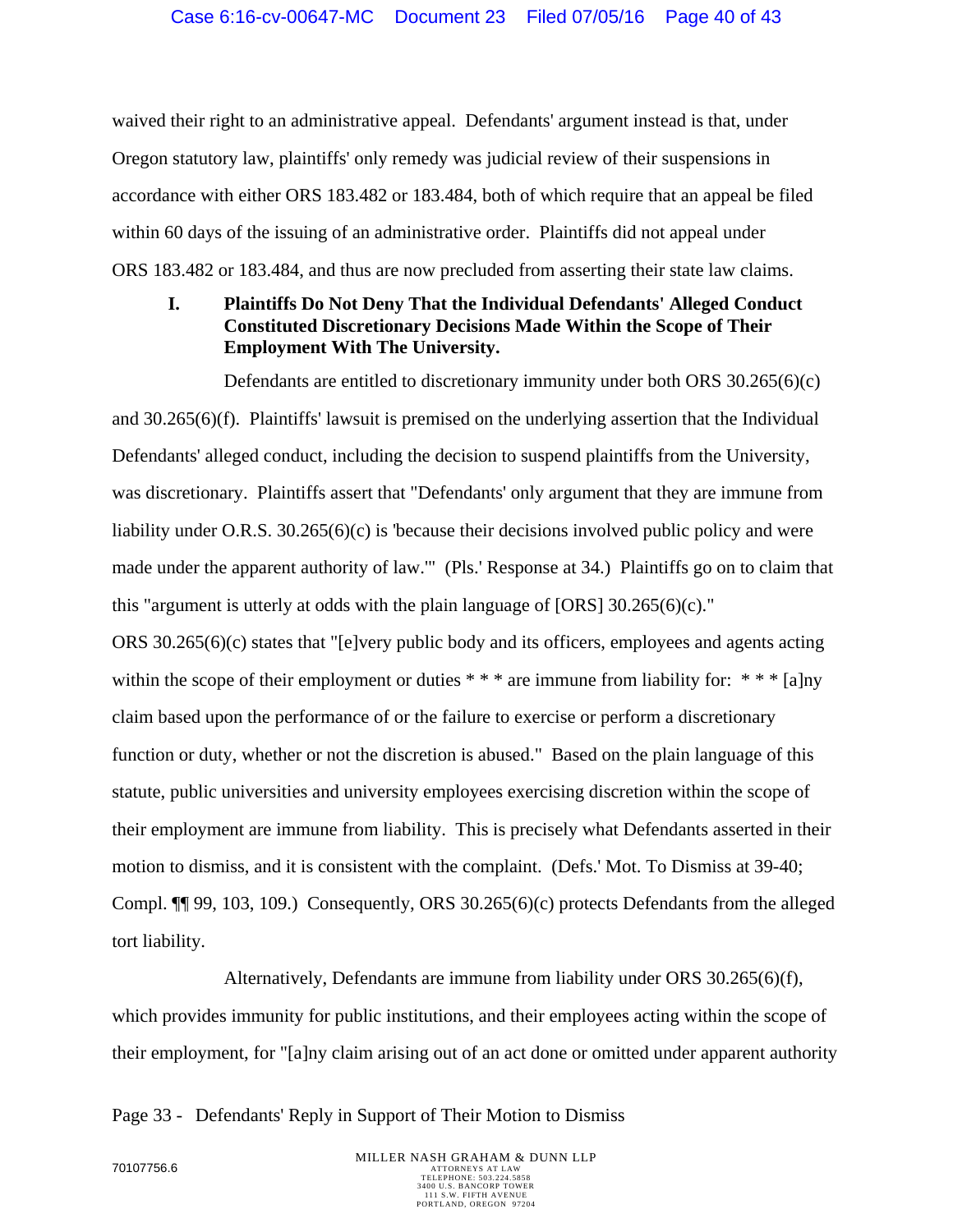### Case 6:16-cv-00647-MC Document 23 Filed 07/05/16 Page 41 of 43

of a law, resolution, rule or regulation that is unconstitutional, invalid or inapplicable \* \* \*, unless such act was done or omitted in bad faith or with malice." This "apparent-authority" immunity "applies to public actors who \* \* \* rely on their plausible interpretation of laws that turn out to be unconstitutional, invalid, or inapplicable." *Cruz v. Multnomah Cty.*, No. A155157, 2016 WL 3511819, at \*6 (Or App June 22, 2016).

Plaintiffs allege that Defendants acted "under the apparent authority of [the] law," *see, e.g.*, Compl. ¶ 78, 99, but argue that Defendants have "fail[ed] to cite what 'law, resolution, rule or regulation' they seek shelter under." (Pls.' Response at 34.) Defendants, however, have asserted that plaintiffs' administrative hearing was conducted in accordance with OAR 571-021- 0205, the regulation governing University administrative conferences, Defs.' Mot. to Dismiss at 4—which plaintiffs argue did not offer constitutionally adequate process. And plaintiffs have failed to allege, or plead factual allegations that could plausibly support an argument, that Defendants acted in bad faith or with malice.<sup>20</sup> Consequently, if this court finds that plaintiffs' administrative conference did not provide constitutionally adequate process, Defendants are immune from tort liability under ORS 30.265(6)(f) because (1) Defendants alleged conduct was done under the apparent authority of the law, (2) Defendants relied on a regulation that the court later determined to be unconstitutional, and (3) plaintiffs have not alleged that Defendants acted in bad faith. *See Cruz*, 2016 WL 3511819, at \*6.

The University provided plaintiffs with constitutionally adequate process (even though not required to), and the court need not determine if plaintiffs sufficiently pleaded their tort claims because Defendants are immune from tort liability under ORS 30.265(6)(c) and (f).

 $\overline{a}$ 

<sup>&</sup>lt;sup>20</sup> Though plaintiffs' response states that "Mr. Artis and Mr. Dotson plausibly allege that Defendants acted in bad faith or with malice, and [plaintiffs] expressly plead as much," neither this allegation nor factual allegations supporting it, are found in plaintiffs' complaint.

Page 34 - Defendants' Reply in Support of Their Motion to Dismiss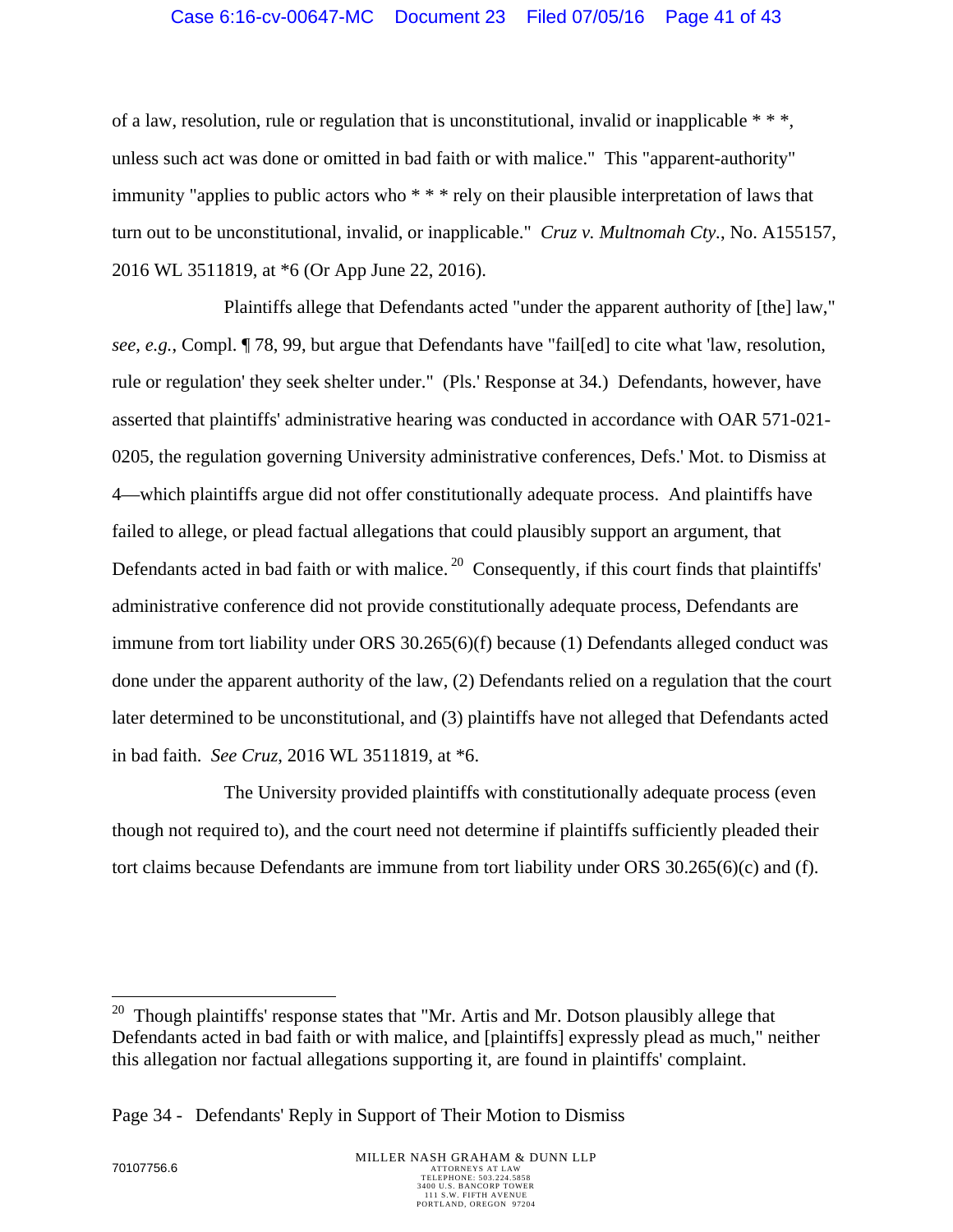### **III. CONCLUSION**

The court should grant Defendants' motion to dismiss in full. Plaintiffs (1) do not have a clearly established property right or liberty interest in their education or standing at the University, their reputations, their positions on the basketball team, the renewal of their athletic scholarships, or their hypothetical professional basketball careers, (2) have failed to plead any factual allegations to indicate that Defendants acted with discriminatory intent based on plaintiffs' sex or gender, (3) did not have a special relationship with the University and thus cannot assert their negligence or IIED claims, (4) did not have business relationships with the NBA or any professional basketball team, and (5) received all the benefits due to them under the terms of their scholarship agreements. In addition, plaintiffs are precluded under the Ninth Circuit's jurisprudence from relitigating the merits of their administrative hearing; they are precluded from raising their state law claims because they failed to properly appeal their suspensions in accordance with state law; and Defendants are entitled to discretionary immunity with regard to plaintiffs' state law claims. Accordingly, the complaint should be dismissed and judgment entered in favor of Defendants for these multiple reasons.

DATED this 5<sup>th</sup> day of July, 2016.

# MILLER NASH GRAHAM & DUNN LLP

s/Michelle Barton Smigel Michelle Barton Smigel, P.C., OSB No. 045530 michelle.smigel@millernash.com Michael Porter, P.C., OSB No. 003560 mike.porter@millernash.com Telephone: 503.224.5858 Fax: 503.224.0155

*Attorneys for Defendants* 

Page 35 - Defendants' Reply in Support of Their Motion to Dismiss